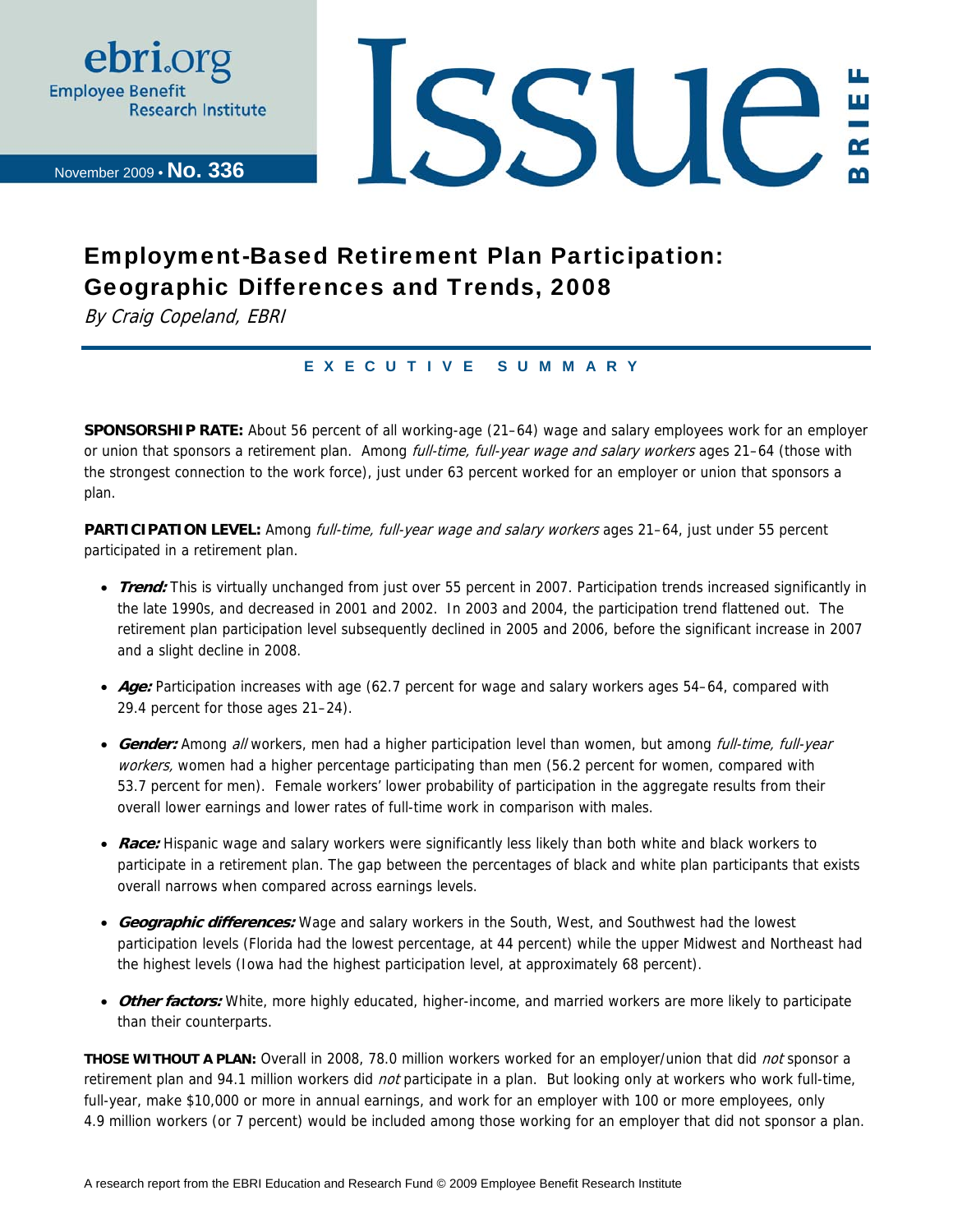Craig Copeland is senior research associate at EBRI. This *Issue Brief* was written with assistance from the Institute's research and editorial staffs. Any views expressed in this report are those of the author and should not be ascribed to the officers, trustees, or other sponsors of EBRI, EBRI-ERF, or their staffs. Neither EBRI nor EBRI-ERF lobbies or takes positions on specific policy proposals. EBRI invites comment on this research.

**Copyright Information:** This report is copyrighted by the Employee Benefit Research Institute (EBRI). It may be used without permission but citation of the source is required.

**Recommended Citation**: Craig Copeland, "Employment-Based Retirement Plan Participation: Geographic Differences and Trends, 2008," EBRI Issue Brief, no. 336, November 2009.

**Report availability:** This report is available on the Internet at www.ebri.org

### **Table of Contents**

### **Figures**

| Figure 1, Percentage of Various Work Forces Who Work for an Employer That Sponsored a Retirement Plan,  |  |
|---------------------------------------------------------------------------------------------------------|--|
|                                                                                                         |  |
| Figure 2, Percentage of Various Work Forces Who Worked for an Employer That Sponsored a Retirement Plan |  |
|                                                                                                         |  |
| Figure 3, Percentage of Wage and Salary Workers Ages 21–64 Who Participated in an Employment-Based      |  |
|                                                                                                         |  |
| Figure 4, Percentage of Wage and Salary Workers Ages 21–64 Who Participated in an Employment-Based      |  |
|                                                                                                         |  |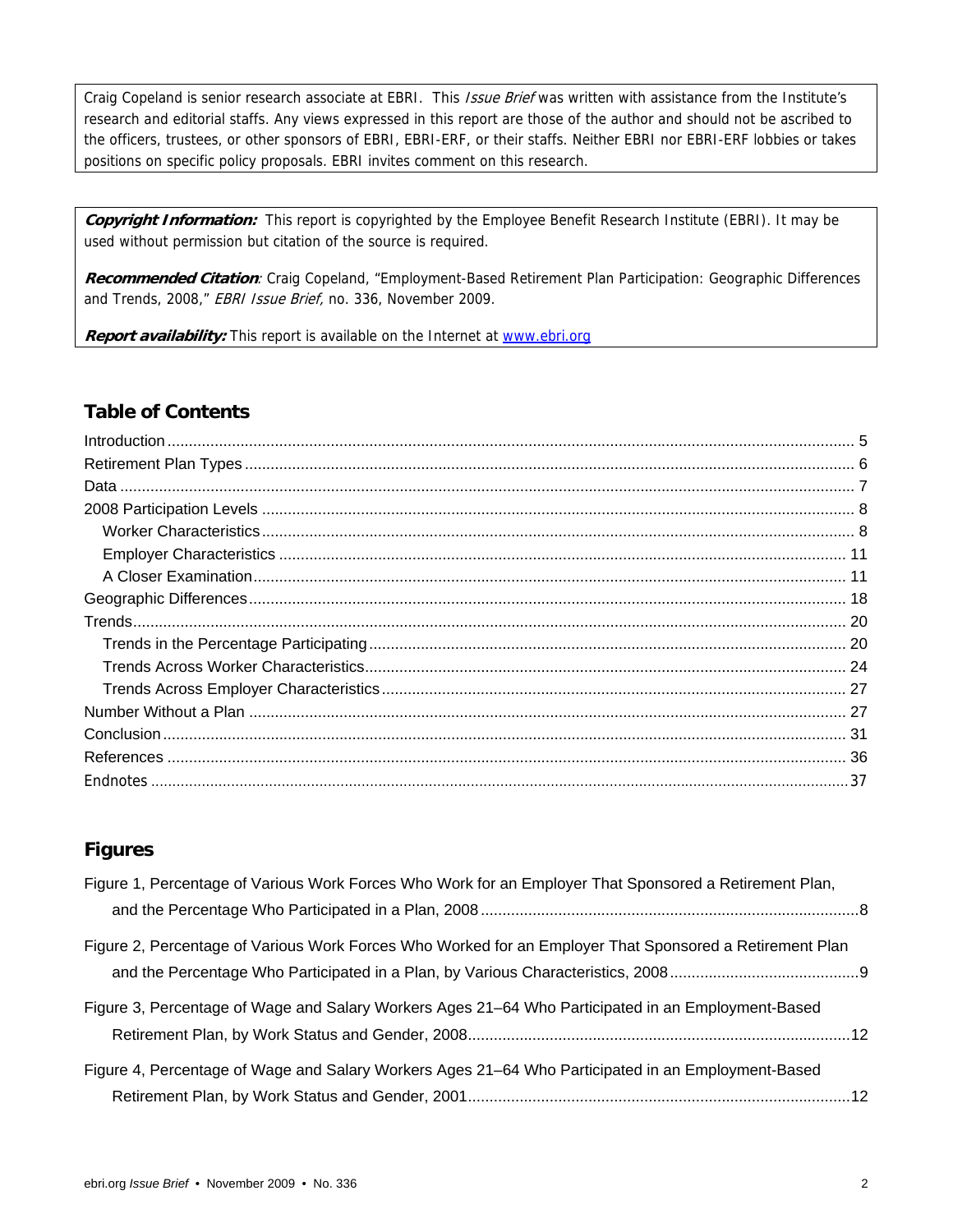| Figure 5, Percentage of Wage and Salary Workers Ages 21–64 Who Participated in an Employment-Based                                                                                                  |
|-----------------------------------------------------------------------------------------------------------------------------------------------------------------------------------------------------|
| Figure 6, Percentage of Wage and Salary Workers Ages 21–64 Who Participated in an Employment-Based                                                                                                  |
| Figure 7, Percentage of Wage and Salary Workers Ages 21–64 Who Participated in an Employment-Based                                                                                                  |
| Figure 8, Percentage of Wage and Salary Workers Ages 21–64 Who Participated in an Employment-Based                                                                                                  |
| Figure 9, Percentage of Wage and Salary Workers Ages 21–64 Who Participated in an Employment-Based<br>Retirement Plan, by Race/Ethnicity With Hispanic Detail and Annual Earnings, 2008 16          |
| Figure 10, Percentage of Wage and Salary Workers Ages 21–64 Who Participated in an Employment-Based                                                                                                 |
| Figure 11, Percentage of Wage and Salary Workers Ages 21–64 Who Participated in an Employment-Based<br>Retirement Plan, by Annual Earnings and Employer Size (Number of Employees), 2008 17         |
| Figure 12, Percentage of Wage and Salary Workers Ages 21–64 Who Participated in an Employment-Based                                                                                                 |
| Figure 13, Percentage of Wage and Salary Workers Ages 21–64 Who Participated in an Employment-Based                                                                                                 |
| Figure 14, Percentage of Wage and Salary Workers Ages 21–64 Who Participated in an Employment-Based                                                                                                 |
| Figure 15, Percentage of Wage and Salary Workers Ages 55–64 Participating in an Employment-Based                                                                                                    |
| Figure 16, Percentage of Various Work Forces Who Participated in an Employment-Based Retirement Plan, by                                                                                            |
| Figure 17, Percentage of Various Work Forces Who Participated in an Employment-Based Retirement Plan, by                                                                                            |
| Figure 18, Percentage of Wage and Salary Workers Ages 21–64 Who Participated in an Employment-Based                                                                                                 |
| Figure 19, Percentage of Various Work Forces Who Worked for an Employer That Sponsored a Retirement Plan<br>and the Percentage Who Participated in an Employment-Based Retirement Plan, 1987-200825 |
| Figure 20, Percentage of Various Work Forces Who Participated in an Employment-Based Retirement Plan,                                                                                               |
| Figure 21, Percentage of Wage and Salary Workers Ages 21-64 Who Participated in an Employment-Based                                                                                                 |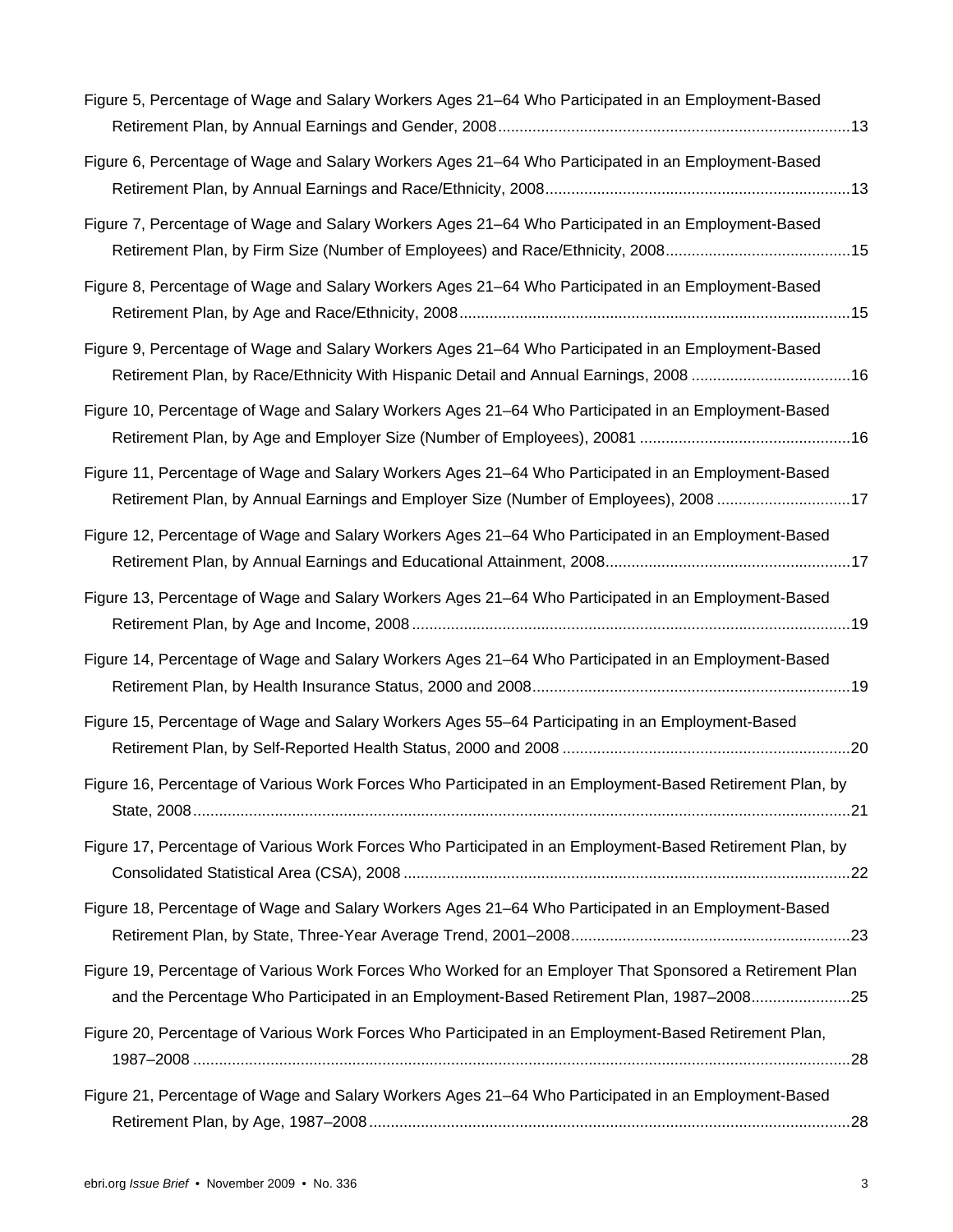| Figure 22, Percentage of Wage and Salary Workers Ages 21–64 Who Participated in an Employment-Based                                                                                                  |  |
|------------------------------------------------------------------------------------------------------------------------------------------------------------------------------------------------------|--|
| Figure 23, Percentage of Wage and Salary Workers Ages 21–64 Who Participated in an Employment-Based                                                                                                  |  |
| Figure 24, Percentage of Wage and Salary Workers Ages 21–64 Who Participated in an Employment-Based                                                                                                  |  |
| Figure 25, Percentage of Wage and Salary Workers Ages 21–64 Who Participated in an Employment-Based                                                                                                  |  |
| Figure 26, Percentage of Wage and Salary Workers Ages 21–64 Who Participated in an Employment-Based                                                                                                  |  |
| Figure 27, Percentage of Wage and Salary Workers Ages 21–64 Who Participated in an Employment-Based                                                                                                  |  |
| Figure 28, Percentage of Wage and Salary Workers Ages 21–64 Who Participated in an Employment-Based                                                                                                  |  |
| Figure 29, Percentage of Wage and Salary Workers Ages 21–64 Who Participated in an Employment-Based                                                                                                  |  |
| Figure 30, Number of Workers Working for an Employer That Does NOT Sponsor an Employment-Based<br>Retirement Plan and Number of Workers NOT Participating in an Employment-Based Retirement Plan, by |  |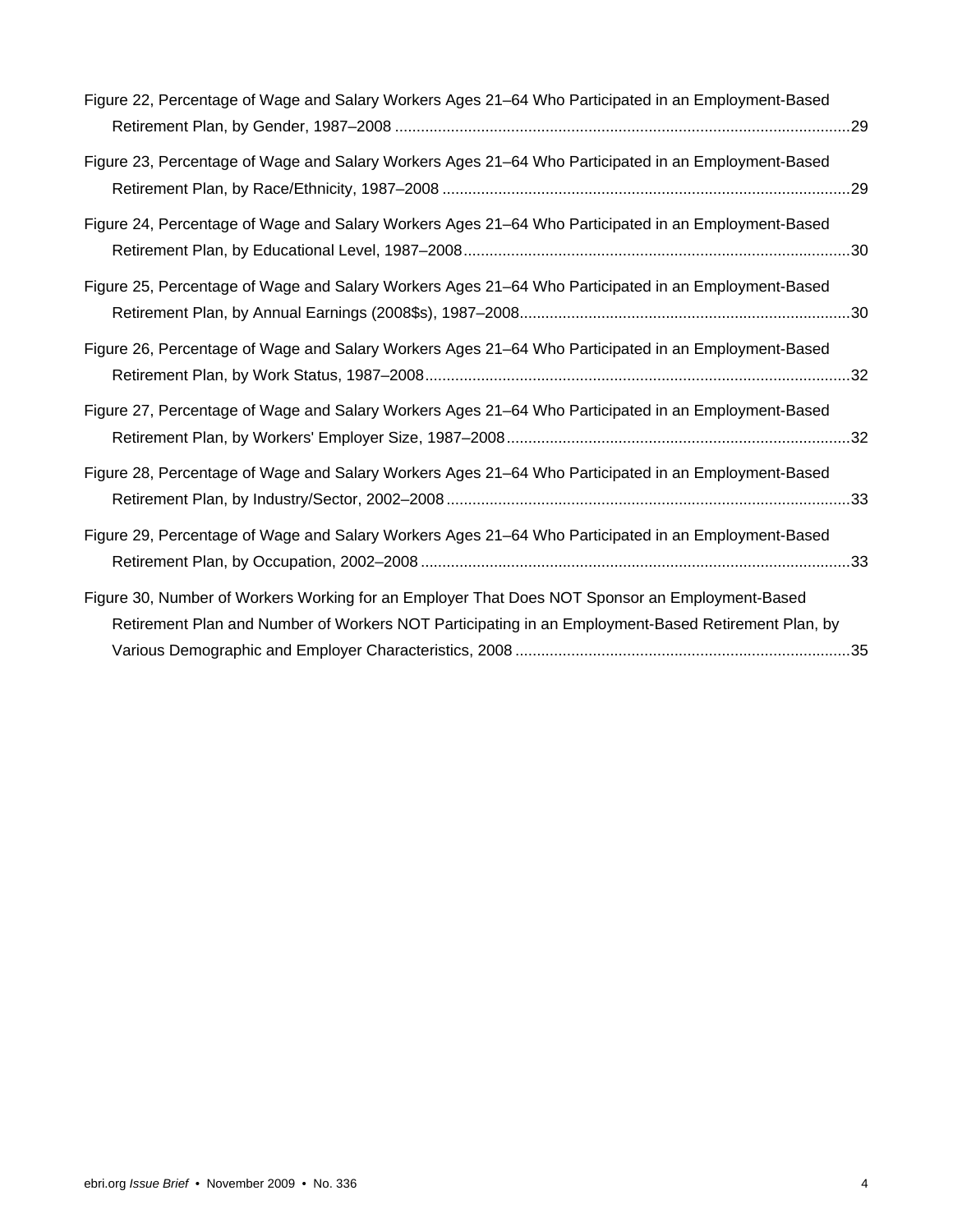### **Introduction**

The financing of retirement has become a vital topic in the United States, as the post-World War II baby-boom generation is rapidly approaching the traditional retirement age of 65. This wave of adults born between 1946–1964 totals 77 million people, and as they reach their retirement years they will greatly change the demographics of the nation: The sharp rise in the percentage of the elderly population will make it much more difficult for active workers to support programs such as Medicare and Social Security, which are designed to protect the elderly from the worst effects of old age (deteriorating health and loss of income). Since current tax revenues are projected to be insufficient to support these programs at their existing levels, some changes are likely to occur that could result in an increase in the retirement benefit eligibility age, higher taxes, or cutbacks in benefits for all retirees or certain types of retirees (such as wealthy individuals).

Consequently, if the near elderly (those ages 55–64) hope to maintain their preretirement standards of living, they will need other sources of income in retirement to supplement their Social Security benefits, as Social Security was not designed to match that standard. Today, a retiree beneficiary turning 65 can expect Social Security to replace approximately 30 percent to 50 percent of preretirement income, depending upon his or her earnings history (Board of Trustees of the Federal Old-Age and Survivors Insurance and Disability Insurance Trust Funds, 2009).<sup>1</sup>

For both current and future retirees, an important source of additional income in retirement is money from an employment-based retirement plan. Therefore, understanding the percentage of workers currently participating in an employment-based retirement plan provides critical insight into retirees' likely future financial status.

In 2008, the percentage of workers participating in an employment-based retirement plan decreased, after the first increase in a number of years that occurred in 2007. Specifically, the percentage of all workers participating in an employment-based retirement plan decreased from 41.5 percent in 2007 to 40.4 percent in 2008, while the percentage of full-time, full-year wage and salary workers ages 21–64 (those most likely to be offered a retirement plan at work) decreased from 55.3 percent in 2007 to 54.8 percent in 2008. The overall decrease in participation was also reflected in virtually all categories of workers in 2008.

Retirement plan participation by workers is strongly tied to macroeconomic factors such as stock market returns and the labor market: Better conditions of the late 1990s resulted in higher levels of participation, while worse conditions of the 2000s led to lower levels of participation. The economic crisis of 2008 clearly had an impact on the most recent participation data, and the full effect on participation from the recent downturn in the economy has yet to be measured. Other underlying factors will continue to affect future participation trends, such as the decline and freezing of defined benefit pension plans in the private sector, and automatic enrollment provisions of the 2006 Pension Protection Act (PPA) for defined contribution plans, which became effective only in 2008.

This Issue Brief more closely examines this level of participation by workers in public- and private-sector employmentbased pension or retirement plans, based on the U.S. Census Bureau's March 2009 Current Population Survey (CPS), the most recent data currently available.<sup>2</sup> It begins with an overview of retirement plan types and participation in these types of plans. Next, it describes the data used in this study, along with their relative strengths and weaknesses. From these data, results on participation in employment-based retirement plans are analyzed for 2008 across various worker characteristics and those of their employers. The report then explores retirement plan participation across U.S. geographic regions, including a state-by-state comparison and a comparison of certain consolidated statistical areas (CSAs). In addition to the results for 2008, trends from 1987–2008 in employment-based retirement plan participation are presented across many of the same worker and employer characteristics as used for 2008. Furthermore, an accounting of the number of workers who work for an employer that does not sponsor a plan and of workers who do not participate in a plan is provided by various demographic and employer characteristics. The report concludes with a discussion of this study's findings.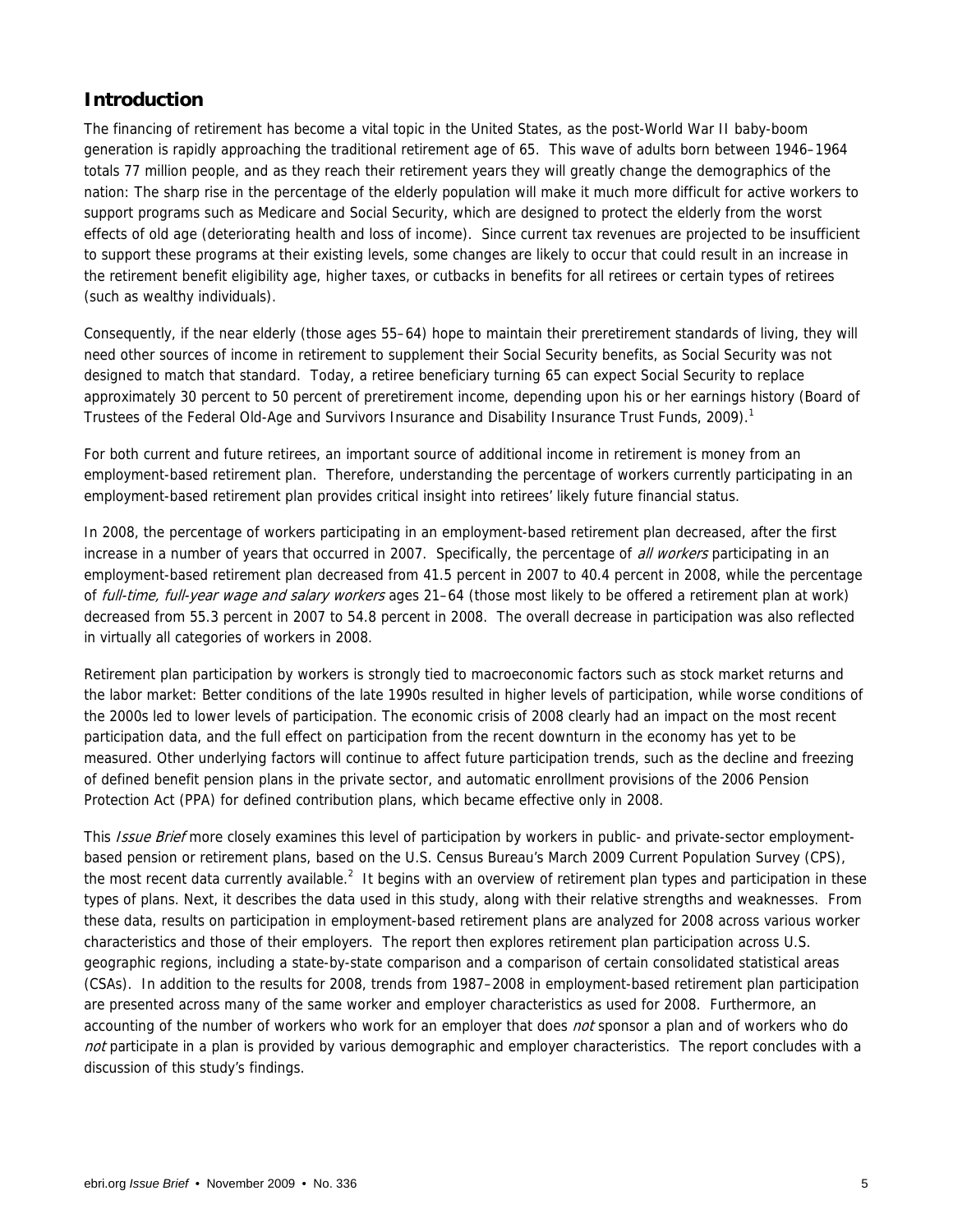### **Retirement Plan Types**

In general, there are two types of tax-favored retirement plan vehicles offered through employers and unions:

- Defined contribution (DC) plans, typified by the 401(k) retirement plan.
- Defined benefit (DB) plans, typified by the traditional pension plan.

These plans differ in a variety of ways, particularly in how benefits are determined and held, the assumption of investment risk, and the manner in which plan benefits are paid.

**Benefit determination:** First, under a DC plan, employer contributions (if any) are based on a predetermined formula,<sup>3</sup> and, most frequently, all contributions (made by both employers and/or employees) are placed in individual accounts on behalf of each participant. In contrast, DB plans in the private sector typically are funded by the employer and do not require participants to contribute, and plan contributions are held in one trust on behalf of all participants, with these contributions subject to federal funding rules and regulations required to maintain the plan's tax-favored status. However, in the public sector, DB plans generally require employee contributions, but the contributions are usually pooled into a single fund along with funding from the government entity that sponsors the plan.

**Investment risk:** Next, who assumes the investment risk associated with plan assets is a key distinction between DC and DB plans. The overwhelming majority of individuals receiving DC plan benefits assume all of the investment risk in their own accounts; that is, employers do not guarantee a specific benefit level, but instead the ultimate benefit is determined by the contributions (employer and employee) to the individual's account and the investment returns within that account.<sup>4</sup> In comparison, DB plan participants receive a certain benefit amount calculated from a specific formula, typically based on average salary and years of service, regardless of the investment performance of the plan assets. Thus, in general, in DC plans it is the *individual participants* who bear the investment risk, while in DB plans it is the *plan sponsor* (or, for the public sector, the taxpayers in the jurisdiction of the sponsoring entity).

**Benefit payout:** A third difference between DC and DB plans traditionally has been the manner in which they generally pay benefits. DC plans usually pay out benefits in a lump sum—the entire accumulated benefits are paid out at one time. Consequently, the recipients are responsible for managing the money so that it lasts the rest of their lifetime, which would mean reducing or eliminating the (longevity) risk of outliving one's assets during their retirement. Alternatively, DB plans must offer life annuities (a set amount paid out regularly over time, typically monthly, for as long as the beneficiary lives), which, when chosen, eliminate the necessity of managing these assets during retirement. However, plan sponsors are allowed to "cash out" those participants who terminate employment and have a small accrued benefit, and a growing number of DB plan participants are also being offered a lump-sum distribution option.<sup>5</sup>

The term *pension plan* traditionally has been synonymous with a DB plan that uses a fixed annuity payment, and not with a DC plan offering a lump-sum distribution. Although many individuals refer to a DC plan as a "pension" plan, many others still understand a pension to be an annuity payment at retirement. Thus, this discussion defines DB and DC plans as *retirement plans* to eliminate any confusion.

The increase in the number of DC plan participants relative to DB plan participants has been well documented. For example, the Department of Labor's Employee Benefits Security Administration's Private Pension Plan Bulletin Historical Tables and Graphs (2009), which compiles data from the Internal Revenue Service Form 5500, shows that the number of private-sector workers who are active participants in a DB plan decreased from 30.1 million in 1980 to 19.9 million in 2006 (a decline of more than 33 percent), while similar workers covered by a DC plan increased from 18.9 million in 1980 to 65.8 million in 2006 (an increase of more than 250 percent over the same period). Copeland (2009a), using the U.S. Census Bureau's May 1988 Current Population Survey Employee Benefit Supplement, and the Retirement and Pension Plan Coverage Topical Module to the 2004 Survey of Income and Program Participation (SIPP), found that the percentage of all civilian (public and private) nonagricultural wage and salary workers age 16 or older who considered their primary retirement to be a DC plan increased from 25.8 percent in 1988 to 67.1 percent in 2006. Another study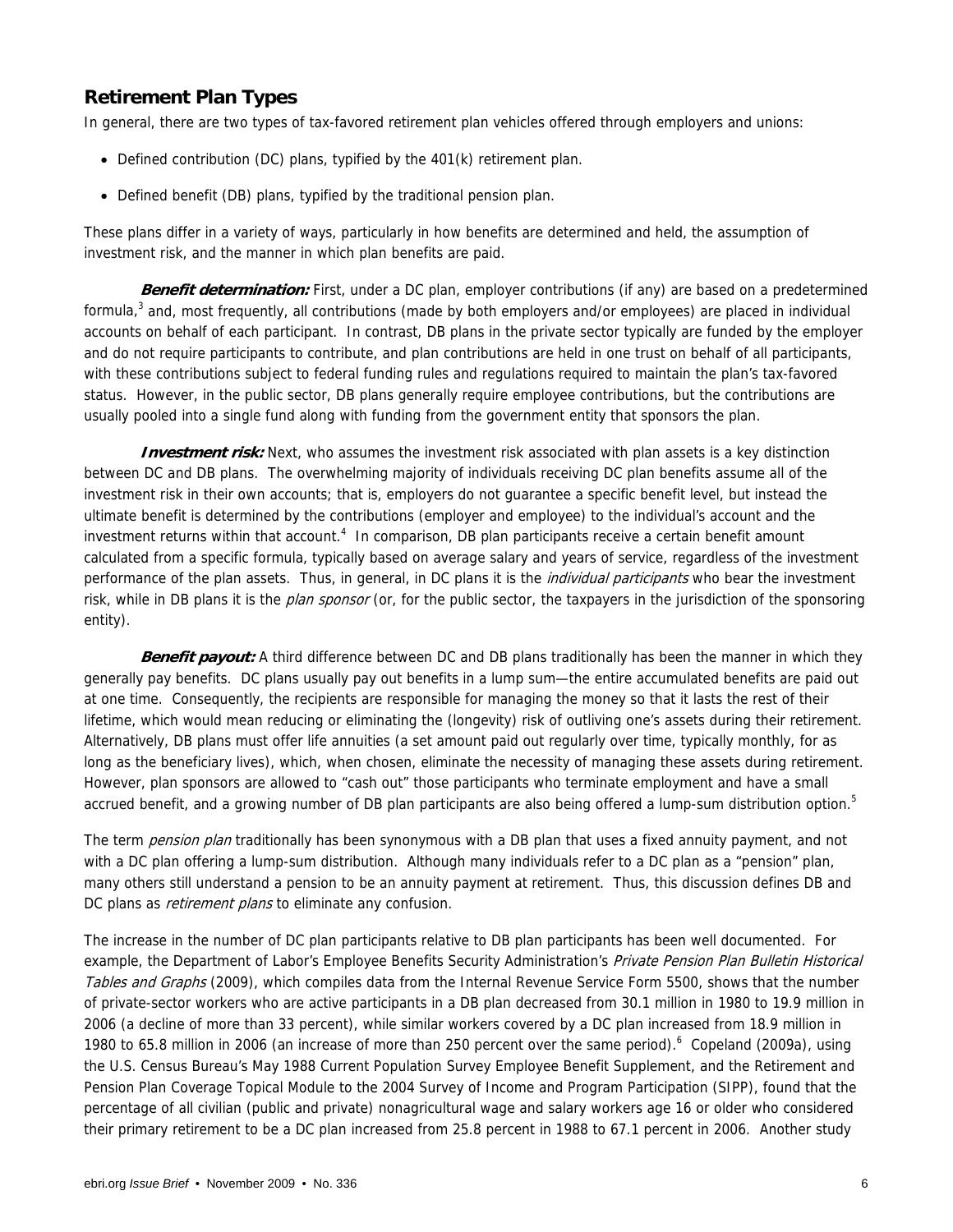by Copeland (2009b), using the 1992 and the 2007 Survey of Consumer Finances (SCF), found that the percentage of families with at least one participant in a retirement plan and with only a DC plan increased from 37.5 percent in 1992 to 60.3 percent in 2007.

The reasons for this growth of DC plan participants, such as the perception of increased work force mobility and changes in the business and regulatory environments of plan sponsors, have also been well-documented.<sup>7</sup> The consequences of these trends for retirees are significant, the most important being the necessity for individuals, first, to accumulate sufficient assets in these accounts, and second, for individual retirees to manage the assets in retirement so as not to outlive them.<sup>8, 9</sup> However, these issues are outside the scope of this report, given that the data limitations used in this study allow for focusing only on participation in an employment-based retirement plan arrangement.

### **Data**

While the analysis of employment-based retirement plan participation among plan types is important, the datasets that contain this information focus only on private-sector workers, are slow to be released, do not contain detailed demographic data on the participants, or are compiled from surveys taken only at three- or five-year intervals. The data cited above on the breakdown of plan types from SIPP and SCF illustrate this problem, as the latest available numbers are from 2006 and 2007, with the survey intervals being three years.<sup>10</sup> Furthermore, the official compilation of private-sector plan assets and participants by the U.S. Department of Labor from the Form 5500 data that all privatesector sponsors of pension or retirement plans must file with the Internal Revenue Service (IRS) is currently available only through 2006. Public-sector employers are not required to file these forms, making detailed data from those plans difficult to obtain even after a few years.

The one timely survey on employment-based retirement plan offering and participation by employees is the National Compensation Survey conducted by the U.S. Department of Labor's Bureau of Labor Statistics (BLS). This survey finds, in March 2009, 51 percent of private-sector workers participated in an employment-based retirement plan—the same percentage as in March 2006 through March 2008—and 86 percent of public-sector workers. This survey also finds that 20 percent of private-sector workers participated in a defined benefit plan and 43 percent participated in a defined contribution plan (12 percent participated in both) in 2009. While this survey does not contain detailed demographic data on the participants, it does provide some firm characteristic breakdowns of participation in retirement plans.

In contrast, the Current Population Survey (CPS), a monthly survey, has asked questions in a consistent manner each March since at least 1988 about whether a employee worked for an employer or union that sponsored a pension or retirement plan for any of its employees, and then if the worker was included in that plan.<sup>11</sup> The U.S. Census Bureau conducts the CPS for the BLS by interviewing about 57,000 households and asking numerous questions about individuals' work status, employers, income, and basic demographic characteristics. Therefore, the CPS provides detailed information about workers from a broad sample of Americans who are in an employment-based plan, making it possible to establish a consistent annual and timely trend across numerous worker characteristics and the characteristics of their employers.

While the CPS provides excellent detail on overall participation in employment-based plans, it does *not* provide specifics about the plans—such as the worker's plan type or whether the worker is eligible to participate in the plan sponsored by his or her employer or union. This makes the definition of terms in this study important. The term *sponsorship rate* is defined as the percentage of workers in the specified work force who worked for an employer or union that sponsored a plan for *any* of its employees, not necessarily for the worker in question. Thus, in this discussion, the term percentage of workers participating in a plan is not synonymous with the standard retirement plan term participation rate, which is understood to mean the percentage of eligible workers who participate in a plan. Consequently, participation rate is not used in this analysis; instead, the terms participation level or percentage participating, which, to reiterate, refer to the fraction of workers in the specified work force who participated in an employment-based pension or retirement plan regardless of the worker's eligibility (offered a plan and meets the requirements to participate) to participate in a plan. Lastly, the term *participating in a plan* as used here always means a pension or retirement plan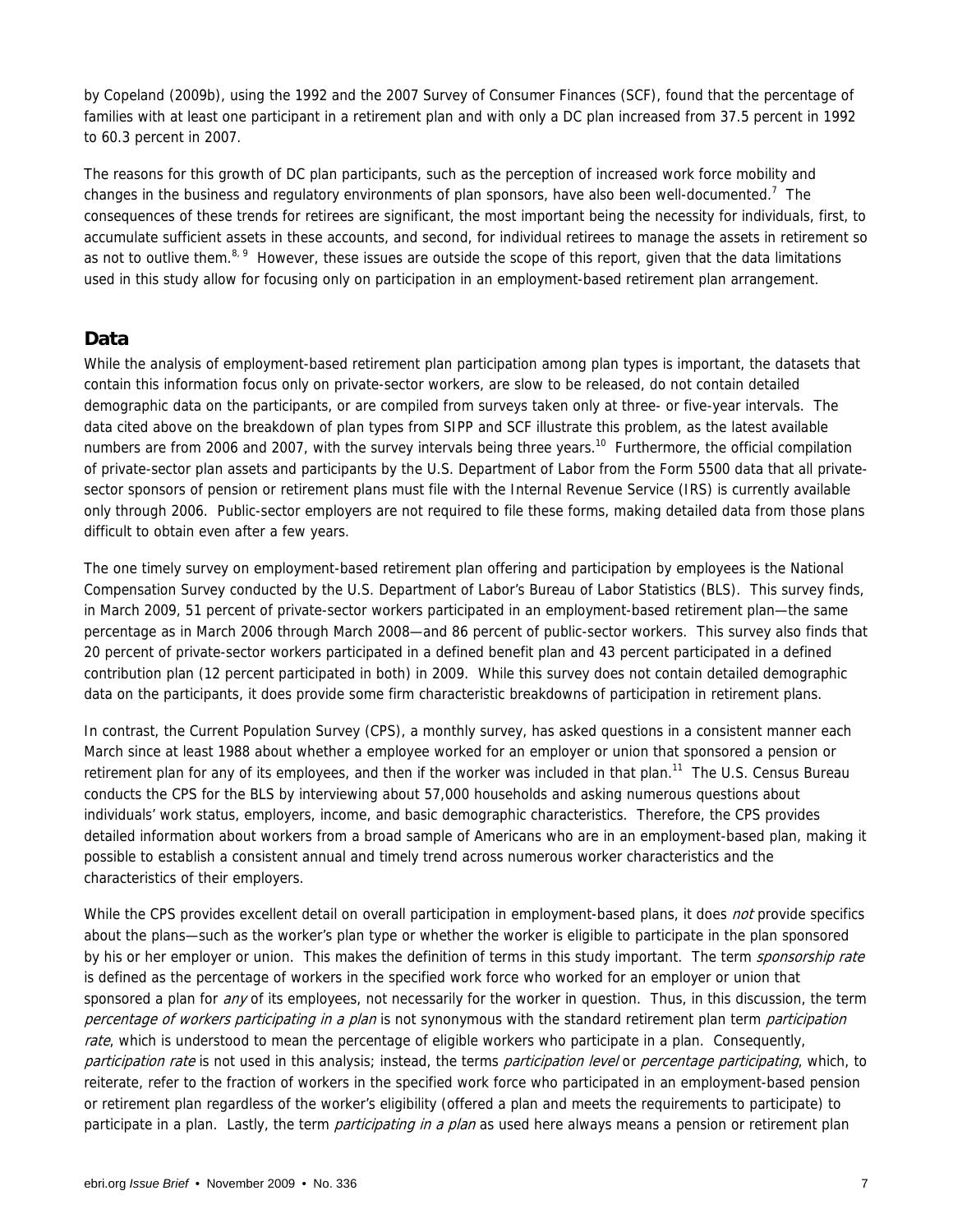provided through an employment-based arrangement, not a plan such as an individual retirement account (IRA) that workers can fund outside of an employment-based arrangement.

### **2008 Participation Levels**

Among the 157.8 million Americans who worked in 2008, 79.8 million worked for an employer or union that sponsored a pension or retirement plan, and 63.7 million participated in the plan (Figure 1). This translates into a sponsorship rate (the percentage of workers working for an employer or union that sponsored a plan) of 50.6 percent and a participation level of 40.4 percent.

|                                                                                                      |                                                |                                                 | Figure 1                                                |                                                                           |                                                               |
|------------------------------------------------------------------------------------------------------|------------------------------------------------|-------------------------------------------------|---------------------------------------------------------|---------------------------------------------------------------------------|---------------------------------------------------------------|
|                                                                                                      |                                                |                                                 |                                                         | Percentage of Various Work Forces Who Work for an Employer That Sponsored |                                                               |
|                                                                                                      |                                                |                                                 |                                                         | a Retirement Plan, and the Percentage Who Participated in a Plan, 2008    |                                                               |
|                                                                                                      | All<br><b>Workers</b>                          | Wage and<br><b>Salary Workers</b><br>Ages 21-64 | Private-Sector<br>Wage and Salary<br>Workers Ages 21-64 | Public-Sector<br>Wage and Salary<br>Workers Ages 21-64                    | Full-Time, Full-Year<br>Wage and Salary<br>Workers Ages 21-64 |
|                                                                                                      |                                                |                                                 | (millions)                                              |                                                                           |                                                               |
| <b>Worker Category Total</b><br>Works for an employer                                                | 157.8                                          | 131.4                                           | 110.7                                                   | 20.7                                                                      | 93.4                                                          |
| sponsoring a plan                                                                                    | 79.8                                           | 73.6                                            | 56.4                                                    | 17.2                                                                      | 58.4                                                          |
| Participating in a plan                                                                              | 63.7                                           | 60.4                                            | 45.0                                                    | 15.4                                                                      | 51.2                                                          |
|                                                                                                      |                                                | (percentage)                                    |                                                         |                                                                           |                                                               |
| <b>Worker Category Total</b><br>Works for an employer                                                | 100.0%<br>100.0%<br>100.0%<br>100.0%<br>100.0% |                                                 |                                                         |                                                                           |                                                               |
| sponsoring a plan                                                                                    | 50.6                                           | 56.0                                            | 51.0                                                    | 83.0                                                                      | 62.5                                                          |
| Participating in a plan                                                                              | 40.4                                           | 46.0                                            | 40.7                                                    | 74.5                                                                      | 54.8                                                          |
| Source: Employee Benefit Research Institute estimates from the 2009 March Current Population Survey. |                                                |                                                 |                                                         |                                                                           |                                                               |

However, this measure of the work force contains the unincorporated self-employed and those typically with a looser connection to the work force—individuals under age 21 and older than age 64. Therefore, a different measure of the work force is examined: wage and salary workers ages 21–64, representing individuals who have a stronger connection to the work force and work for someone else.<sup>12</sup> For this group, the sponsorship rate increases to 56.0 percent and the portion participating increases to 46.0 percent. When separating these wage and salary workers into the public and private sectors, the percentages participating differ significantly. Approximately 75 percent (74.5 percent) of the public-sector workers participated in an employment-based retirement plan, compared with 40.7 percent of the privatesector workers.

A more restrictive definition of the work force, which more closely resembles the types of workers who generally must be covered in accordance with the Employee Retirement Income Security Act (ERISA) for a retirement plan offered by a private-sector employer or union, is the work force of *full-time, full-year wage and salary workers* ages 21–64.<sup>13</sup> Approximately 55 percent of these workers participated in a retirement plan. The percentage participating in each work force definition is correlated with the workers' characteristics as well as those of the workers' employers.

The remainder of this section focuses on wage and salary workers, presenting the differences across these characteristics, which, in general, were representative of all the work-force populations, except where noted.

### **Worker Characteristics**

The percentage of wage and salary workers ages 21–64 participating in a retirement plan in 2008 increased with age (Figure 2). For those ages 21–24, 19.0 percent participated in a plan, compared with 54.8 percent of those ages 55– 64. Male workers were slightly more likely to participate in a plan than females. However, female workers were more likely to have participated in a plan than males among full-time, full-year workers.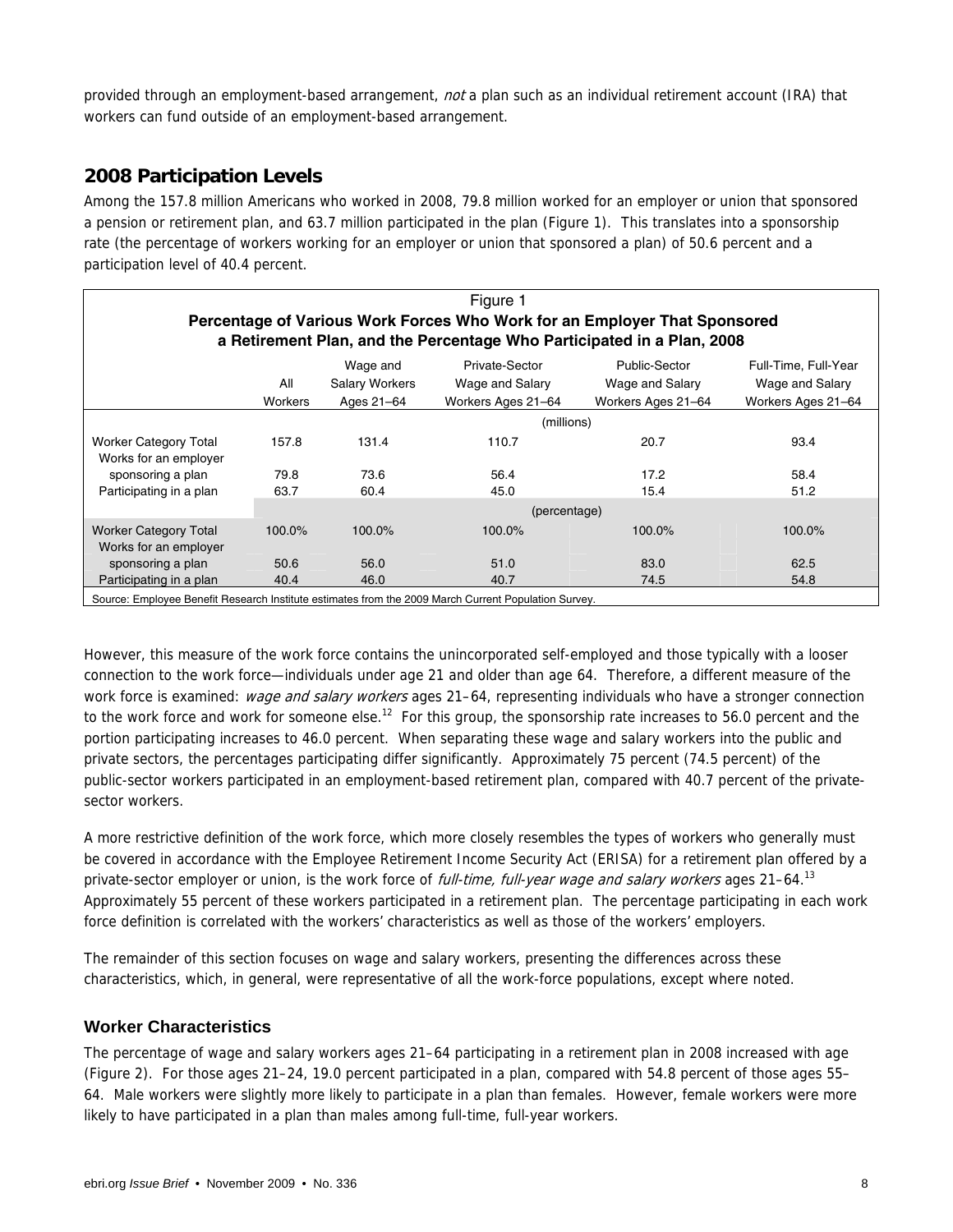|                                              |                  |                                               |                        |                                         |                                       |                  | Figure 2         |                                                      | Percentage of Various Work Forces Who Worked for an Employer That Sponsored a Retirement Plan<br>and the Percentage Who Participated in a Plan, by Various Characteristics, 2008 |                         |                                                     |               |                                 |                                       |                           |
|----------------------------------------------|------------------|-----------------------------------------------|------------------------|-----------------------------------------|---------------------------------------|------------------|------------------|------------------------------------------------------|----------------------------------------------------------------------------------------------------------------------------------------------------------------------------------|-------------------------|-----------------------------------------------------|---------------|---------------------------------|---------------------------------------|---------------------------|
|                                              |                  |                                               |                        |                                         |                                       |                  |                  |                                                      |                                                                                                                                                                                  |                         |                                                     |               |                                 | Full-Time, Full-Year                  |                           |
|                                              |                  | All Workers                                   |                        |                                         | Workers Ages 21-64<br>Wage and Salary |                  |                  | Private-Sector Wage and Salary<br>Workers Ages 21-64 |                                                                                                                                                                                  |                         | Public-Sector Wage and Salary<br>Workers Ages 21-64 |               |                                 | Workers Ages 21-64<br>Wage and Salary |                           |
|                                              | Number           | Sponsor-                                      | Percent-               | Number                                  | Sponsor-                              | Percent-         | Number           | Sponsor-                                             | Percent-                                                                                                                                                                         | Number                  | Sponsor-                                            | Percent-      | Number                          | Sponsor-                              | Percent-                  |
|                                              | ৳                | ship                                          | age                    | $\ddot{\sigma}$                         | ship                                  | age              | ৳                | ghip                                                 | age                                                                                                                                                                              | $\overline{\sigma}$     | ship                                                | age           | đ                               | ship                                  | age                       |
|                                              | workers          | rate                                          | participating          | workers                                 | rate                                  | participating    | workers          | rate                                                 | participating                                                                                                                                                                    | workers                 | rate                                                | participating | workers                         | rate                                  | participating             |
| Age                                          | (000s)           | (%)                                           | (%)                    | (000s)                                  | (%)                                   | (%)              | (000s)           | (%)                                                  | (%)                                                                                                                                                                              | (000s)                  | (%)                                                 | (%)           | (000s)                          | (%)                                   | (%)                       |
| 20 or younger                                | 9,880            | 24.1%                                         | 4.8%                   |                                         |                                       |                  |                  |                                                      |                                                                                                                                                                                  |                         |                                                     |               |                                 |                                       |                           |
| $21 - 24$                                    | 12,659           | 36.4                                          | 18.7                   | ,393<br>$\frac{1}{2}$                   | 37.1%                                 | 19.0%            | 11,261           | 35.0%                                                | 17.6%                                                                                                                                                                            | 1,131                   | 57.4%                                               | 33.7%         | 5,663                           | 43.5%                                 | 29.4%                     |
| $25 - 34$                                    | 33,717           | 50.5                                          | 38.3                   | , 331                                   | 52.2                                  | 39.6             | 28,130           | 48.0                                                 | 35.1                                                                                                                                                                             | 4,202                   | 80.4                                                | 69.7          | 22,474                          | 58.3                                  | 47.8                      |
| $35 - 44$                                    | 34,430           | 54.7                                          | 46.1                   | ,207                                    | 57.9                                  | 48.9             | 27,238           | 53.1                                                 | 43.8                                                                                                                                                                             |                         | 84.5                                                | 77.1          | 24,363                          | 63.3                                  | 55.9                      |
| 55-64<br>45-54                               | 36,193<br>23,339 | 57.2                                          | 50.3<br>50.5           | 1,382<br>097<br><u>នួន ដ</u>            | 61.1<br>62.2                          | 53.8<br>54.8     | 27,400<br>16,658 | 55.7<br>55.7                                         | 47.9<br>48.5                                                                                                                                                                     | 4,969<br>5,983<br>4,439 | 85.9<br>86.4                                        | 80.4<br>78.3  | 25,644<br>15,279                | 66.6<br>67.4                          | 60.8<br>62.7              |
| 65 or older                                  | 7,625            | 57.4<br>38.7                                  | 28.1                   |                                         |                                       |                  |                  |                                                      |                                                                                                                                                                                  |                         |                                                     |               |                                 |                                       |                           |
| Gender                                       |                  |                                               |                        |                                         |                                       |                  |                  |                                                      |                                                                                                                                                                                  |                         |                                                     |               |                                 |                                       |                           |
| Male                                         | 83,308<br>74,535 | 49.7<br>51.7                                  | 40.2<br>40.2           | 68,469<br>62,941                        | 55.3<br>56.8                          | 46.5<br>45.4     | 59,911<br>50,775 | 51.2<br>50.7                                         | $42.8$<br>38.8                                                                                                                                                                   | 8,557<br>12,166         | 34 2<br>82 3                                        | 76.3<br>73.3  | 52,675<br>40,749                | 60.8<br>64.6                          | 53.7<br>56.2              |
| Female                                       |                  |                                               |                        |                                         |                                       |                  |                  |                                                      |                                                                                                                                                                                  |                         |                                                     |               |                                 |                                       |                           |
| Race/Ethnicity                               |                  |                                               |                        |                                         |                                       |                  |                  |                                                      |                                                                                                                                                                                  |                         |                                                     |               |                                 |                                       |                           |
| White                                        | 108,730          | 54.3                                          | 44.1                   | 88,974                                  | 60.8                                  | 50.8             | 74,407           | 55.9                                                 | 45.6                                                                                                                                                                             | 14,568                  | 85.7                                                | 77.4          | 63,659                          | 67.3                                  |                           |
| <b>Black</b>                                 | 17,008           | 50.0                                          | 37.8                   | ,870<br>$\frac{4}{7}$                   | 53.5                                  | 41.4             | 11,942           | 48.0                                                 | 35.0                                                                                                                                                                             |                         | 75.7                                                | 67.4          |                                 | 60.3                                  |                           |
| Hispanic                                     | 22,081           | 33.7                                          | 25.2                   | ,999<br>$\frac{\infty}{\infty}$         | 36.8<br>53.7                          | 28.3<br>43.2     | 16,973           | 31.9                                                 | 23.3<br>39.3                                                                                                                                                                     | 2,928<br>2,026<br>1,201 | 78.9                                                | 68.0          | $10,479$<br>$13,092$<br>$6,194$ | 42.4                                  |                           |
| Other                                        | 10,021           |                                               | 38.4                   | 567<br>$\infty$                         |                                       |                  | 7,365            | 50.1                                                 |                                                                                                                                                                                  |                         |                                                     | 66.9          |                                 | 59.3                                  |                           |
| Education                                    |                  |                                               |                        |                                         |                                       |                  |                  |                                                      |                                                                                                                                                                                  |                         |                                                     |               |                                 |                                       |                           |
| No high school diploma                       | 17,678           |                                               | 13.0                   | ,610<br>Ξ                               | 26.3<br>50.6                          | 17.8<br>39.7     | 10,961           | 24.4<br>47.1                                         | 16.3                                                                                                                                                                             | 649                     | 58.9<br>79.3                                        | 44.1          | 7,128                           | 30.6                                  | 23.1                      |
| High school diploma                          | 45,064           |                                               | 35.0                   | ,563<br>$\mathcal{E}$                   |                                       |                  | 33,503           |                                                      | 36.1                                                                                                                                                                             | 4,060                   |                                                     | 69.2          | 26,323                          | 57.0                                  | 47.8                      |
| Some college                                 | 46,391           |                                               | 39.0                   | ,877<br>38                              | 56.4                                  | 44.4             | 33,372           | 52.4                                                 | 39.9                                                                                                                                                                             | 5,505<br>5,667          | 80.9                                                | 71.4          | 26,761                          | 64.0                                  |                           |
| Graduate/profnl. degree<br>Bachelor's degree | 31,760<br>16,951 | 2<br>2 3 4 5 6 9<br>2 4 5 6 9                 | 53.1<br>63.1           | 28,622<br>14,738                        | 65.3<br>74.4                          | 56.7<br>67.6     | 22,955<br>9,895  | 67.4<br>67.4                                         | 51.6<br>60.2                                                                                                                                                                     | 4,843                   | 85.4<br>88.8                                        | 77.5<br>82.8  | 11,544<br>21,667                | 69.9<br>77.3                          | 0<br>50<br>50<br>72<br>72 |
| Marital Status                               |                  |                                               |                        |                                         |                                       |                  |                  |                                                      |                                                                                                                                                                                  |                         |                                                     |               |                                 |                                       |                           |
| Married                                      | 88,080           |                                               | 48.0                   | 76,738<br>1,798                         | 60.6                                  | 52.5             | 63,365           |                                                      | 46.8                                                                                                                                                                             | 13,373                  |                                                     | 79.4          | 57,465                          | 65.8                                  |                           |
| Widowed                                      | 3,075            | $54.5$<br>$3.3$                               | 34.8                   |                                         | 54.1                                  | 44.0             | 1,446            | 55.2<br>46.9                                         | 35.7                                                                                                                                                                             | 351                     | 86.5<br>83.9                                        | 78.1          | 1,222                           | 60.8                                  |                           |
| Divorced                                     | 16,610           |                                               | 42.9                   | 1,490<br>$rac{4}{4}$ ယ္                 | 57.8                                  | 46.6             | 12,106           | 53.0                                                 | 41.2                                                                                                                                                                             | 2,385                   | 52.2                                                | 73.9          | 10,610                          | 63.5                                  |                           |
| Separated                                    | 3,835            | 42.0<br>40.7                                  | 31.0                   | 494                                     | 44.1                                  | 32.5<br>32.8     | 3,040            | 39.9<br>42.9                                         | 28.1                                                                                                                                                                             | 454                     | 72.4<br>73.2                                        | 62.2          | 2,285                           | 52.1                                  | 41.1                      |
| Never married                                | 46,243           |                                               | 26.2                   | .890<br>$\mathfrak{F}$                  | 46.5                                  |                  | 30,729           |                                                      | 29.1                                                                                                                                                                             | 4,161                   |                                                     | 59.8          | 21,842                          | 54.4                                  | 43.7                      |
| Full-time, full-year<br><b>Work Status</b>   | 103,280          |                                               | 51.6                   |                                         |                                       | 54.8             | 77,862           |                                                      | 49.2                                                                                                                                                                             | 15,562                  | 87.1                                                | 82.7          | 15,562                          | 87.1                                  | 82.7                      |
| Full-time, part-year                         | 21,885           |                                               |                        |                                         |                                       |                  | 15,750           | 57.6<br>39.7                                         |                                                                                                                                                                                  |                         |                                                     | 64.9          |                                 |                                       |                           |
| Part-time, full-year                         | 16,605<br>16,073 | 5<br>8 <del>1</del> 8 2<br>8 <del>1</del> 8 2 | $274$<br>$75$<br>$9.4$ | 93, 424<br>18, 182<br>11, 035<br>8, 769 | 6<br>24 80 90<br>14 90 90             | 90<br>9029<br>12 | 9,803            | 35.2<br>26.6                                         | 25.3<br>20.5                                                                                                                                                                     | 2,432<br>1,232<br>1,497 | 789<br>789                                          | 41.1          |                                 |                                       |                           |
| Part-time, part-year                         |                  |                                               |                        |                                         |                                       |                  | 7,272            |                                                      | $\overline{9}$                                                                                                                                                                   |                         |                                                     | 31.6          |                                 |                                       |                           |
|                                              |                  |                                               |                        |                                         |                                       |                  |                  | (constd)                                             |                                                                                                                                                                                  |                         |                                                     |               |                                 |                                       |                           |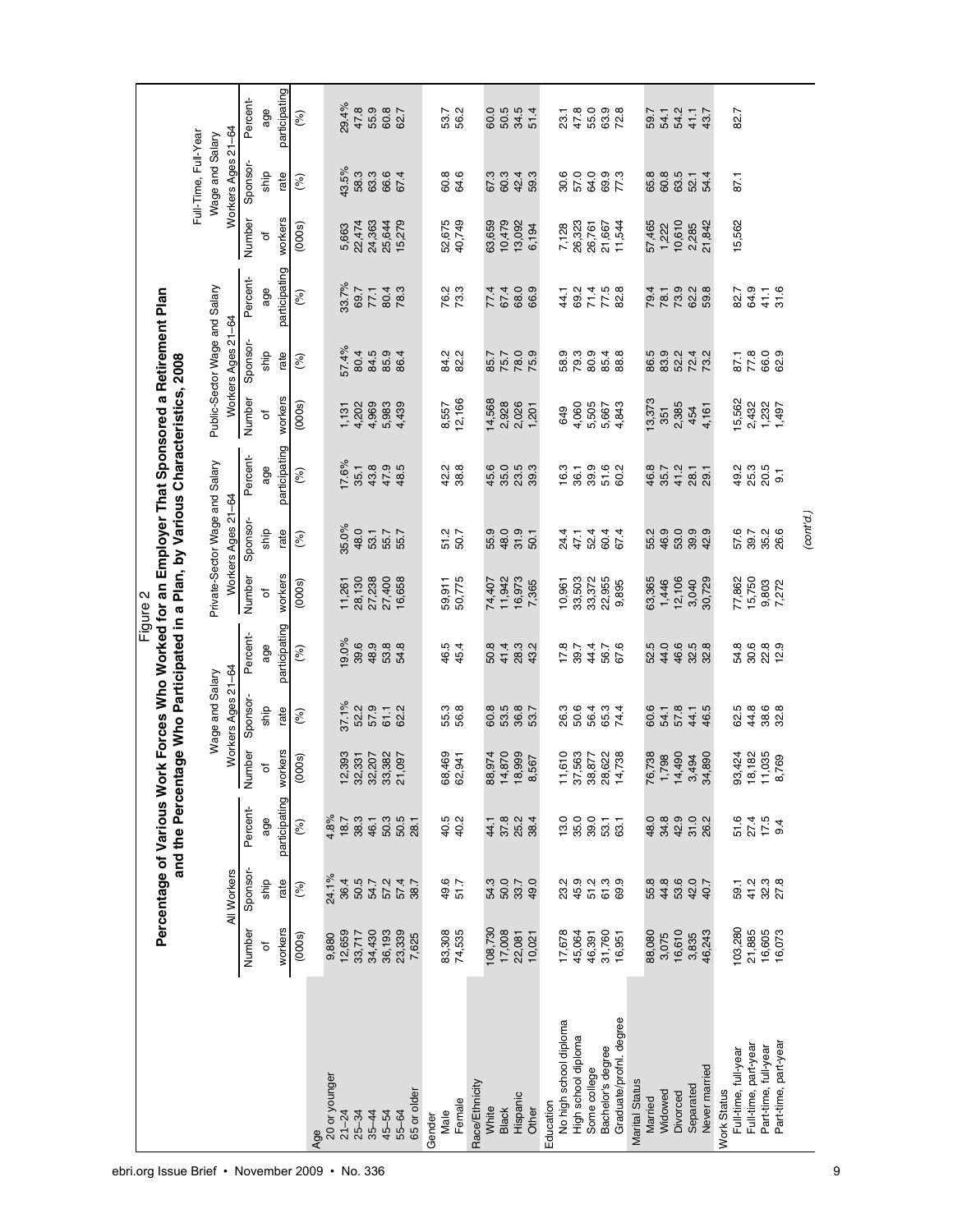|                                                                                                     |         |                  |                     |                |                      |                |                  | (Fig. 2, cont'd.)              |                      |                         |                                                     |                           |                            | Full-Time, Full-Year                  |               |
|-----------------------------------------------------------------------------------------------------|---------|------------------|---------------------|----------------|----------------------|----------------|------------------|--------------------------------|----------------------|-------------------------|-----------------------------------------------------|---------------------------|----------------------------|---------------------------------------|---------------|
|                                                                                                     |         | All Workers      |                     |                | Wage and Salary      |                |                  | Private-Sector Wage and Salary |                      |                         | Public-Sector Wage and Salary                       |                           |                            | Workers Ages 21-64<br>Wage and Salary |               |
|                                                                                                     | Numbe   |                  | Percent-            | Number         | Workers Ages 21-64   | Percent-       | Number           | Workers Ages 21-64<br>Sponsor- | Percent-             | Number                  | Workers Ages 21-64<br>Sponsor-                      | Percent-                  | Number                     | Sponsor-                              | Percent-      |
|                                                                                                     | ৳       | Sponsor-<br>ship | age                 | đ              | Sponsor-<br>ship     | age            | ৳                | ship                           | age                  | ō                       | ship                                                | age                       | ō                          | ship                                  | age           |
|                                                                                                     | workers | rate             | participating       | workers        | rate                 | participating  | workers          | rate                           | participating        | workers                 | rate                                                | participating             | workers                    | rate                                  | participating |
|                                                                                                     | (0000)  | $($ % $)$        | (%)                 | (000s)         | (%)                  | (%)            | (0000)           | $($ % $)$                      | (%)                  | (000)                   | (%)                                                 | $($ % $)$                 | (5000)                     | $($ % $)$                             | (%)           |
| Annual Earnings                                                                                     |         |                  |                     |                |                      |                |                  |                                |                      |                         |                                                     |                           |                            |                                       |               |
| Less than \$5,000                                                                                   | 16,181  | 22.2%            | 5.2%                | 7,901          | 25.3%                | 6.6%           | 6,956            | 21.60%                         | 5.30%                | 945                     | 52.7%                                               | 6.7%                      | 372                        | 26.9%                                 | 15.3%         |
| \$5,000-\$9,999                                                                                     | 11,954  | 27.0             | 9.8                 | 8,104<br>9,824 | 30.0                 | 12.0           | 7,228            | 27.0                           | 10.1                 | 876                     | 55.4                                                | 27.9                      | 1,290                      | 29.2                                  | 16.2          |
| \$10,000-\$14,999                                                                                   | 12,643  | 30.1             | 16.0                |                | 32.4<br>38.7         | 17.9           | 8,653            | 27.8                           | 14.0                 | 1,170                   | 66.9<br>76.1                                        | 46.7                      | 3,667                      | 30.1                                  | 20.2          |
| \$15,000-\$19,999                                                                                   | 11,924  | 36.3             | 23.1                | 10,011         |                      | 25.0           | 8,902            | 34.1                           | 20.6                 |                         |                                                     | 60.1<br>68.0              | 5,816                      | 35.9                                  | 24.6          |
| \$20,000-\$29,999                                                                                   | 24,802  | 46.2             | $34.5$<br>49.8      | 21,966         | 49.3<br>62.2         | 37.1           | 19,386           | 45.3                           | 33.0                 | 1,109<br>2,580<br>3,224 | 79.1                                                |                           | 16,630                     | 50.1                                  | 38.8          |
| \$30,000-\$39,999                                                                                   | 21,506  | 58.8             |                     | 9,584          |                      | 52.8           | 16,360           | 57.4                           | 47.2                 |                         | 86.5                                                | 81.2                      |                            | 63.2<br>70.6                          | 54.1          |
| \$40,000-\$49,999                                                                                   | 15,918  | 67.0             | 59.9<br>65.6        | 4,857          | 69.5<br>73.6         | 62.2           | 11,574           | 63.5<br>69.5                   | 55.7                 | 3,283<br>7,535          | 89.4<br>90.5                                        | 85.0<br>88.2              | 16,602<br>13,005<br>36,041 |                                       | 63.5<br>69.5  |
| \$50,000 or more                                                                                    | 42,915  | 70.3             |                     | 39,163         |                      | 68.8           | 31,628           |                                | 64.2                 |                         |                                                     |                           |                            | 74.1                                  |               |
| Management, business, and<br>Occupation                                                             |         |                  |                     |                |                      |                |                  |                                |                      |                         |                                                     |                           |                            |                                       |               |
| financial                                                                                           | 22,879  | 58.6             | 52.7                | 9,308          | 65.6                 | 59.2           | 16,848           | 62.4                           |                      | 2,461                   | 87.3                                                | 83.6                      | 16,578                     | 68.3                                  | 63.0          |
| Professional and related                                                                            | 32,485  | 67.2             | 57.3                | 28,890         | 71.3                 | 61.2           | 19,711           | 64.8                           | 55.3<br>54.9<br>17.9 | 9,179<br>3,837          | 85.1                                                | 76.1                      | 21,003                     | 75.3                                  | 68.4          |
| Service                                                                                             | 27,915  | 33.2             | 21.8<br>29.0        | 20,977         | 38.3<br>47.5         | 27.0           | 17,140           | 29.5                           |                      |                         | 77.3<br>69.7                                        | 67.9<br>56.7              | $12,281$<br>9,163          | 47.0                                  | 37.8          |
| Sales and related                                                                                   | 17,873  | 41.6             |                     | 3,528          |                      | 35.5           | 13,360           | 47.2                           | 35.2<br>43.0         | 168                     |                                                     |                           |                            | 53.7                                  | 44.9          |
| Office and admin. support                                                                           | 20,528  | 57.5             | $4\frac{1}{1}$      | 8,039          | 60.5                 | 48.1           | 15,010           | 55.9                           |                      | 3,029                   | 82.9<br>90.7                                        |                           | 12,697                     | 67.5<br>29.6                          | 58.5          |
| Farming, fishing, and forestry                                                                      | 1,255   | 18.2             |                     | 953            | 22.1                 | 13.9           | 916              |                                | 11.1                 | $38\,$                  |                                                     |                           | 544                        |                                       | 19.0          |
| Construction and extraction                                                                         | 9,553   | 32.6             | 26.9<br>45.0        | 7,606          | 38.2                 | 32.3           | 7,127            | 9<br>982<br>985                |                      | 479                     | 8<br>8<br>8<br>8<br>8<br>2<br>2<br>2<br>2<br>2<br>8 | 2<br>2022<br>2023<br>2022 | 4,940                      | 44.6                                  | 38.8          |
| Installation, maintenance, repair                                                                   | 5,578   | 55.2             |                     | 4,927          | 59.4<br>55.4<br>59.4 | 49.3           | 4,537            |                                |                      | 390                     |                                                     |                           | 4,089                      | 6<br>6 1 0<br>6 1 0<br>6 1 0          | 53.8          |
| Production                                                                                          | 9,508   | 52.5             | 42.6<br>33.7        | 8,583          |                      | 45.4           | 8,290            | 54.4<br>46.5                   |                      | 293                     |                                                     |                           | 6,383<br>5,747             |                                       | 52.9<br>45.2  |
| Transportation/material moving                                                                      | 10,270  | 45.9             |                     | 8,598          |                      | 37.8           | 7,749            |                                |                      | 849                     |                                                     |                           |                            |                                       |               |
| Employer Size                                                                                       |         |                  |                     |                |                      |                |                  |                                |                      |                         |                                                     |                           |                            |                                       |               |
| Fewer than 10 employees                                                                             | 32,286  | 15.0             | 12.1                | 9,395          | 19.0                 | 15.7           | 19,395           | 19.0                           | 15.7                 |                         |                                                     |                           | 12,037                     | 23.0                                  | 20.2          |
| 10-24 employees                                                                                     | 15,434  | 27.9             | 21.8                | 3,096          | 29.9                 | 24.1           | 13,096           | 29.9                           | 24.1                 |                         |                                                     |                           | 8,544                      | 35.1                                  | 30.4          |
| 25-99 employees                                                                                     | 18,653  | 43.6             | 33.9                | 6,489          | 46.0                 | 36.6           | 16,489           | 46.0                           | 36.6                 |                         |                                                     |                           | 11,787                     | 52.0                                  | 44.1          |
| 100-499 employees                                                                                   | 17,463  | 57.0             | 44.3                | 15,953         | 59.1                 | 46.8           | 15,953           | 59.1                           | 46.8                 |                         |                                                     |                           | 11,923                     | 64.6                                  | 54.4          |
| 500-999 employees                                                                                   | 7,016   | 62.1             | 48.8                | 6,441          | 63.9                 | 51.3           | 6,441            | 63.9<br>70.5                   | 51.3                 |                         |                                                     |                           | 4,931                      | 69.2                                  | 58.6          |
| 1,000 or more employees                                                                             | 44,302  | 67.5<br>80.8     | 51.6                | 39,313         | 70.5<br>83.0         | 55.9<br>74.5   | 39,313           |                                | 55.9                 |                         |                                                     |                           | 28,640                     | 76.1                                  | 65.4<br>82.7  |
| <b>Public sector</b>                                                                                | 22,688  |                  |                     | 20,724         |                      |                |                  |                                |                      | 20,724                  | 83.0                                                | 74.5                      | 15,562                     | 87.1                                  |               |
| Sector/Industry                                                                                     |         |                  |                     |                |                      |                |                  |                                |                      |                         |                                                     |                           |                            |                                       |               |
| Private sector                                                                                      | 135,155 | 45.5             | 35.3                | 10,690         | 51.0                 | 40.7           | 110,690          | 51.0                           | 40.7                 |                         |                                                     |                           | 77,862                     | 57.6                                  | Ņ<br>Φ.       |
| agriculture, mining, and                                                                            |         |                  |                     |                |                      |                |                  |                                |                      |                         |                                                     |                           |                            |                                       |               |
| construction                                                                                        | 14,812  | 29.5             | 24.0                | 11,067         | 36.2                 | 29.7           | 11,067           |                                |                      |                         |                                                     |                           |                            | 41.3                                  | 35.2          |
| manufacturing                                                                                       | 16,536  | 61.8             | 53.3<br>31.8        | 5,333          | 63.9                 | 55.4           | 15,333           |                                | 29.4<br>25.4<br>25.7 |                         |                                                     |                           | 7,298<br>12,335<br>12,543  | 68.4                                  | 61.3          |
| wholesale and retail trade                                                                          | 22,696  | 47.2             |                     | 8,181          | 51.5                 | 37.2           | 18,181           |                                |                      |                         |                                                     |                           |                            | 57,1                                  | 46.4          |
| transportation, utilities,                                                                          |         |                  |                     |                |                      |                |                  |                                |                      |                         |                                                     |                           |                            |                                       |               |
| information, and financial                                                                          | 20,193  | 56.7             |                     | 17,675         | 61.3                 | 52.4           | 17,675           | 61.3                           | 52.4                 |                         |                                                     |                           | 13,972                     | 65.8                                  | 58.4          |
| professional services                                                                               | 38,820  | 49.3             | $4789.2$<br>$489.2$ | 32,561         | 54.4                 | 43.4           | 32,561<br>15,870 | 54.4<br>29.7                   | $43.4$<br>19.3       |                         |                                                     |                           | 22,422                     | 60.8                                  |               |
| other services                                                                                      | 22,099  | 25.5             |                     | 5,870          | 29.7                 | $19.3$<br>74.5 |                  |                                |                      |                         |                                                     |                           | 9,291<br>15,562            | 36.3<br>87.1                          | 578<br>578    |
| Public sector                                                                                       | 22,688  | 80.8             | 71.0                | 20,724         | 83.0                 |                |                  |                                |                      | 20,724                  | 83.0                                                | 74.5                      |                            |                                       |               |
| Source: Employee Benefit Research Institute estimates from the 2009 March Current Population Survey |         |                  |                     |                |                      |                |                  |                                |                      |                         |                                                     |                           |                            |                                       |               |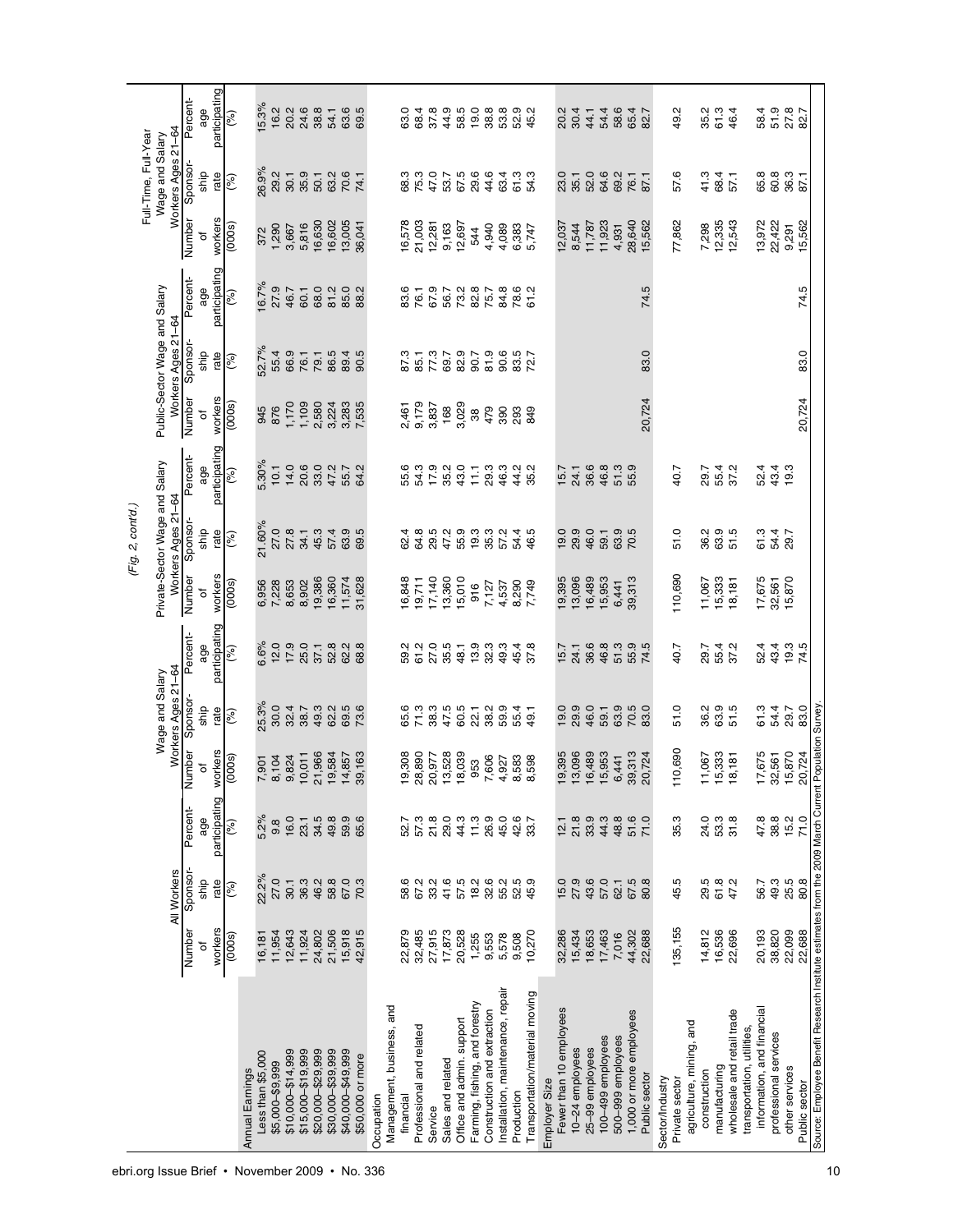Being white or having attained a higher educational level was also associated with a higher probability of participating in a retirement plan. Among white workers, 50.8 percent participated in a plan, compared with 28.3 percent of Hispanic workers. Eighteen percent of workers without a high school diploma participated in a plan, with the percentage participating increasing with educational attainment to 67.6 percent of those holding a graduate or professional degree.

Workers who were married were more likely to participate in a plan, while never-married workers had the lowest probability. The higher an individual's earnings were, the more likely he or she participated in a plan. One-quarter of those who had annual earnings of \$15,000–\$19,999 participated in a plan. This number increased to 68.8 percent of those earning \$50,000 or more. Furthermore, full-time, full-year workers were by far the most likely type to participate in a retirement plan. Those individuals working in professional and related occupations had the highest probability of participating in a retirement plan, at 61.2 percent. In comparison, those workers in farming, fishing, and forestry occupations had the lowest likelihood of participating in a plan, at 13.9 percent.

### **Employer Characteristics**

The probability of a worker participating in an employment-based retirement plan increased significantly with the size of his or her employer (Figure 2). For workers at employers with fewer than 10 employees, 15.7 percent participated in a plan, compared with 55.9 percent of those working for an employer with 1,000 or more employees. The sector and industry of the employer also had an impact on the likelihood of participating in a plan. Public-sector workers were significantly more likely to participate than private-sector workers. Workers in the manufacturing industry and the transportation, utilities, information, and financial industry had the highest probability of participating, while those in the other services industry had the lowest probability.

### **A Closer Examination**

Gender-Female wage and salary workers ages 21–64 were found to participate in a retirement plan at a lower level than males did. However, among full-time, full-year workers of these same ages, females had a higher rate of participation in a plan (56.2 percent for women, compared with 53.7 percent for men). In fact, across all of the worker status categories, females were more likely to participate in a retirement plan than males (Figure 3). This result has persisted since 2001, when the full-time, full-year females' participation level was slightly higher than the males' level at 58.5 percent to 58.1 percent (Figure 4). This difference subsequently grew to 3 percentage points in 2007 before declining slightly to 2.5 percentage points in 2008.

Furthermore, when examining participation by earnings level, the proportion of females participating in a plan was higher than it was for males at each earnings level (Figure 5). Consequently, it appears that female workers' lower probability of participation in the aggregate was a result of their overall lower earnings and lower rates of full-time work in comparison with males.

Race/Ethnicity—Analysis of race/ethnicities by earnings level shows that Hispanic wage and salary workers were significantly less likely than both white and black workers to participate in a retirement plan.<sup>14</sup> The gap between the percentages of black and white plan participants that exists overall narrows when compared across earnings levels (Figure 6). In contrast, the gap between Hispanics and whites persisted in all earnings groups, although it showed some narrowing in the higher earnings groups.

Another potential contributor to the overall lower level of participation by Hispanic workers could be the characteristics of their employers, such as firm size (number of employees). However, across all the firm sizes, with the exception of public-sector employers, this appears not to be the case, as Hispanic workers had significantly lower participation in employment-based retirement plans than workers of all the other races/ethnicities (Figure 7). For workers at the smallest employers (fewer than 10 employees), 19 percent of white wage and salary workers participated in a plan, compared with 6 percent of the Hispanic workers. These levels increased as the employer size increased, but white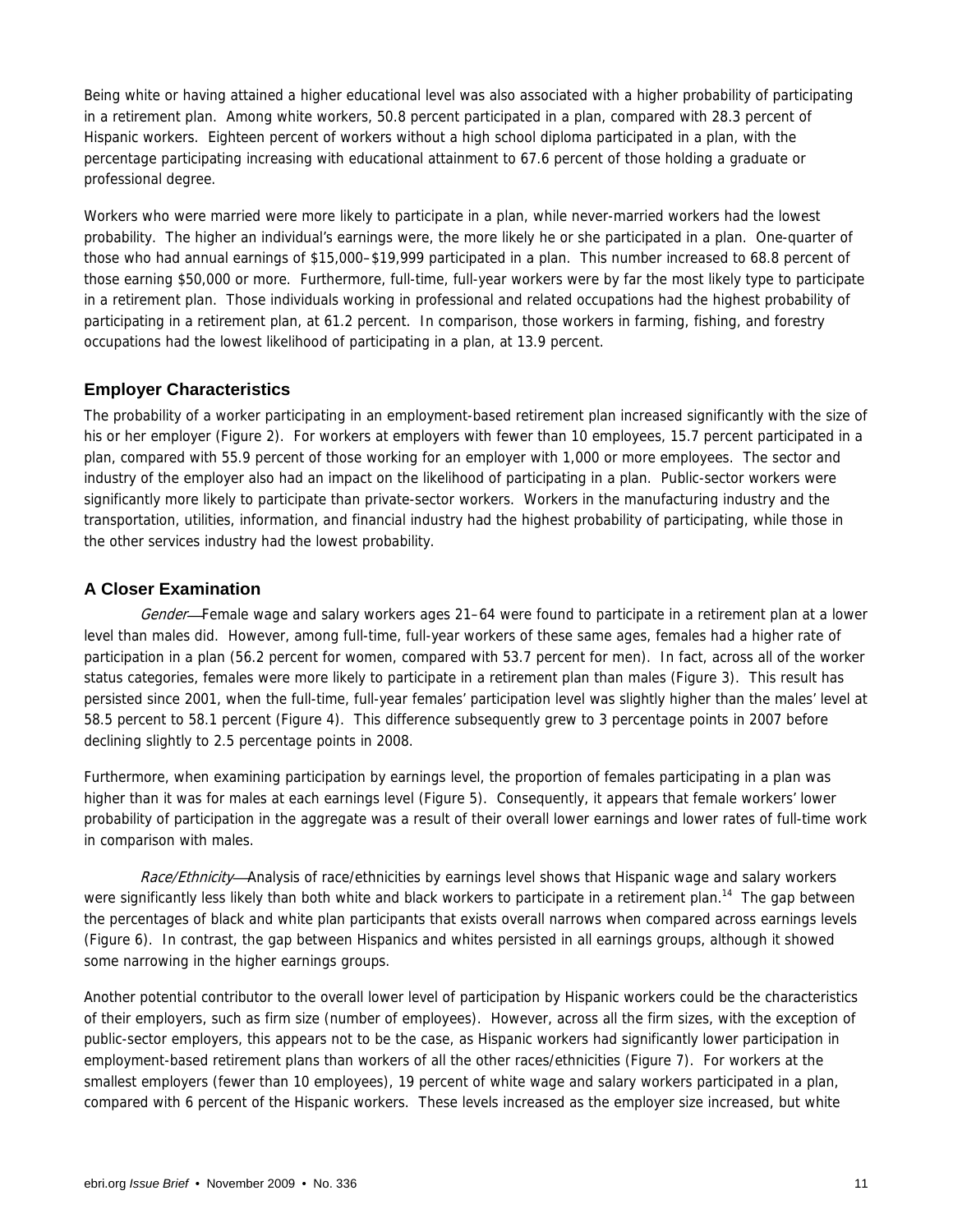

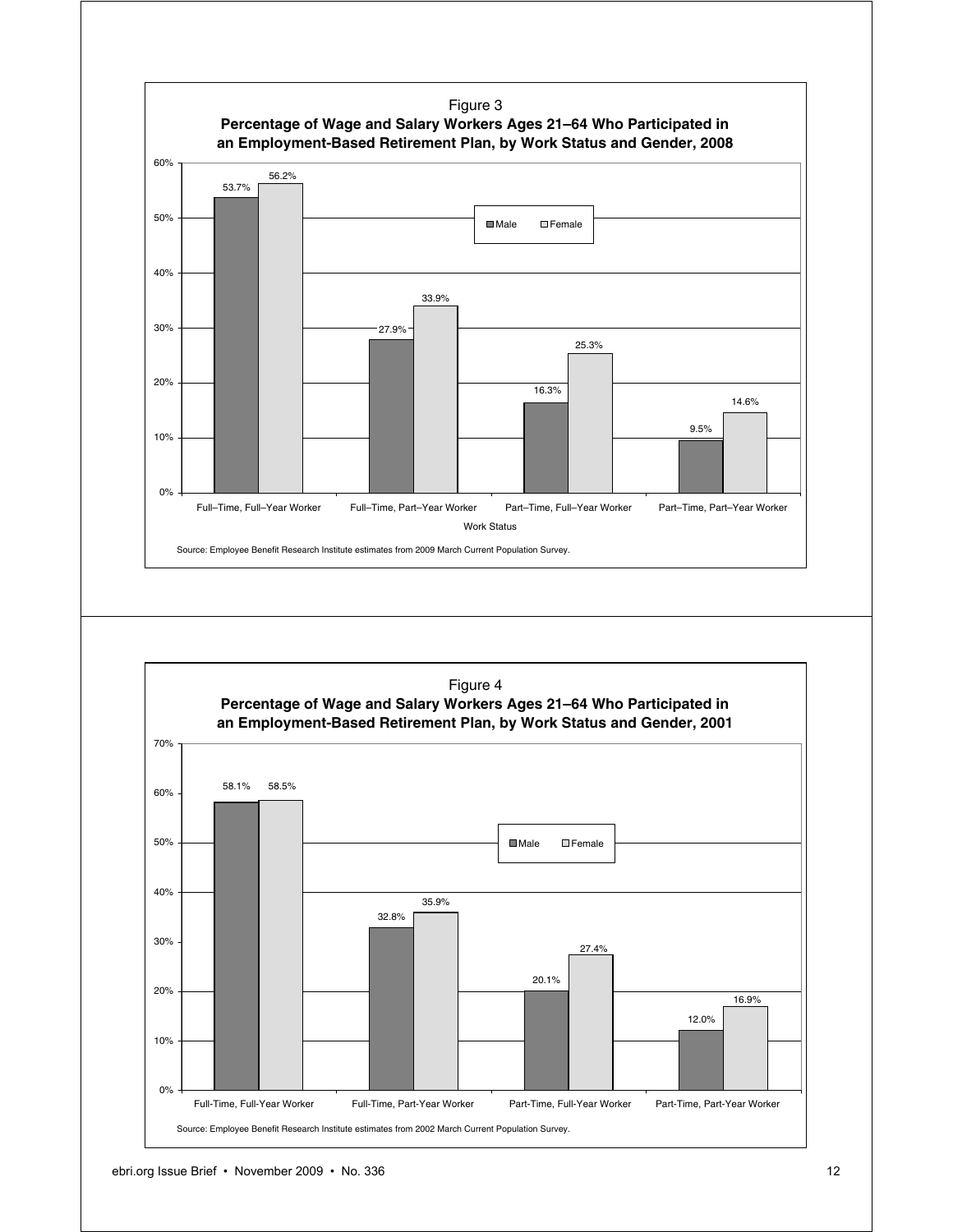

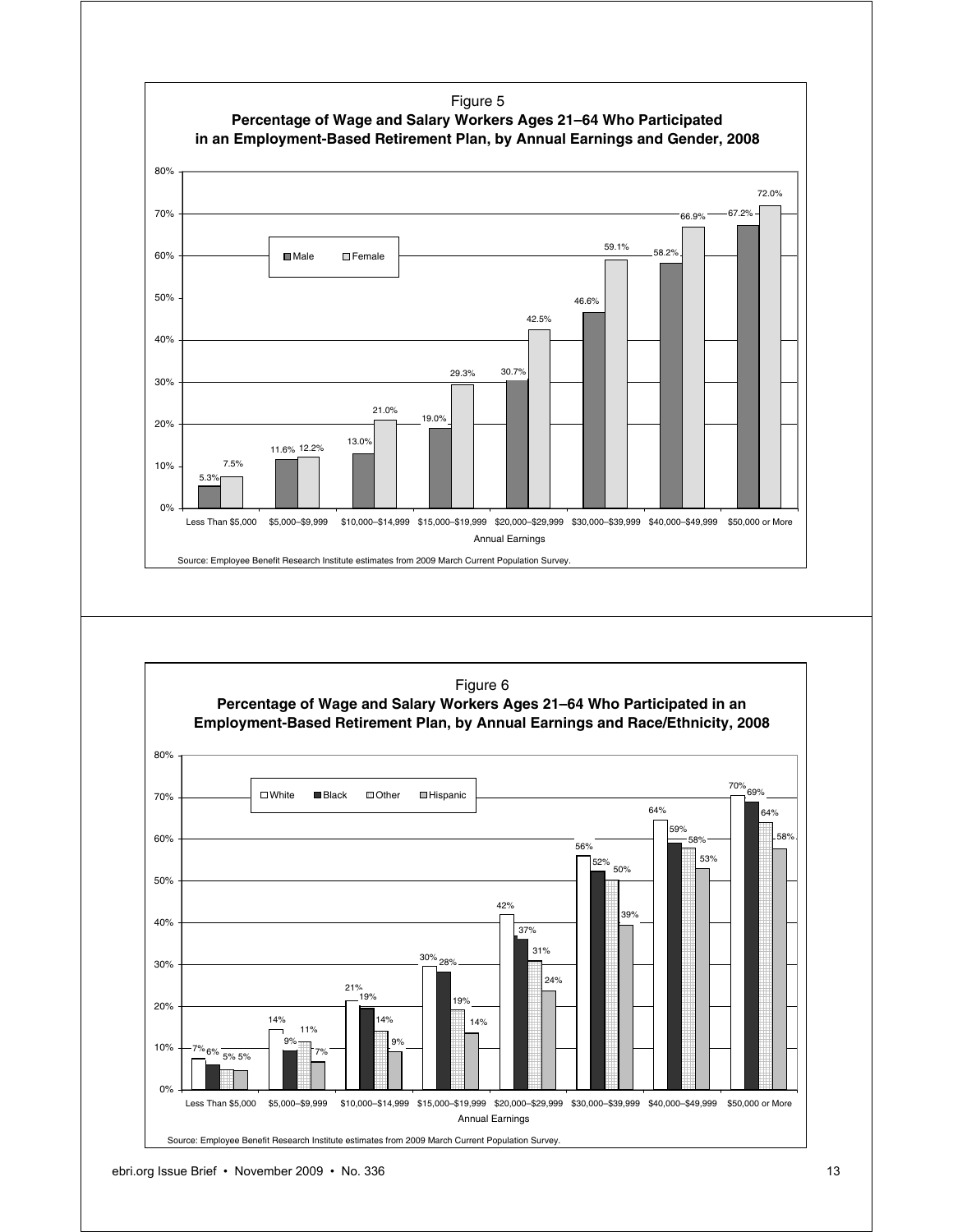workers still had a significantly higher participation level among those working for employers with 1,000 or more employees (60 percent for whites vs. 42 percent for Hispanics).

Furthermore, the age of the workers and their race/ethnicity could not explain the differences in the level of participation, as the Hispanic workers' participation levels were significantly lower than the white workers' levels at each age (Figure 8). However, a dramatic shift in Hispanic worker participation levels becomes apparent when analyzed by birthplace—United States or outside the United States. Native-born Hispanic workers age 21 or older had participation levels very similar to those of black and other workers, but still lower than white workers.<sup>15</sup> In contrast, nonnative-born Hispanic workers had substantially lower levels of participation across all age groups.

While age is an important factor in the participation in a retirement plan, the earnings levels of nonnative-born Hispanics could be lower across age due to potential language and custom barriers. Yet, even across earnings, nonnative-born Hispanics have a lower probability of participating in a retirement plan, while native-born Hispanics have participation levels closer to those of white and black Americans (Figure 9).

Consequently, while blacks with higher earnings or who were older had levels of retirement plan participation approaching those of white workers, all Hispanic workers combined had persistently lower levels of participation across earnings, age, and employer size. However, when accounting for location of birth, native-born Hispanic workers displayed participation levels near those of black and white workers, whereas the nonnative born Hispanic workers had levels far below those of all the other workers.

Firm Size—Employees of firms with fewer employees were significantly less likely to participate in a retirement plan. A potential explanation for this lower participation could be that these firms employed workers with characteristics associated with lower participation, such as being younger or lower paid. However, when controlling for age, workers at smaller employers still had a persistently lower level of participation across the age groups (Figure 10). Furthermore, across various earnings levels, workers at small employers were less likely to participate in an employment-based retirement plan (Figure 11). Even among workers making \$50,000 or more, a considerable disparity exists—31 percent of those working for the smallest employers participated in a plan, compared with 88 percent of those working for employers with 1,000 or more employees.

Education—Workers with lower educational attainment have lower levels of retirement plan participation. However, educational attainment has a strong correlation with earnings. When controlling for earnings, the most highly educated still had the highest levels of participation, but the differences with the less educated workers were much smaller, particularly as earnings decreased (Figure 12). Yet, those with the least education (no high school diploma) still had significantly lower levels of participation than those with at least a high school diploma. Specifically, 48.0 percent of those without a high school diploma and making \$50,000 or more participated in a retirement plan, compared with 62.5 percent of those with the same earnings and only a high school diploma and 75.7 percent for those with a graduate or professional degree. Consequently, the education level of workers clearly plays a role in the likelihood of participation in a retirement plan beyond determining a worker's earnings level.

Age—Younger workers' significantly lower likelihood of participating in a plan could be the result of having lower incomes at the start of their careers. However, when looking at workers by age across earnings, younger workers are still less likely to be retirement plan participants than older workers with the same earnings (Figure 13). Even for the highest earners (\$50,000 or more), 46.2 percent of those ages 21–24 participated in a plan, compared with 72.6 percent of those ages 45–54.

Health Insurance/Status—An important risk to a retiree's finances is his or her health status and health care needs.<sup>16</sup> The availability of employment-based health insurance from the worker's own employer and health status are also correlated with participation in an employment-based retirement plan. Across all ages, workers with employmentbased health insurance from their own employer are more than twice as likely to have a retirement plan as those without health insurance from their own employer (Figure 14). For instance, among workers ages 45–54 in 2008, 68.5 percent of those with health insurance through their own employer participated in an employment-based retirement plan, compared with 27.7 percent of those without health insurance through their own employer. This same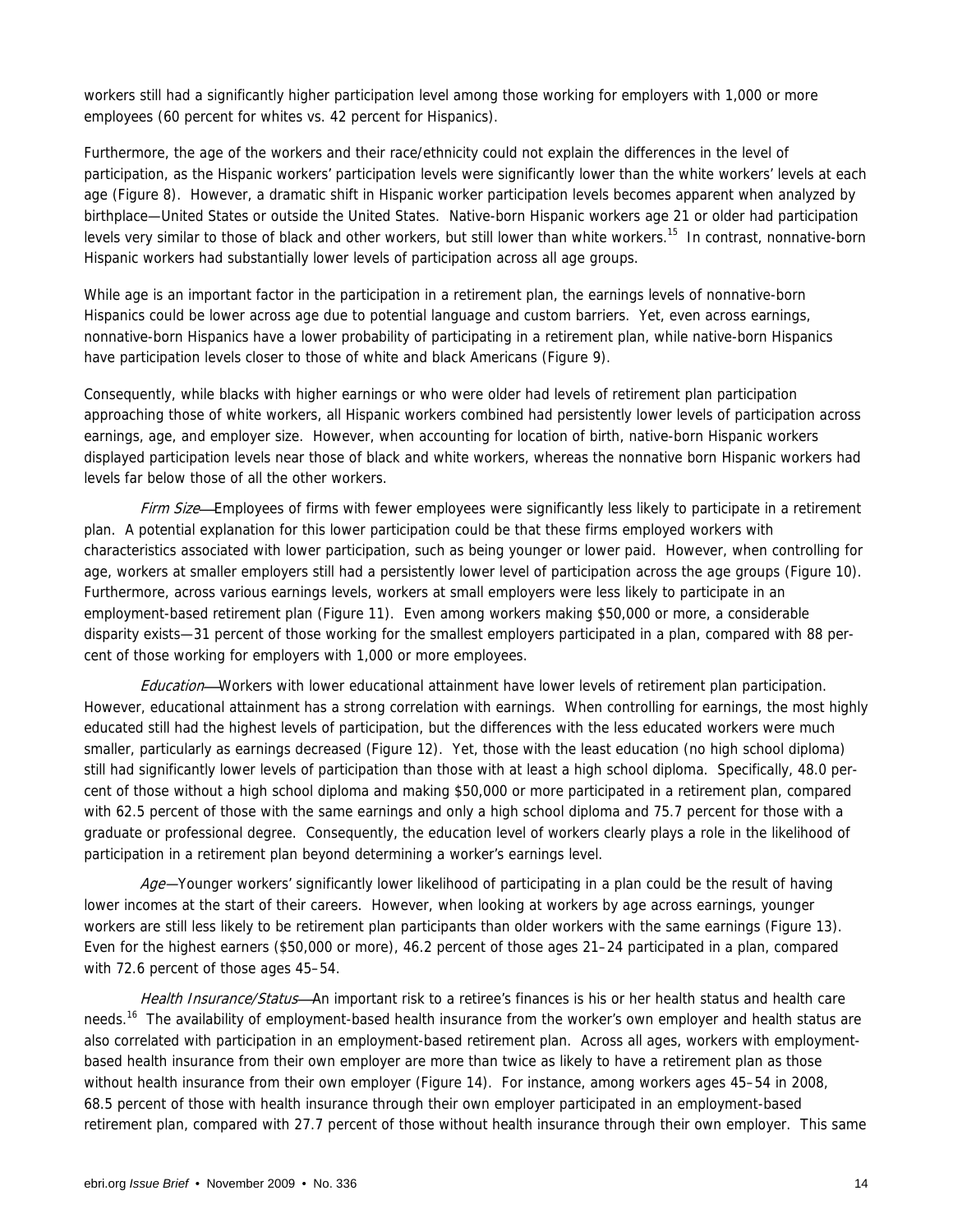

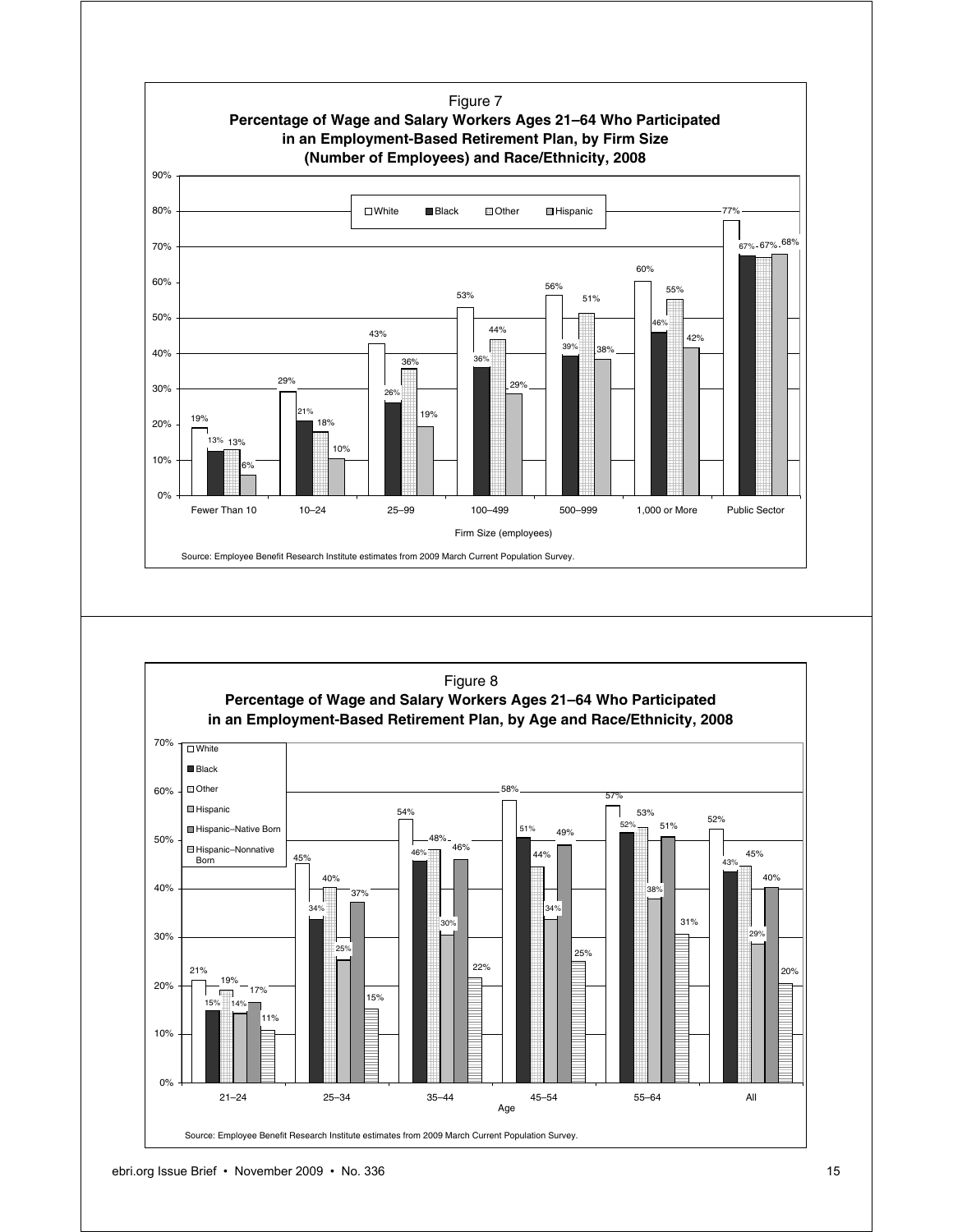

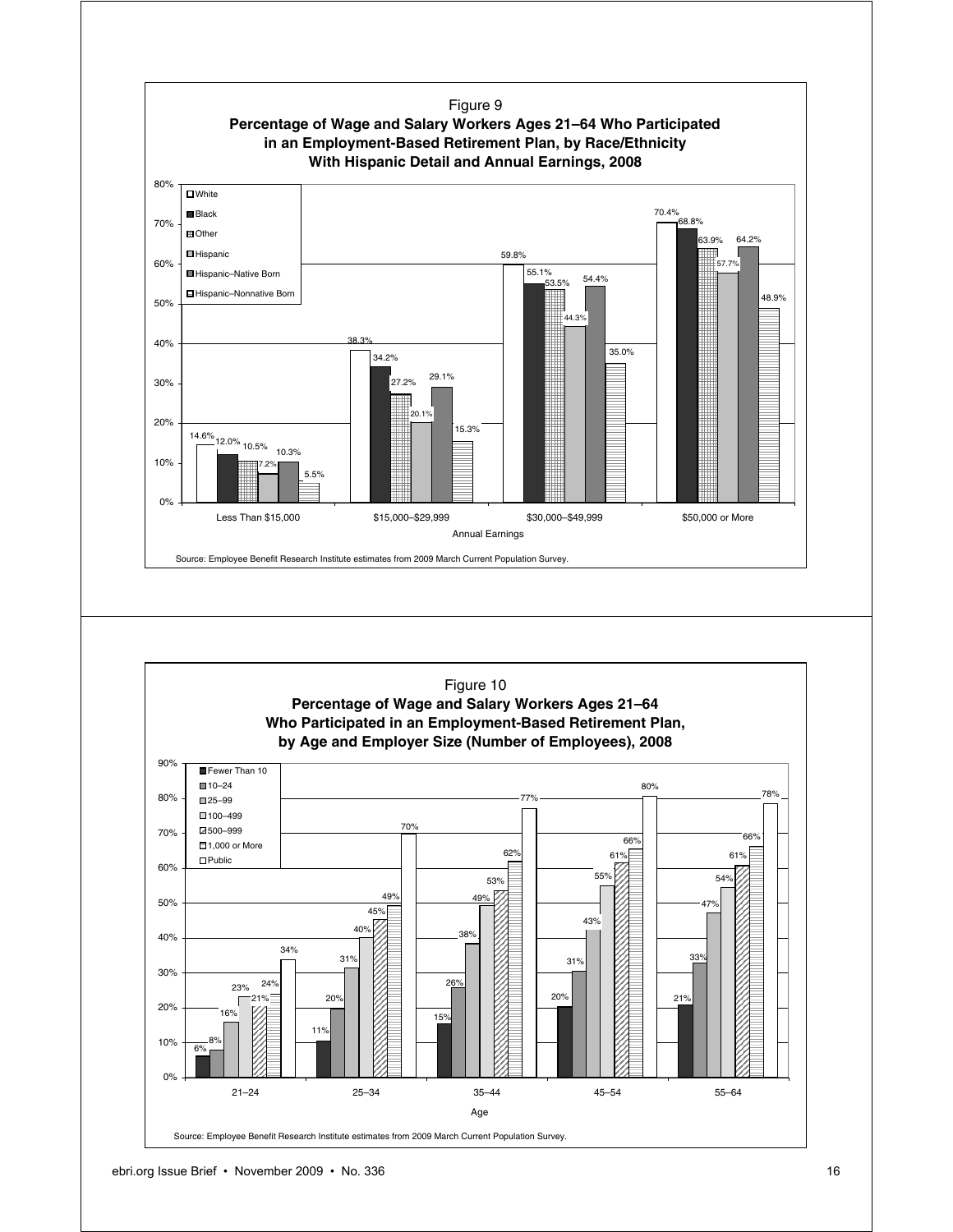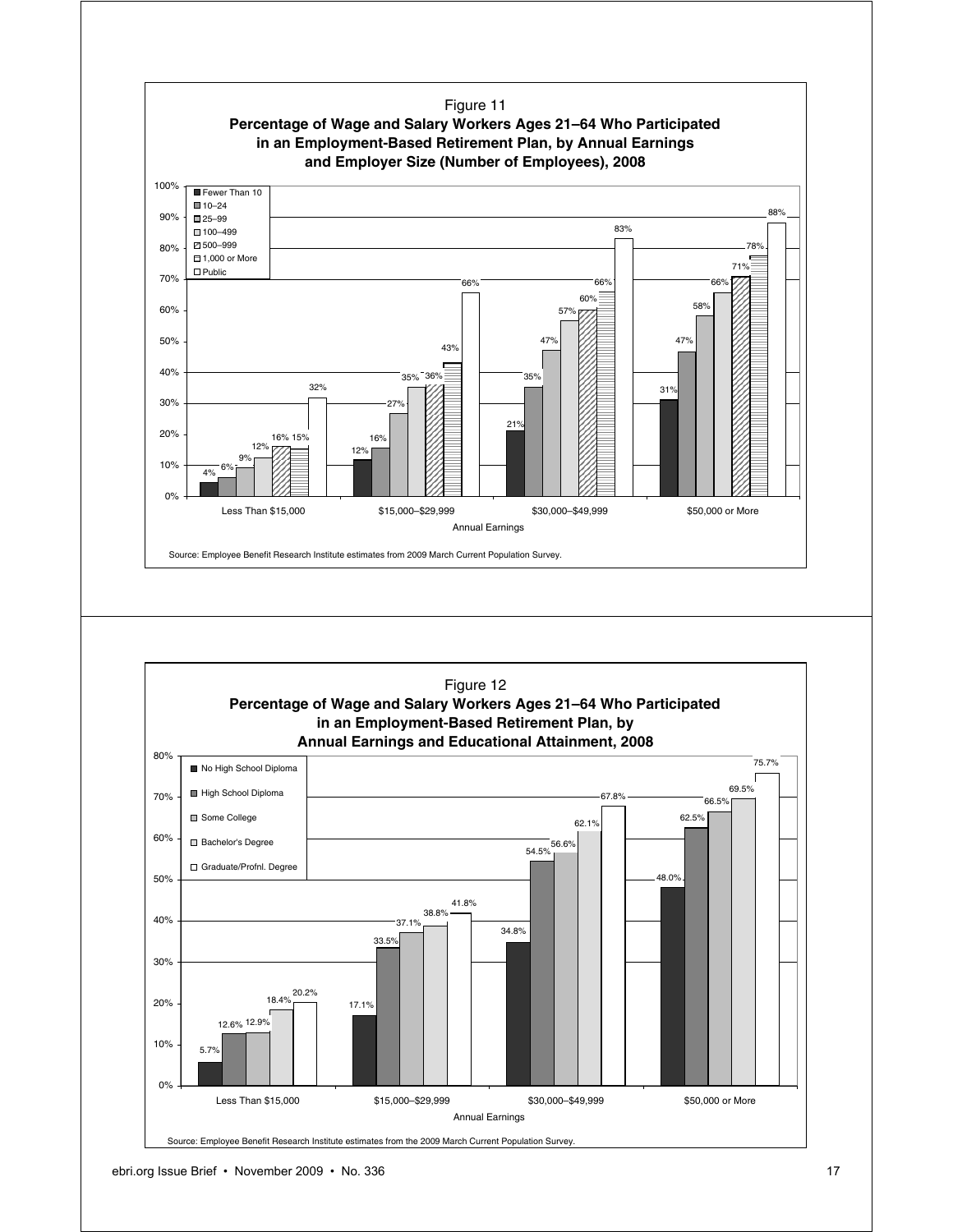result was also present in 2000, with similar disparities in participation levels among those with and without employment-based health insurance through their own employer.

As the self-reported health status of a worker decreases, the likelihood of participating in a plan also decreases (below very good). For example, for workers ages 55–64 who reported having very good health, 59.6 percent participated in a plan in 2008. However, among workers of the same age who reported poor health, only 38.6 percent participated in a plan (Figure 15). The same pattern occurred in 2000, with similar relative differences in participation across the health status categories.

### **Geographic Differences**

Not only do the workers' characteristics affect the probability of their participation in an employment-based retirement plan, but their geographic location also has an impact. Wage and salary workers ages 21–64 living in Florida had the lowest probability (36.4 percent) of participating in a plan in 2008, while those living in Iowa had the highest probability (56.7 percent) (Figure 16). For other work-force definitions that include private-sector workers, Iowa workers also had the highest probability (52.5 percent) of participation among private wage and salary workers and among full-time, fullyear wage and salary workers (68.3 percent), but Minnesota workers led for the all-worker definition (48.3 percent). At the other end of the rankings, full-time, full-year wage and salary workers in Florida had the lowest probability (43.6 percent) of participation as well for all workers (32.6 percent). Workers in New Mexico had the lowest among private-sector wage and salary workers (28.6 percent). Among public-sector wage and salary workers, Pennsylvania workers had the highest percentage of participation (84.0 percent), followed by Ohio and North Dakota workers (81.4 percent and 81.2 percent, respectively). The lowest level of participation among these public-sector workers was for those living in South Dakota (62.4 percent).<sup>17</sup>

Using wage and salary workers ages 21–64 as the work-force proxy for the other work-force populations (with the exception of the public-sector workers) showed regional differences across the United States, along with those among the states. The states with the lowest levels of participation—e.g., Florida, Arizona, Louisiana, Texas, and New Mexico—were in the South, West, or Southwest (Figure 16). The states with the highest participation were in the upper Midwest—e.g., Iowa, North Dakota, and Minnesota. In general, the Midwestern and Northeastern states had the higher participation levels, while the Southern and Western states had the lower levels.

Certain consolidated statistical areas (CSAs) are identified in the CPS, and again those CSAs located in the South and West—e.g., Macon-Warner-Robins-Fort Valley, GA, and Los Angles-Long Beach-Riverside, CA—had the lowest retirement plan participation levels for the work-force definitions, including private-sector workers (Figure 17). Workers from the Minneapolis-St. Paul-St. Cloud, MN CSA had the highest participation levels for these same worker definitions. For public-sector wage and salary workers, workers from the Johnson City-Kingsport-Bristol, VA, CSA had the lowest level, while workers from the Appleton-Oshkosh-Neenah, WI, CSA had the highest participation level.

While the sample sizes of the less populated states are small (which results in large standard errors of the state-bystate estimates of retirement plan participation from CPS), using a three-year average for the estimates can mitigate the impact of any potential sampling errors affecting year-to-year changes. Therefore, a three-year average trend is presented to examine how the participation levels have changed in recent years (2001–2008) across states. The threeyear average consists of the current year plus the two lagging years, so that the 2008 three-year average consists of the estimates from 2008, 2007, and 2006. The overall three-year average of the retirement plan participation level declined from 50.7 percent in 2001 to 46.3 percent in 2008 (Figure 18).

Despite the overall decline, the likelihood of workers participating in a retirement plan stayed the same or increased from 2001–2008 for seven states: Colorado, West Virginia, Montana, Washington, Oklahoma, Hawaii, and Vermont. Another three states had declines of less than 1 percentage point. Twenty-one states had a decline of less than 4.4 percentage points (the overall decline). In contrast, Louisiana, Michigan, and Maryland had at least a 7 percentage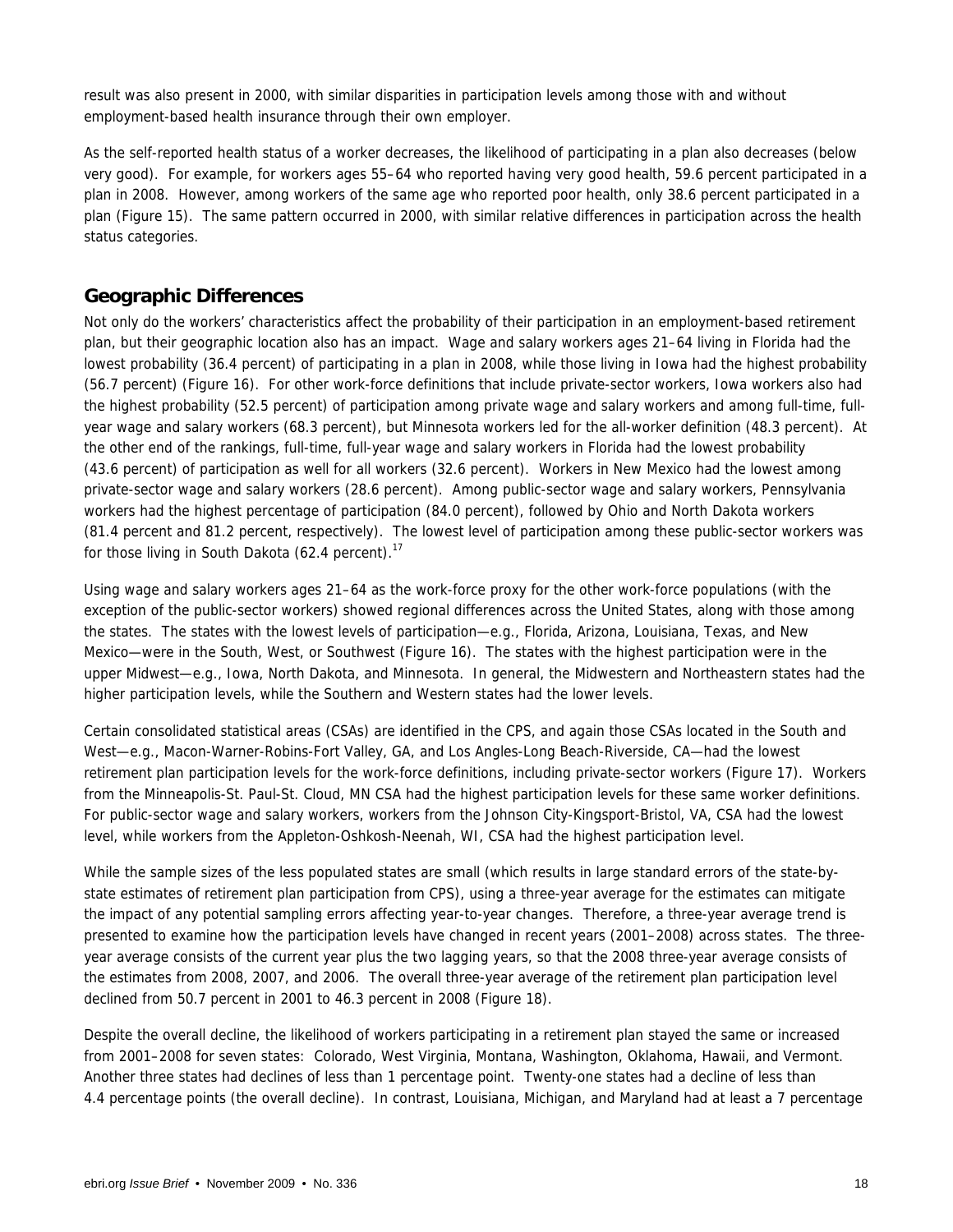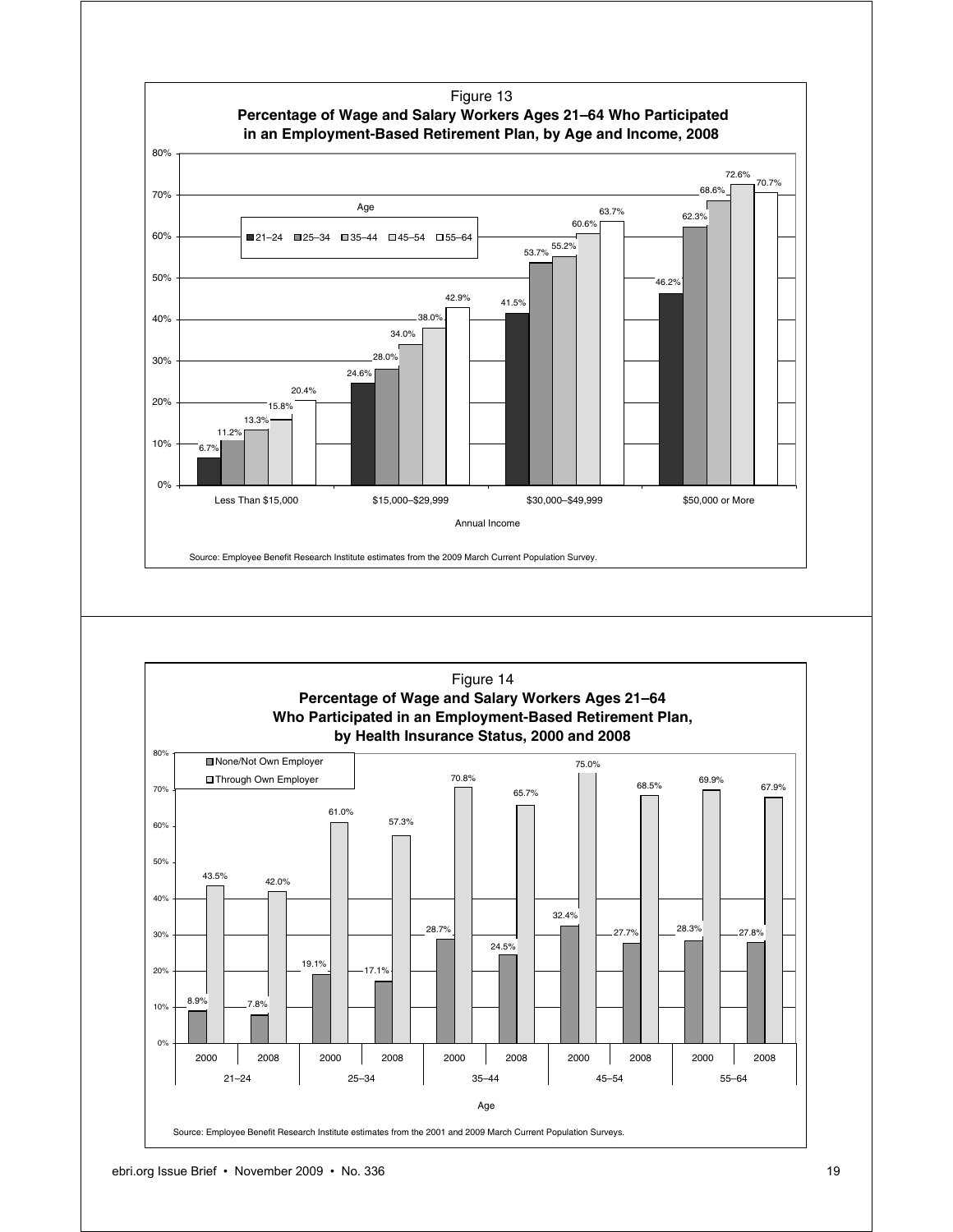

point decline during this period. Twenty-two states and districts had a decline of more than the average decline of 4.4 percent.

The District of Columbia had the largest decline in its three-year average from 2007 to 2008. The three-year average participation levels showed a decline in 28 states and districts and an increase in 23 states from 2007 to 2008. Colorado and Oklahoma had the largest increases from 2007 to 2008.

### **Trends**

The number of workers participating in an employment-based retirement plan decreased from 65.6 million in 2007 to 63.7 million in 2008, resuming the decline that had stopped in 2007 (Figure 19). This number is still above the level in 2005, but well below the 67.1 million workers that participated in a plan in 2000, the peak year for the number of workers participating in a plan during the 1987–2008 period. The other work-force definitions also posted similar decreases in the number participating in 2008.

### **Trends in the Percentage Participating**

The downward trend in the percentage of workers participating in an employment-based retirement plan, which started in 2001 but was halted in 2007, resumed in 2008. Starting with the broadest work-force population (all workers), the percentage of workers participating in an employment-based retirement plan reached 44.4 percent in 2000 before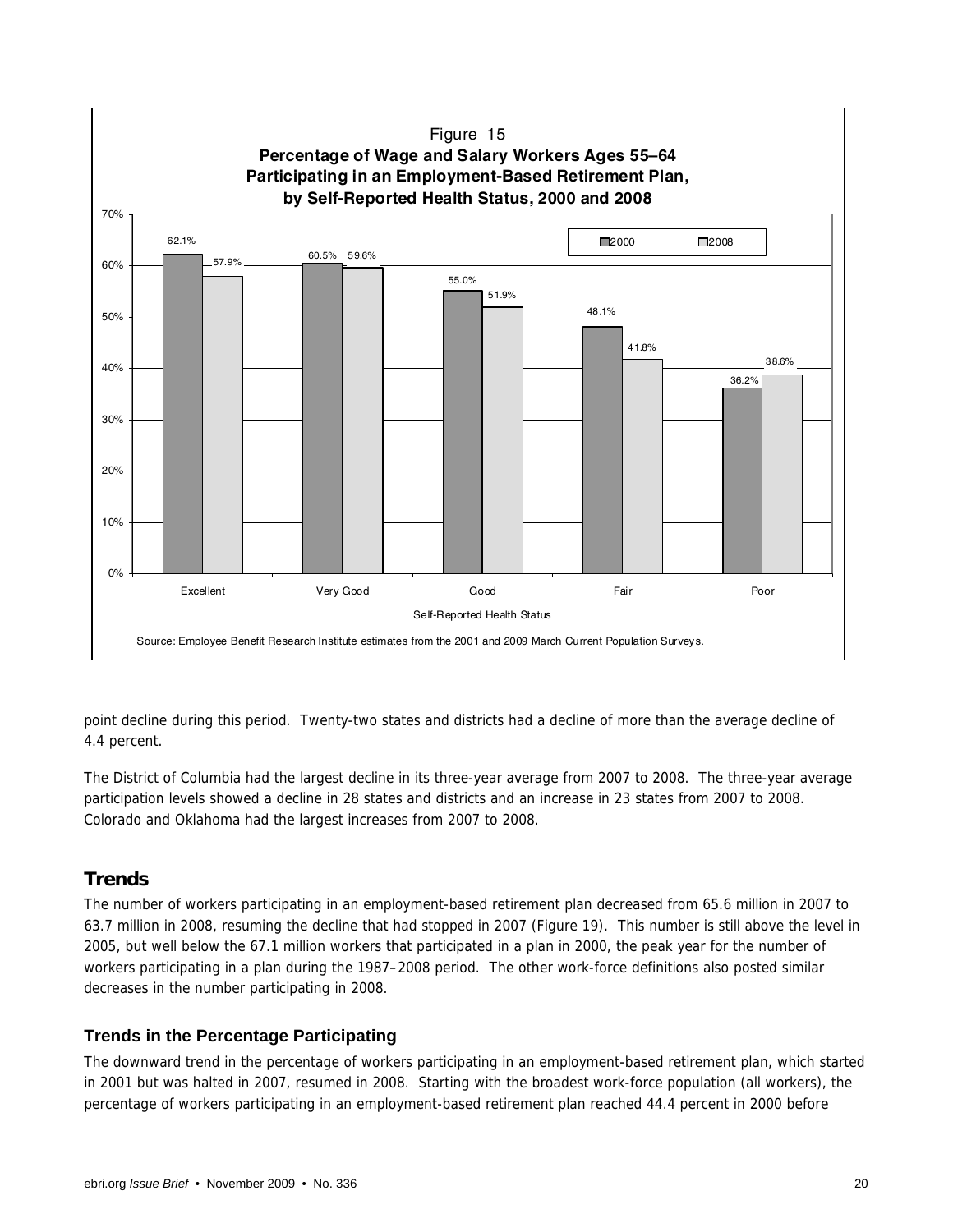|                                                                                                           |            |               |            |                    | Figure 16  |                     |            |                           |            |                      |
|-----------------------------------------------------------------------------------------------------------|------------|---------------|------------|--------------------|------------|---------------------|------------|---------------------------|------------|----------------------|
| Percentage of Various Work Forces Who Participated in an Employment-Based Retirement Plan, by State, 2008 |            |               |            |                    |            |                     |            |                           |            |                      |
|                                                                                                           |            |               |            |                    |            | Private-Sector Wage |            | <b>Public-Sector Wage</b> |            | Full-Time, Full-Year |
|                                                                                                           |            |               |            | Wage and Salary    |            | and Salary Workers  |            | and Salary Workers        |            | Wage and Salary      |
| State                                                                                                     |            | All Workers   |            | Workers Ages 21-64 |            | Ages 21-64          | Ages 21-64 |                           |            | Workers Ages 21-64   |
|                                                                                                           | Number     | Participating | Number     | Participating      | Number     | Participating       | Number     | Participating             | Number     | Participating        |
|                                                                                                           | (millions) | (%)           | (millions) | (%)                | (millions) | (%)                 | (millions) | $(\%)$                    | (millions) | $(\%)$               |
| All                                                                                                       | 157.8      | 40.4%         | 131.4      | 46.0%              | 110.7      | 40.7%               | 20.7       | 74.5%                     | 93.4       | 54.8%                |
| Alabama                                                                                                   | 2.3        | 42.2          | 2.0        | 47.7               | 1.6        | 41.2                | 0.3        | 77.5                      | 1.4        | 56.3                 |
| Alaska                                                                                                    | 0.4        | 44.1          | 0.3        | 52.6               | 0.2        | 43.2                | 0.1        | 80.1                      | 0.2        | 64.2                 |
| Arizona                                                                                                   | 3.2        | 34.1          | 2.7        | 38.1               | 2.4        | 33.0                | 0.3        | 74.4                      | 1.9        | 46.6                 |
| Arkansas                                                                                                  | 1.4        | 36.3          | 1.2        | 42.3               | 1.0        | 36.4                | 0.2        | 68.6                      | 0.9        | 51.8                 |
| California                                                                                                | 19.0       | 36.1          | 15.7       | 40.9               | 13.4       | 35.6                | 2.4        | 71.1                      | 10.7       | 49.7                 |
| Colorado                                                                                                  | 2.8        | 40.5          | 2.3        | 46.5               | 2.0        | 41.7                | 0.3        | 75.5                      | 1.6        | 54.4                 |
| Connecticut                                                                                               | 1.9        | 46.3          | 1.6        | 52.9               | 1.3        | 49.6                | 0.2        | 71.3                      | 1.1        | 63.2                 |
| Delaware                                                                                                  | 0.4        | 43.3          | 0.4        | 48.0               | 0.3        | 42.2                | 0.1        | 77.0                      | 0.3        | 55.6                 |
| District of Columbia                                                                                      | 0.4        | 41.7<br>32.6  | 0.3        | 44.5               | 0.2        | 37.2<br>30.0        | 0.1        | 66.8                      | 0.2        | 50.1<br>43.6         |
| Florida<br>Georgia                                                                                        | 9.0<br>4.8 | 38.4          | 7.6<br>4.2 | 36.4<br>42.5       | 6.4<br>3.5 | 36.6                | 1.2<br>0.7 | 71.1<br>71.0              | 5.5<br>3.1 | 50.8                 |
| Hawaii                                                                                                    | 0.6        | 47.6          | 0.5        | 54.1               | 0.4        | 48.8                | 0.1        | 76.6                      | 0.4        | 62.9                 |
| Idaho                                                                                                     | 0.8        | 38.4          | 0.6        | 46.0               | 0.5        | 39.4                | 0.1        | 74.8                      | 0.4        | 59.1                 |
| Illinois                                                                                                  | 6.8        | 44.3          | 5.8        | 49.6               | 4.9        | 45.3                | 0.9        | 73.8                      | 4.1        | 58.5                 |
| Indiana                                                                                                   | 3.2        | 48.3          | 2.8        | 54.4               | 2.4        | 51.2                | 0.3        | 77.0                      | 2.0        | 64.3                 |
| Iowa                                                                                                      | 1.8        | 47.8          | 1.5        | 56.7               | 1.2        | 52.5                | 0.2        | 78.6                      | 1.0        | 68.3                 |
| Kansas                                                                                                    | 1.6        | 42.9          | 1.3        | 51.0               | 1.0        | 45.5                | 0.3        | 71.7                      | 0.9        | 61.5                 |
| Kentucky                                                                                                  | 2.2        | 37.3          | 1.8        | 42.6               | 1.5        | 37.6                | 0.3        | 68.7                      | 1.2        | 51.8                 |
| Louisiana                                                                                                 | 2.1        | 35.8          | 1.7        | 40.8               | 1.5        | 37.2                | 0.2        | 62.9                      | 1.3        | 46.2                 |
| Maine                                                                                                     | 0.7        | 39.5          | 0.6        | 50.1               | 0.5        | 45.5                | 0.1        | 74.9                      | 0.4        | 61.9                 |
| Maryland                                                                                                  | 3.1        | 42.9          | 2.5        | 48.6               | 2.0        | 41.4                | 0.6        | 73.0                      | 1.9        | 55.7                 |
| Massachusetts                                                                                             | 3.5        | 44.6          | 2.9        | 50.6               | 2.5        | 46.2                | 0.4        | 77.1                      | 2.0        | 59.8                 |
| Michigan                                                                                                  | 5.1        | 42.2          | 4.3        | 47.9               | 3.8        | 44.1                | 0.5        | 75.7                      | 2.9        | 59.8                 |
| Minnesota                                                                                                 | 3.0<br>1.3 | 48.3<br>41.4  | 2.5<br>1.1 | 55.7<br>47.2       | 2.2<br>0.9 | 52.3<br>40.6        | 0.3<br>0.2 | 76.9<br>71.6              | 1.7<br>0.8 | 66.2<br>56.2         |
| Mississippi<br>Missouri                                                                                   | 3.1        | 43.0          | 2.5        | 50.0               | 2.2        | 46.5                | 0.3        | 73.6                      | 1.9        | 59.9                 |
| Montana                                                                                                   | 0.5        | 40.0          | 0.4        | 49.0               | 0.3        | 42.7                | 0.1        | 76.3                      | 0.3        | 60.6                 |
| Nebraska                                                                                                  | 1.0        | 41.8          | 0.8        | 49.6               | 0.7        | 44.5                | 0.1        | 73.6                      | 0.6        | 58.8                 |
| Nevada                                                                                                    | 1.4        | 41.3          | 1.2        | 45.6               | 1.0        | 40.3                | 0.2        | 78.5                      | 0.9        | 54.1                 |
| New Hampshire                                                                                             | 0.8        | 43.2          | 0.6        | 51.5               | 0.5        | 48.3                | 0.1        | 70.9                      | 0.5        | 61.0                 |
| New Jersey                                                                                                | 4.5        | 40.6          | 3.8        | 44.7               | 3.2        | 38.7                | 0.6        | 78.4                      | 2.8        | 51.7                 |
| <b>New Mexico</b>                                                                                         | 1.0        | 33.2          | 0.8        | 38.1               | 0.6        | 28.6                | 0.2        | 65.7                      | 0.5        | 46.7                 |
| <b>New York</b>                                                                                           | 10.2       | 39.1          | 8.7        | 43.7               | 7.1        | 36.9                | 1.6        | 74.6                      | 6.3        | 50.8                 |
| North Carolina                                                                                            | 4.7        | 37.6          | 3.9        | 43.3               | 3.3        | 37.8                | 0.6        | 71.4                      | 2.8        | 51.4                 |
| North Dakota                                                                                              | 0.4        | 45.3          | 0.3        | 56.0               | 0.2        | 49.7                | 0.1        | 81.2                      | 0.2        | 65.1                 |
| Ohio                                                                                                      | 6.0        | 46.8          | 5.0        | 53.6               | 4.3        | 49.0                | 0.7        | 81.4                      | 3.4        | 64.2                 |
| Oklahoma                                                                                                  | 1.8        | 42.4          | 1.4        | 49.8               | $1.2$      | 43.5                | 0.3        | 75.3                      | 1.1        | 58.9                 |
| Oregon<br>Pennsylvania                                                                                    | 2.1<br>6.5 | 43.6<br>44.9  | 1.8<br>5.3 | 49.1<br>52.2       | 1.5<br>4.7 | 43.5<br>47.9        | 0.3<br>0.6 | 80.4<br>84.0              | 1.1<br>3.8 | 60.6<br>61.6         |
| Rhode Island                                                                                              | 0.6        | 41.3          | 0.5        | 48.4               | 0.4        | 44.0                | 0.1        | 76.8                      | 0.3        | 59.7                 |
| South Carolina                                                                                            | 2.2        | 39.9          | 1.8        | 45.1               | 1.5        | 39.1                | 0.3        | 74.8                      | 1.3        | 55.3                 |
| South Dakota                                                                                              | 0.5        | 39.1          | 0.4        | 49.4               | 0.3        | 46.8                | 0.1        | 62.4                      | 0.3        | 57.7                 |
| Tennessee                                                                                                 | 3.1        | 37.0          | 2.6        | 42.6               | 2.2        | 37.9                | 0.4        | 70.4                      | 1.8        | 53.3                 |
| <b>Texas</b>                                                                                              | 12.1       | 36.0          | 10.1       | 40.9               | 8.6        | 34.6                | 1.6        | 75.6                      | 7.6        | 47.8                 |
| Utah                                                                                                      | 1.4        | 38.9          | 1.1        | 46.0               | 0.9        | 41.0                | 0.2        | 69.5                      | 0.8        | 56.9                 |
| Vermont                                                                                                   | 0.4        | 41.4          | 0.3        | 50.3               | 0.2        | 45.0                | 0.1        | 74.3                      | 0.2        | 61.3                 |
| Virginia                                                                                                  | 4.2        | 47.9          | 3.6        | 54.0               | 2.8        | 46.9                | 0.7        | 81.0                      | 2.7        | 63.2                 |
| Washington                                                                                                | 3.6        | 44.7          | 3.0        | 51.5               | 2.5        | 46.3                | 0.5        | 77.4                      | 1.9        | 64.4                 |
| West Virginia                                                                                             | 0.8        | 43.2          | 0.7        | 48.0               | 0.6        | 40.9                | 0.1        | 75.7                      | 0.5        | 58.6                 |
| Wisconsin                                                                                                 | 3.2        | 44.0          | 2.7        | 51.0               | 2.3        | 46.8                | 0.4        | 75.2                      | 1.9        | 59.8                 |
| Wyoming                                                                                                   | 0.3        | 40.2          | 0.2        | 50.1               | 0.2        | 42.5                | 0.1        | 75.2                      | 0.2        | 58.0                 |
| Source: Employee Benefit Research Institute estimates from the 2009 March Current Population Survey.      |            |               |            |                    |            |                     |            |                           |            |                      |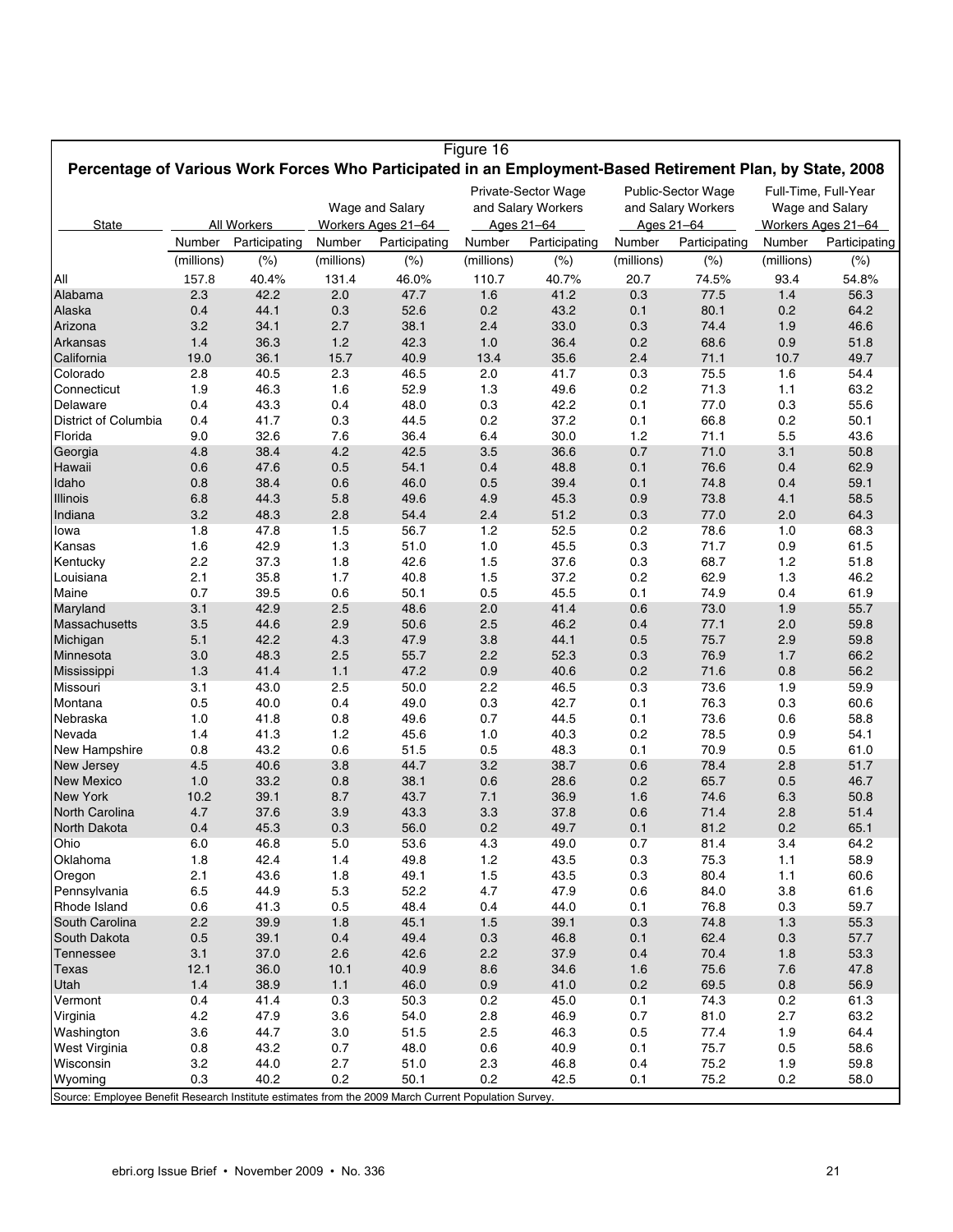|                                                                                                     |             |               | Figure 17          |               |              |                                                                                           |                           |                    |                      |               |
|-----------------------------------------------------------------------------------------------------|-------------|---------------|--------------------|---------------|--------------|-------------------------------------------------------------------------------------------|---------------------------|--------------------|----------------------|---------------|
| Percentage of Various Work Forces Who Participa                                                     |             |               |                    |               |              | ited in an Employment-Based Retirement Plan, by Consolidated Statistical Area (CSA), 2008 |                           |                    |                      |               |
|                                                                                                     |             |               |                    |               |              | Private-Sector Wage                                                                       |                           | Public-Sector Wage | Full-Time, Full-Yeaı |               |
|                                                                                                     |             |               | Wage and Salary    |               |              | and Salary Workers                                                                        |                           | and Salary Workers | Wage and Salary      |               |
| Consolidated Statistical Area                                                                       | All Workers |               | Workers Ages 21-64 |               | Ages 21-64   |                                                                                           | Ages 21-64                |                    | Workers Ages 21–64   |               |
|                                                                                                     | Number      | Participating | Number             | Participating | Number       | Participating                                                                             | Number                    | Participating      | Number               | Participating |
|                                                                                                     | (millions)  | (%)           | millions           | (%)           | millions     | (%)                                                                                       | millions                  | (%)                | millions             | $\mathcal{S}$ |
| ₹                                                                                                   | 157.8       | 40.4%         | 131.4              | 46.0%         | 110.7        | 40.7%                                                                                     | 20.7                      | 74.5%              | 93.4                 | 54.8%         |
| Unrecorded CSAs                                                                                     | 99.97       | 39.7          | 82.43              | 45.7          | 68.89        | 40.0                                                                                      | 13.54                     | 74.3               | 58.38                | 54.8          |
| Appleton-Oshkosh-Neenah, W                                                                          | 0.24        | 44.4          | 0.21               | 50.4          | 0.19         | 47.6                                                                                      | 0.01                      | 92.1               | 0.17                 | 56.0          |
| Boston-Worcester-Manchester, MA-NH-CT-ME                                                            | 3.13        | 43.8          | 2.63               | 49.3          | 2.27         | 45.1                                                                                      | 0.35                      | 76.1               | 1.83                 | 58.3          |
| Bridgeport-New Haven-Stamford, CT                                                                   | 0.96        | 45.3          | 0.79               | 51.3          | 0.67         | 47.3                                                                                      | 0.12                      | 74.1               | 0.56                 | 62.0          |
| Chicago-Naperville-Michigan City, IL-IN-WI                                                          | 5.06        | 44.9          | 4.35               | 49.1          | 3.77         | 44.8                                                                                      | 0.58                      | 76.9               | 3.15                 | 56.9          |
| Cleveland-Akron-Elyria, OH                                                                          | 1.52        | 47.9          | 1.25               | 54.0          | 1.09         | 50.2                                                                                      | 0.16                      | 80.0               | 0.93                 | 61.6          |
| Dayton-Springfield-Greenville, OH                                                                   | 0.48        | 48.0          | 0.38               | 56.8          | 0.30         | 47.5                                                                                      | 0.08                      | 91.0               | 0.24                 | 71.1          |
| Denver-Aurora-Boulder, CO                                                                           | 1.72        | 40.5          | 1.43               | 46.0          | 1.24         | 41.3                                                                                      | 0.18                      | 77.9               | 10.1                 | 54.7          |
| Detroit-Warren-Flint, MI                                                                            | 2.70        | 43.1          | 2.34               | 47.9          | 2.09         | 44.1                                                                                      | 0.24                      | 79.8               | 1.63                 | 59.8          |
| Fresno-Madera, CA                                                                                   | 0.59        | 36.5          | 0.55               | 38.8          | 0.44         | 30.1                                                                                      | 0.10                      | 75.8               | 0.33                 | 54.8          |
| Grand Rapids-Muskegon-Holland, MI                                                                   | 0.82        | 40.2          | 0.70               | 45.6          | 0.65         | 42.2                                                                                      | 0.06                      | 84.6               | 0.41                 | 56.1          |
| Greensboro--Winston-Salem-High Point, NC                                                            | 0.75        | 36.7          | 0.59               | 44.5          | 0.51         | 40.0                                                                                      | 0.08                      | 74.6               | 0.39                 | 54.1          |
| Greenville-Anderson-Seneca, SC                                                                      | 0.34        | 36.5          | 0.28               | 40.7          | 0.26         | 39.2                                                                                      | 0.02                      | 57.0               | 0.20                 | 44.3          |
| Huntsville-Decatur, AL                                                                              | 0.31        | 48.5<br>49.7  | 0.28<br>0.86       | 51.4          | 0.24         | 47.9                                                                                      | 0.03                      | 75.7               | 0.20                 | 61.6          |
| Indianapolis-Anderson-Colombus, IN                                                                  | 0.98        |               |                    | 55.1          | 0.78         | 53.2                                                                                      |                           | 73.8               | 0.65                 | 63.0          |
| Johnson City-Kingsport-Bristol, VA                                                                  | 0.21        | 41.3          | 0.18               | 48.5<br>37.3  | 0.16         | $48.1$<br>$43.1$<br>$45.1$                                                                | 8<br>0.02<br>0.03<br>0.02 | 49.1               | 0.13                 | 54.5          |
| Los Angeles-Long Beach-Riverside, CA                                                                | 8.96        | 33.0          | 7.40               |               | 6.42<br>0.10 |                                                                                           |                           | 69.3               | 5.13                 | 44.9          |
| Macon-Warner-Robins-Fort Valley, GA                                                                 | 0.14        | 30.9          | 0.12               | 32.9          |              |                                                                                           |                           | 76.6               |                      | 45.1          |
| Milwaukee-Racine-Waukesha, WI                                                                       | 1.00        | 44.7          | 0.86               | 50.6          | 0.75         | 46.6                                                                                      | 0.10                      | 79.0               | 0.62                 | 59.1          |
| Minneapolis-St. Paul-St. Cloud, MN                                                                  | 1.86        | 51.1          | 1.60               | 57.4          | 1.39         | 54.5                                                                                      | 0.21                      | 76.4               | 1.09                 | 68.3          |
| New York-Newark-Bridgeport, NY-NJ-CT-PA                                                             | 10.41       | 38.0          | 9.03               | 41.3          | 7.58         | 35.3                                                                                      | 1.46                      | 73.0               | 6.78                 | 47.3          |
| Philadelphia-Camden-Vineland, PA-NJ-DE-MD                                                           | 2.97        | 46.8          | 2.50               | 52.4          | 2.16         | 48.1                                                                                      | 0.34                      | 79.9               | 1.83                 | 61.2          |
| Raleigh-Durham-Cary, NC                                                                             | 0.87        | 41.3          | 0.74               | 46.6          | 0.57         | 38.1                                                                                      | 0.17                      | 75.3               | 0.57                 | 53.3          |
| Salt Lake City-Ogden-Clearfield, UT                                                                 | 0.92        | 40.8          | 0.74               | 47.5          | 0.61         | 42.6                                                                                      | 0.12                      | 71.6               | 0.53                 | 58.0          |
| San Jose-San Francisco-Oakland, CA                                                                  | 4.43        | 42.1          | 3.69               | 47.9          | 3.19         | 44.6                                                                                      | 0.50                      | 69.3               | 2.54                 | 56.6          |
| Seattle-Tacoma-Olympia, WA                                                                          | 2.31        | 45.9          | 1.95               | 52.9          | 1.63         | 48.4                                                                                      | 0.32                      | 75.4               | 1.31                 | 63.6          |
| Washington-Baltimore-Northern Virginia, DC-MD-VA-WV                                                 | 4.18        | 47.3          | 3.56               | 52.5          | 2.72         | 44.9                                                                                      | 0.83                      | 77.5               |                      | 60.2          |
| Source: Employee Benefit Research Institute estimates from the 2009 March Current Population Survey |             |               |                    |               |              |                                                                                           |                           |                    |                      |               |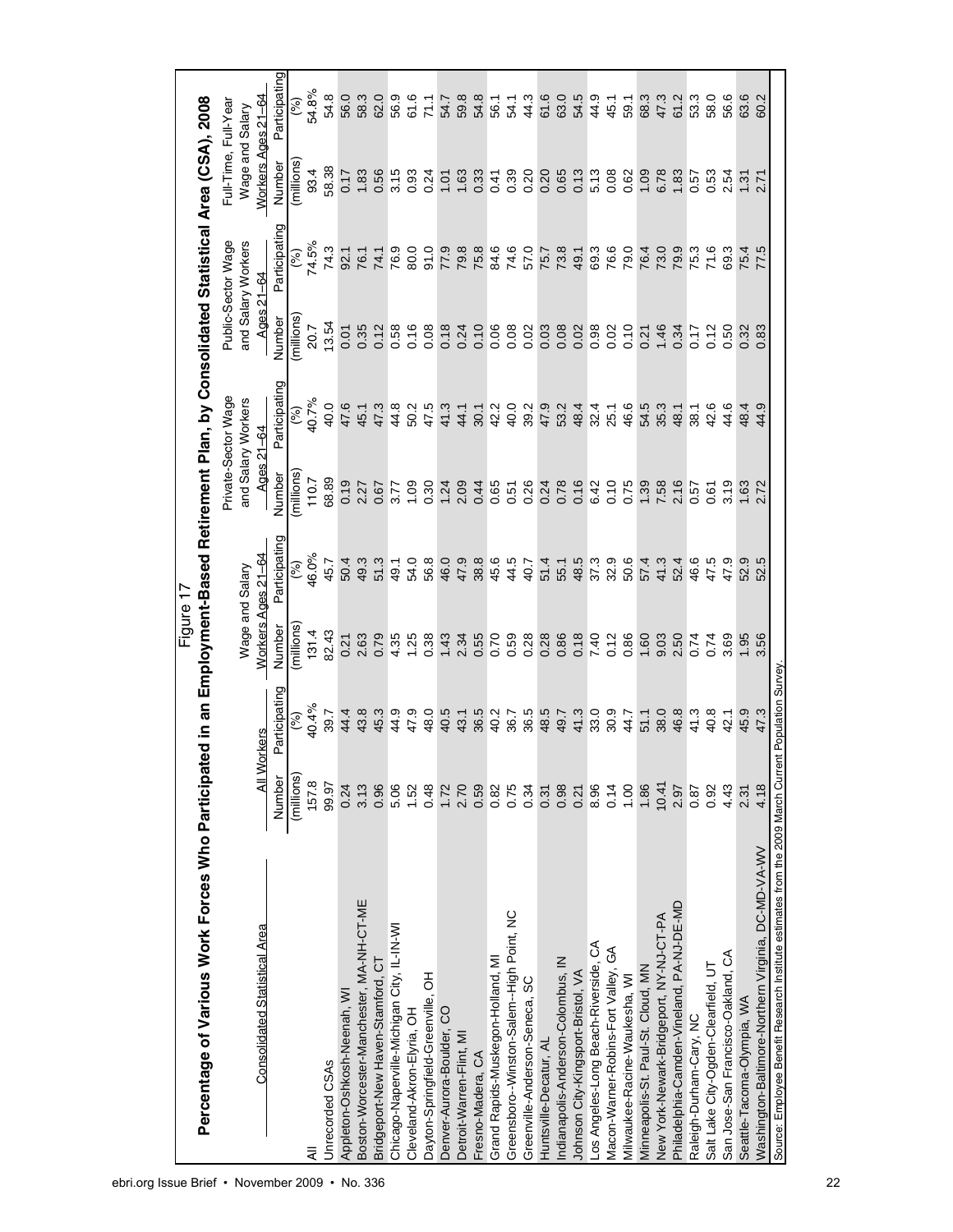|                                                                                                            |       |       |       | Figure 18 |                                                                                                                                                            |       |       |       |
|------------------------------------------------------------------------------------------------------------|-------|-------|-------|-----------|------------------------------------------------------------------------------------------------------------------------------------------------------------|-------|-------|-------|
|                                                                                                            |       |       |       |           | Percentage of Wage and Salary Workers Ages 21-64 Who Participated in an<br>Employment-Based Retirement Plan, by State, Three-Year Average Trend, 2001-2008 |       |       |       |
| <b>State</b>                                                                                               | 2001  | 2002  | 2003  | 2004      | 2005                                                                                                                                                       | 2006  | 2007  | 2008  |
| All                                                                                                        | 50.7% | 49.7% | 48.8% | 48.3%     | 47.9%                                                                                                                                                      | 46.9% | 46.6% | 46.3% |
| Alabama                                                                                                    | 52.1  | 52.8  | 50.9  | 51.1      | 50.6                                                                                                                                                       | 50.9  | 50.6  | 49.5  |
| Alaska                                                                                                     | 52.6  | 52.0  | 49.9  | 49.6      | 48.8                                                                                                                                                       | 50.3  | 49.4  | 50.8  |
| Arizona                                                                                                    | 44.6  | 44.7  | 43.1  | 42.5      | 42.1                                                                                                                                                       | 40.6  | 39.3  | 38.4  |
| Arkansas                                                                                                   | 45.4  | 45.1  | 44.2  | 43.3      | 43.4                                                                                                                                                       | 42.8  | 44.3  | 43.6  |
| California                                                                                                 | 44.1  | 43.5  | 43.8  | 43.6      | 42.8                                                                                                                                                       | 41.7  | 42.0  | 42.0  |
| Colorado                                                                                                   | 35.4  | 34.2  | 45.0  | 44.6      | 44.6                                                                                                                                                       | 44.3  | 43.4  | 45.1  |
| Connecticut                                                                                                | 55.7  | 54.4  | 53.8  | 54.3      | 54.5                                                                                                                                                       | 52.1  | 51.1  | 51.5  |
| Delaware                                                                                                   | 57.0  | 54.7  | 53.9  | 53.8      | 52.8                                                                                                                                                       | 52.6  | 51.1  | 50.8  |
| District of Columbia                                                                                       | 54.6  | 53.6  | 53.1  | 54.0      | 54.3                                                                                                                                                       | 53.1  | 51.7  | 48.5  |
| Florida                                                                                                    | 41.0  | 41.0  | 40.7  | 40.0      | 39.0                                                                                                                                                       | 37.1  | 36.3  | 35.8  |
| Georgia                                                                                                    | 50.9  | 49.5  | 48.6  | 46.0      | 45.7                                                                                                                                                       | 43.8  | 45.2  | 44.4  |
| Hawaii                                                                                                     | 52.3  | 51.8  | 51.4  | 51.5      | 51.6                                                                                                                                                       | 51.8  | 52.0  | 52.8  |
| Idaho                                                                                                      | 48.1  | 48.2  | 47.3  | 45.8      | 45.9                                                                                                                                                       | 46.3  | 48.1  | 47.8  |
| <b>Illinois</b>                                                                                            | 53.4  | 52.0  | 50.6  | 50.1      | 50.2                                                                                                                                                       | 49.5  | 49.0  | 48.7  |
| Indiana                                                                                                    | 56.3  | 54.3  | 52.6  | 52.1      | 52.3                                                                                                                                                       | 52.6  | 53.3  | 53.6  |
| lowa                                                                                                       | 57.8  | 56.6  | 56.1  | 55.5      | 54.8                                                                                                                                                       | 54.4  | 55.3  | 56.4  |
| Kansas                                                                                                     | 53.9  | 54.6  | 53.9  | 54.2      | 53.0                                                                                                                                                       | 51.1  | 49.6  | 49.2  |
| Kentucky                                                                                                   | 51.7  | 50.9  | 51.8  | 51.3      | 50.9                                                                                                                                                       | 48.7  | 47.5  | 45.0  |
| Louisiana                                                                                                  | 47.2  | 46.6  | 45.9  | 46.5      | 44.6                                                                                                                                                       | 41.8  | 39.2  | 39.5  |
| Maine                                                                                                      | 52.8  | 51.2  | 50.6  | 49.1      | 48.8                                                                                                                                                       | 48.6  | 48.8  | 49.7  |
| Maryland                                                                                                   | 56.5  | 56.3  | 53.4  | 53.7      | 51.4                                                                                                                                                       | 50.3  | 49.0  | 49.0  |
| Massachusetts                                                                                              | 53.2  | 53.2  | 52.0  | 51.7      | 51.4                                                                                                                                                       | 50.5  | 50.5  | 50.4  |
| Michigan                                                                                                   | 56.7  | 54.5  | 53.0  | 52.0      | 51.9                                                                                                                                                       | 50.7  | 50.5  | 49.7  |
| Minnesota                                                                                                  | 59.2  | 58.8  | 57.3  | 56.6      | 56.3                                                                                                                                                       | 55.8  | 54.7  | 54.6  |
| Mississippi                                                                                                | 48.8  | 47.6  | 46.9  | 46.9      | 46.1                                                                                                                                                       | 44.9  | 44.7  | 45.3  |
| Missouri                                                                                                   | 55.6  | 52.7  | 52.4  | 51.8      | 51.9                                                                                                                                                       | 51.3  | 52.1  | 51.8  |
| Montana                                                                                                    | 46.7  | 47.7  | 46.8  | 45.3      | 45.1                                                                                                                                                       | 45.4  | 47.6  | 48.3  |
| Nebraska                                                                                                   | 54.3  | 54.7  | 53.9  | 53.2      | 52.4                                                                                                                                                       | 52.0  | 51.3  | 50.6  |
| Nevada                                                                                                     | 46.8  | 45.1  | 43.4  | 42.3      | 42.3                                                                                                                                                       | 40.8  | 41.2  | 42.4  |
| New Hampshire                                                                                              | 52.9  | 53.0  | 51.9  | 52.6      | 53.9                                                                                                                                                       | 52.6  | 52.8  | 51.7  |
| New Jersey                                                                                                 | 52.9  | 51.9  | 51.6  | 51.6      | 51.5                                                                                                                                                       | 49.2  | 48.0  | 46.1  |
| <b>New Mexico</b>                                                                                          | 46.0  | 45.4  | 42.8  | 43.5      | 42.8                                                                                                                                                       | 42.6  | 42.2  | 41.3  |
| <b>New York</b>                                                                                            | 50.2  | 49.1  | 47.9  | 47.4      | 47.5                                                                                                                                                       | 46.8  | 45.5  | 44.2  |
| North Carolina                                                                                             | 50.0  | 48.4  | 45.9  | 45.5      | 44.8                                                                                                                                                       | 44.3  | 43.8  | 43.5  |
| North Dakota                                                                                               | 56.4  | 56.0  | 55.2  | 54.5      | 53.9                                                                                                                                                       | 53.5  | 54.8  | 55.9  |
| Ohio                                                                                                       | 56.1  | 54.8  | 53.5  | 53.4      | 52.9                                                                                                                                                       | 52.2  | 52.2  | 52.5  |
| Oklahoma                                                                                                   | 45.6  | 46.6  | 46.7  | 47.4      | 46.5                                                                                                                                                       | 45.7  | 45.8  | 48.0  |
| Oregon                                                                                                     | 48.9  | 48.2  | 48.3  | 49.3      | 49.2                                                                                                                                                       | 48.6  | 48.4  | 48.8  |
| Pennsylvania                                                                                               | 57.5  | 56.4  | 54.8  | 53.8      | 53.2                                                                                                                                                       | 53.0  | 52.1  | 52.1  |
| Rhode Island                                                                                               | 54.1  | 52.7  | 50.4  | 49.1      | 48.8                                                                                                                                                       | 49.8  | 48.4  | 48.5  |
| South Carolina                                                                                             | 52.4  | 50.1  | 48.6  | 48.0      | 47.9                                                                                                                                                       | 47.3  | 46.3  | 45.7  |
| South Dakota                                                                                               | 53.9  | 52.6  | 51.3  | 49.4      | 49.9                                                                                                                                                       | 51.1  | 51.3  | 50.8  |
| Tennessee                                                                                                  | 50.3  | 50.0  | 48.9  | 48.1      | 47.6                                                                                                                                                       | 45.6  | 45.5  | 44.2  |
| <b>Texas</b>                                                                                               | 46.2  | 45.6  | 45.1  | 44.7      | 44.3                                                                                                                                                       | 43.2  | 42.6  | 41.5  |
| Utah                                                                                                       | 48.7  | 47.4  | 44.8  | 43.4      | 43.1                                                                                                                                                       | 43.0  | 44.3  | 45.1  |
| Vermont                                                                                                    | 49.7  | 49.8  | 49.0  | 49.1      | 48.5                                                                                                                                                       | 48.8  | 49.1  | 49.9  |
| Virginia                                                                                                   | 55.8  | 53.6  | 52.4  | 51.5      | 51.2                                                                                                                                                       | 51.0  | 51.1  | 52.6  |
| Washington                                                                                                 | 50.4  | 48.3  | 48.0  | 49.0      | 50.8                                                                                                                                                       | 50.3  | 51.1  | 50.8  |
| West Virginia                                                                                              | 49.2  | 47.8  | 46.3  | 48.2      | 49.0                                                                                                                                                       | 51.0  | 51.2  | 51.3  |
| Wisconsin                                                                                                  | 60.1  | 57.7  | 55.8  | 54.2      | 53.3                                                                                                                                                       | 53.5  | 55.0  | 54.2  |
| Wyoming                                                                                                    | 52.0  | 49.8  | 47.6  | 47.6      | 48.1                                                                                                                                                       | 49.1  | 48.7  | 49.3  |
| Source: Employee Benefit Research Institute estimates from the 2000-2009 March Current Population Surveys. |       |       |       |           |                                                                                                                                                            |       |       |       |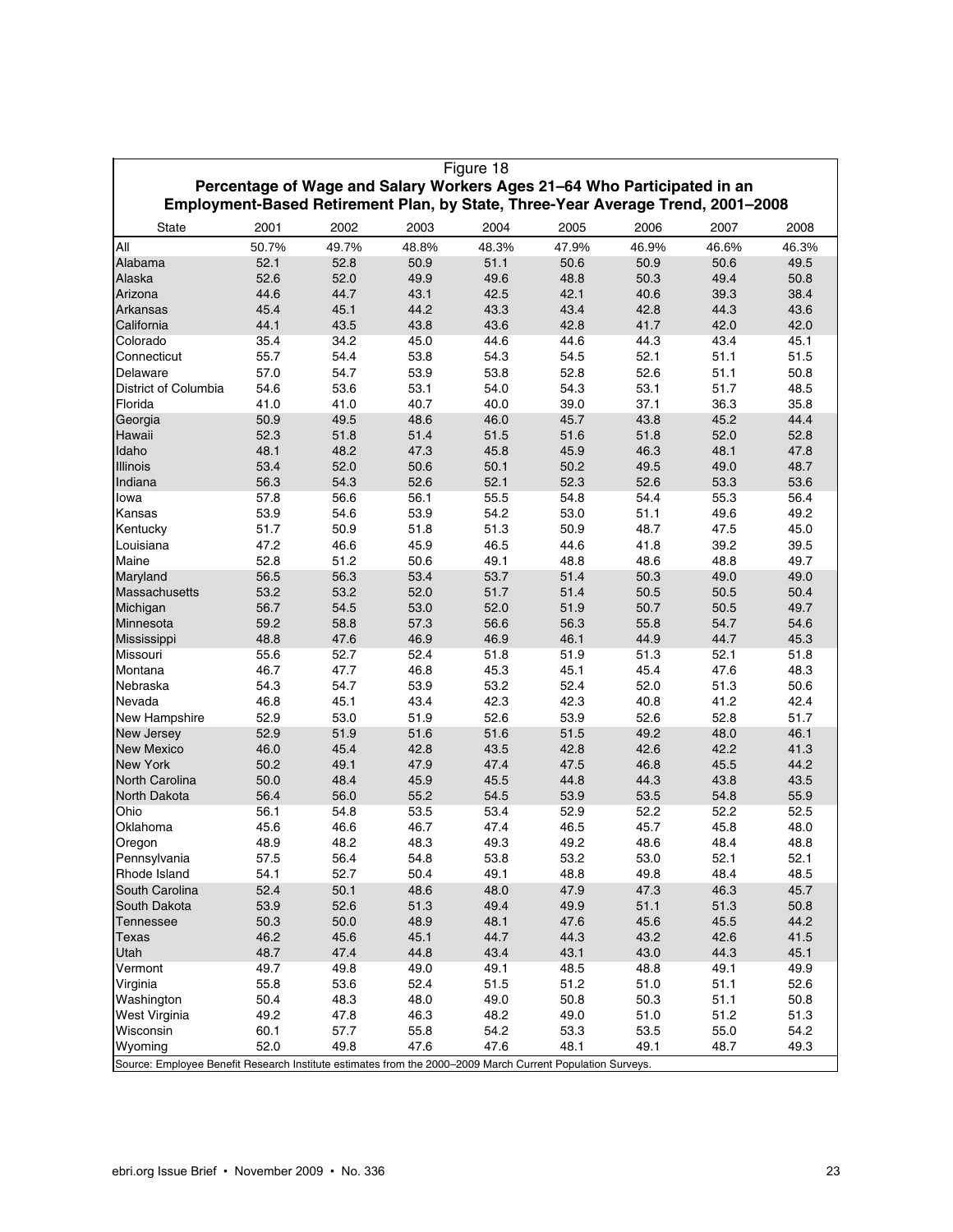declining to 39.7 percent in 2006 (Figure 19). The percentage subsequently increased to 41.5 percent in 2007—the highest level since 2004. This percentage fell to 40.4 percent in 2008.

The other three work-force categories that include private-sector workers virtually duplicated this pattern. Public-sector wage and salary workers also followed a similar trend. The percentage of these workers participating in a retirement plan decreased from 75.8 percent in 2004 to 73.3 percent in 2006, reaching its lowest level during 1987–2006, before increasing to 75.4 percent in 2007 and decreasing to 74.5 percent in 2008.

All the work-force definitions showed workers' participation levels decreasing by not more than 1.4 percentage points from 2007 to 2008. Wage and salary workers ages 21–64 had the highest decrease of 1.4 percentage points, while full-time, full-year wage and salary workers ages 21–64 had the smallest decline at 0.5 percentage points. The participation levels in the all-worker and the private- and public-sector wage and salary workers ages 21–64 all had declines between the 0.5 percentage point and 1.4 percentage points and were above their 2006 levels, but below their 2005 levels (Figure 20). $18$ 

The trends in retirement plan participation are different within these work-force definitions, as various worker characteristics (as well as those of their employers) affect these trends. The remainder of this section examines these trends across key worker and firm characteristics.

### **Trends Across Worker Characteristics**

The levels of participation for wage and salary workers ages 21–64 had relatively consistent differences across age groups during the 1987−2007 period (Figure 21). The trends within each age group were fairly consistent across this time, with each age group's participation level varying in a relatively narrow range (approximately up to 5 percentage points). However, one major exception to the overall trend was among workers ages 55–64. Their likelihood of participating in a retirement plan was virtually identical to that of workers ages 35–44 and well below that of those ages 45–54 from 1987–2000, but by 2008, the likelihood among this group was slightly above that of workers 45–54 and almost 6 percentage points above those ages 35–44.

While the relative differences between the age groups' participation levels have held relatively constant except for workers in the 55–64 age group, the trend within each age group had been downward from 2000–2006, before the levels increased in 2007 (except among those ages 21–24) and resumed the downward trend in 2008. For example, in 2000, 62.6 percent of wage and salary workers ages 45–54 participated in a retirement plan; by 2006, this percentage had decreased to 54.0 percent, before increasing to 56.1 percent in 2007 and decreasing back to 53.8 percent in 2008.

The percentage of male wage and salary workers ages 21–64 participating in an employment-based retirement plan declined in 2008 to 46.5 percent from 47.8 percent in 2007 (Figure 22). The percentage of female workers participating in a plan also decreased in 2008 from 46.9 percent in 2007 to 45.4 percent in 2008—a higher rate than that of males, as the gap between the percentage of males and females participating in a plan slightly widened. In 1987, males participated at a level just over 10 percentage points higher than females. By 2007, this gap was at 0.9 percentage points, before the slight change in 2008 to 1.1 percentage points.

The percentage of wage and salary workers ages 21–64 participating in a retirement plan in 2008 decreased across each race/ethnicity category (Figure 23).<sup>19</sup> This decrease halted the one-year increase in the likelihood of participation that occurred in 2007, returning to the trend from 2002 to 2006, which had been unchanged or decreasing. The percentage of Hispanic workers participating in a plan reached a low point in 2006 at 26.5 percent before the increase in 2007 to 28.5 percent and leveling off in 2008 at 28.3 percent, which is still well below the 41.4 percent level for black workers and 50.8 percent level for white workers.

Wage and salary workers ages 21–64 had a decreased likelihood of a participating in a retirement plan across each level of educational attainment in 2008 (Figure 24). The largest decrease in this likelihood was 2.2 percentage points for workers with some college but no bachelor's degree. The differences in the participation levels of workers between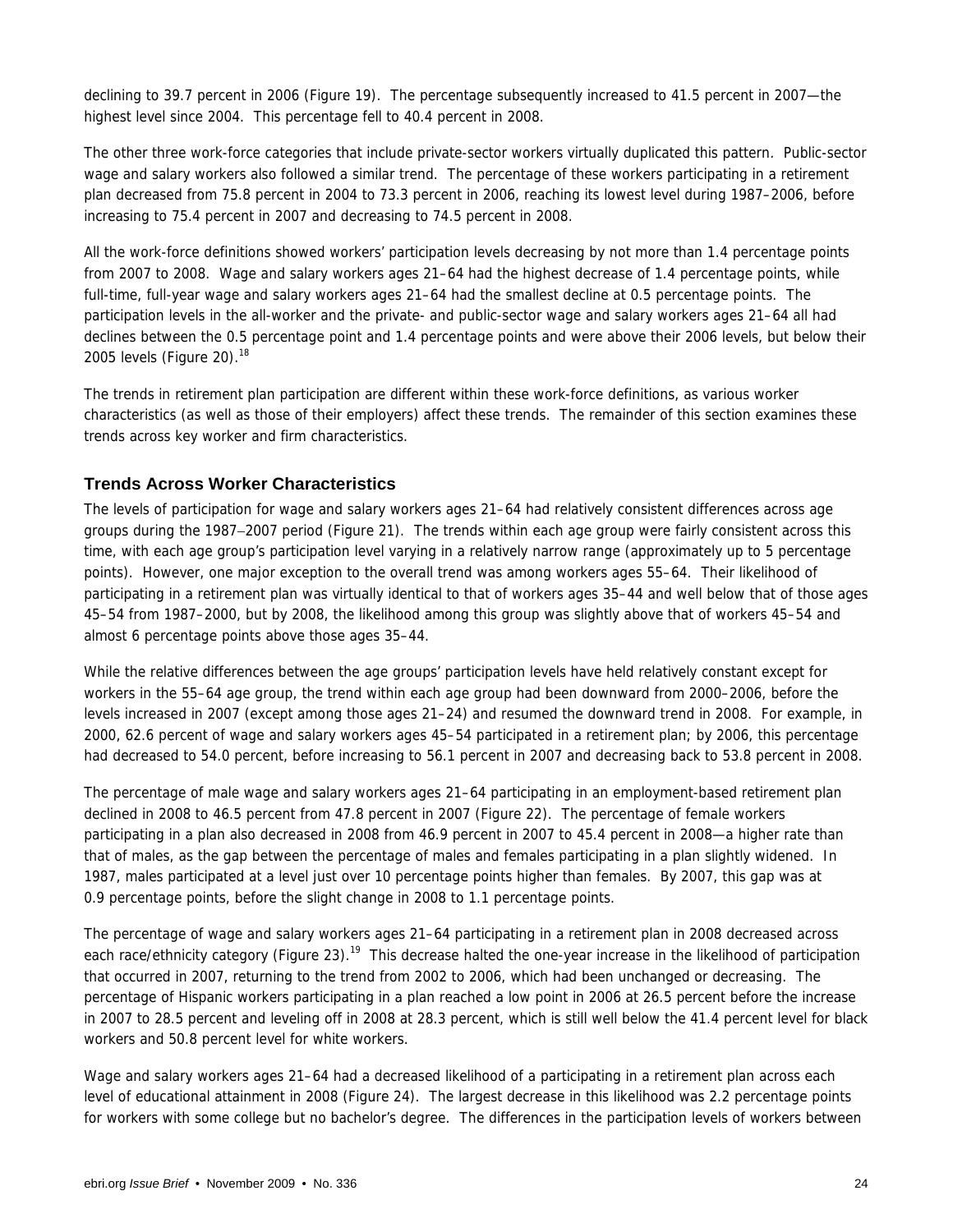|                                            |       |       | Percentage of Various Work Forces Who Worked for an Employer That Sponsored a Retirement Plan |       |       | and the Percentage Who P |         |       |                     | Figure 19 | articipated in an Employment-Based Retirement Plan, 1987-2008 |       |       |             |           |       |       |       |       |                     |       |       |
|--------------------------------------------|-------|-------|-----------------------------------------------------------------------------------------------|-------|-------|--------------------------|---------|-------|---------------------|-----------|---------------------------------------------------------------|-------|-------|-------------|-----------|-------|-------|-------|-------|---------------------|-------|-------|
|                                            |       |       |                                                                                               |       |       |                          |         |       |                     |           | <b>All Workers</b>                                            |       |       |             |           |       |       |       |       |                     |       |       |
|                                            | 1987  | 1988  | 1989                                                                                          | 1990  | 1991  | 1992                     | 993     | 994   | 1995                | 1996      | 1997                                                          | 1998  | 1999  | 2000        | 2001      | 2002  | 2003  | 2004  | 2005  | 2006                | 2007  | 2008  |
|                                            |       |       |                                                                                               |       |       |                          |         |       |                     |           | (millions)                                                    |       |       |             |           |       |       |       |       |                     |       |       |
| Works for an employer<br>Number of Workers | 130.4 | 132.6 | 133.8                                                                                         | 134.5 | 134.4 | 134.8                    | 36.2    | 138.2 | 139.6               | 142.1     | 143.8                                                         | 145.5 | 149.7 | 151.1       | 150.9     | 151.3 | 151.1 | 152.7 | 154.7 | 157.0               | 158.1 | 157.8 |
| sponsoring a plan                          | 63.0  | 64.9  | 66.3                                                                                          | 67.9  | 68.6  | 69.2                     | 68.2    | 74.0  | 73.7                | 77.5      | 78.2                                                          | 82.0  | 83.3  | 85.7        | 83.5      | 80.7  | 80.6  | 81.2  | 79.7  | 78.6                | 81.9  | 79.8  |
| Participating in a plan                    | 49.0  | 50.3  | 52.0                                                                                          | 52.5  | 53.4  | 53.1                     | 53.1    | 56.7  | 57.3                | 59.3      | 60.1                                                          | 63.4  | 65.5  | 67.1        | 64.9      | 63.2  | 63.5  | 63.9  | 63.6  | ო<br>$\ddot{\rm s}$ | 65.6  | 63.7  |
|                                            |       |       |                                                                                               |       |       |                          |         |       |                     |           | (percentage)                                                  |       |       |             |           |       |       |       |       |                     |       |       |
| Works for an employer<br>Total             | 100%  | 100%  | 100%                                                                                          | 100%  | 100%  | 100%                     | 100%    | 100%  | 100%                | 100%      | 100%                                                          | 100%  | 100%  | 100%        | 100%      | 100%  | 100%  | 100%  | 100%  | 100%                | 100%  | 100%  |
| sponsoring a plan                          | 48.3  | 48.9  | 49.6                                                                                          | 50.5  | 51.0  | 51.3                     | 50.1    | 53.5  | 52.8                | 54.5      | 54.4                                                          | 56.4  | 55.6  | 56.7        | 55.3      | 53.4  | 53.4  | 53.2  | 51.5  | 50.0                | 51.8  | 50.6  |
| Participating in a plan                    | 37.6  | 38.0  | 38.9                                                                                          | 39.0  | 39.7  | 39.4                     | 39.0    | 41.0  | 41.0                | 41.7      | 41.8                                                          | 43.6  | 43.8  | 44.4        | 43.0      | 41.8  | 42.0  | 41.9  | 40.9  | 39.7                | 41.5  | 40.4  |
|                                            |       |       |                                                                                               |       |       |                          |         |       | Wage                |           | and Salary Workers                                            |       | Ages  | $21 - 64$   |           |       |       |       |       |                     |       |       |
|                                            | 1987  | 1988  | 1989                                                                                          | 1990  | 1991  | 1992                     | 993     | 994   | 1995                | 1996      | 1997                                                          | 1998  | 1999  | 2000        | 2001      | 2002  | 2003  | 2004  | 2005  | 2006                | 2007  | 2008  |
|                                            |       |       |                                                                                               |       |       |                          |         |       |                     |           | (millions)                                                    |       |       |             |           |       |       |       |       |                     |       |       |
| Works for an employer<br>Number of Workers | 100.2 | 102.2 | 103.4                                                                                         | 104.4 | 109.2 | 109.7                    | 110.5   | 112.7 | 115.3               | 117.6     | 117.3                                                         | 118.9 | 122.4 | 124.0       | 124.7     | 125.4 | 125.4 | 126.2 | 128.4 | 130.3               | 131.2 | 131.4 |
| sponsoring a plan                          | 57.3  | 58.8  | 60.0                                                                                          | 61.7  | 63.4  | 64.0                     | 63.1    | 68.0  | 68.1                | 71.3      | 72.0                                                          | 75.1  | 76.5  | 78.5        | 77.0      | 74.6  | 74.7  | 75.1  | 73.8  | 72.4                | 75.6  | 73.6  |
| Participating in a plan                    | 46.2  | 47.3  | 48.8                                                                                          | 49.5  | 51.1  | 51.0                     | 51.0    | 54.3  | 55.1                | 56.9      | 57.6                                                          | 60.6  | 62.5  | 63.9        | 62.1      | 60.4  | 60.7  | 61.0  | 60.3  | 59.3                | 62.2  | 60.4  |
|                                            |       |       |                                                                                               |       |       |                          |         |       |                     |           | (percentage)                                                  |       |       |             |           |       |       |       |       |                     |       |       |
| Works for an employer<br>Total             | 100%  | 100%  | 100%                                                                                          | 100%  | 100%  | 100%                     | 100%    | 100%  | 100%                | 100%      | 100%                                                          | 100%  | 100%  | 100%        | 100%      | 100%  | 100%  | 100%  | 100%  | 100%                | 100%  | 100%  |
| sponsoring a plan                          | 57.2  | 57.5  | 58.0                                                                                          | 59.1  | 58.1  | 58.4                     | 57.1    | 60.4  | 59.1                | 60.6      | 61.4                                                          | 63.2  | 62.5  | 63.3        | 61.7      | 59.5  | 59.6  | 59.5  | 57.5  | 55.6                | 57.6  | 56.0  |
| Participating in a plan                    | 46.1  | 46.2  | 47.2                                                                                          | 47.4  | 46.8  | 46.5                     | 46.2    | 48.2  | 47.8                | 48.4      | 49.1                                                          | 51.0  | 51.1  | 51.6        | 49.8      | 48.2  | 48.4  | 48.3  | 47.0  | 5<br>45.            | 47.4  | 46.0  |
|                                            |       |       |                                                                                               |       |       |                          |         |       | Private-Sector Wage |           | and Salary Workers                                            |       |       | <b>Ages</b> | $21 - 64$ |       |       |       |       |                     |       |       |
|                                            | 1987  | 1988  | 1989                                                                                          | 1990  | 1991  | 1992                     | 993     | 1994  | 1995                | 1996      | 1997                                                          | 1998  | 1999  | 2000        | 2001      | 2002  | 2003  | 2004  | 2005  | 2006                | 2007  | 2008  |
|                                            |       |       |                                                                                               |       |       |                          |         |       |                     |           | (millions)                                                    |       |       |             |           |       |       |       |       |                     |       |       |
| Works for an employer<br>Number of Workers | 82.6  | 84.2  | 85.2                                                                                          | 86.1  | 90.6  | 90.7                     | $-1.16$ | 93.4  | 96.7                | 99.3      | 98.9                                                          | 100.1 | 102.7 | 104.3       | 105.1     | 105.3 | 105.4 | 105.7 | 108.0 | 109.6               | 110.1 | 110.7 |
| sponsoring a plan                          | 41.9  | 43.1  | 44.1                                                                                          | 45.7  | 47.2  | 47.4                     | 46.7    | 51.0  | 51.9                | 55.2      | 56.2                                                          | 58.8  | 59.4  | 61.5        | 60.3      | 57.8  | 57.8  | 57.6  | 56.8  | 55.4                | 58.0  | 56.4  |
| Participating in a plan                    | 32.9  | 33.7  | 34.8                                                                                          | 35.6  | 37.0  | 36.6                     | 36.6    | 39.3  | 40.8                | 42.8      | 43.7                                                          | 46.1  | 47.3  | 48.7        | 47.4      | 45.4  | 45.5  | 45.4  | 45.1  | 44.1                | 46.3  | 45.0  |
|                                            |       |       |                                                                                               |       |       |                          |         |       |                     |           | (percentage)                                                  |       |       |             |           |       |       |       |       |                     |       |       |
| Total                                      | 100%  | 100%  | 100%                                                                                          | 100%  | 100%  | 100%                     | 100%    | 100%  | 100%                | 100%      | 100%                                                          | 100%  | 100%  | 100%        | 100%      | 100%  | 100%  | 100%  | 100%  | 100%                | 100%  | 100%  |
| Works for an employer<br>sponsoring a plan | 50.7  | 51.2  | 51.7                                                                                          | 53.1  | 52.1  | 52.3                     | 51.2    | 54.6  | 53.7                | 55.6      | 56.8                                                          | 58.7  | 57.8  | 59.0        | 57.4      | 54.9  | 54.8  | 54.5  | 52.6  | 50.6                | 52.7  | 51.0  |
| Participating in a plan                    | 39.8  | 40.0  | 40.9                                                                                          | 41.3  | 40.8  | 40.4                     | 40.1    | 42.1  | 42.2                | 43.1      | 44.2                                                          | 46.1  | 46.1  | 46.7        | 45.1      | 43.1  | 43.2  | 43.0  | 41.7  | 40.3                | 42.0  | 40.7  |
|                                            |       |       |                                                                                               |       |       |                          |         |       |                     |           | (cont'd.)                                                     |       |       |             |           |       |       |       |       |                     |       |       |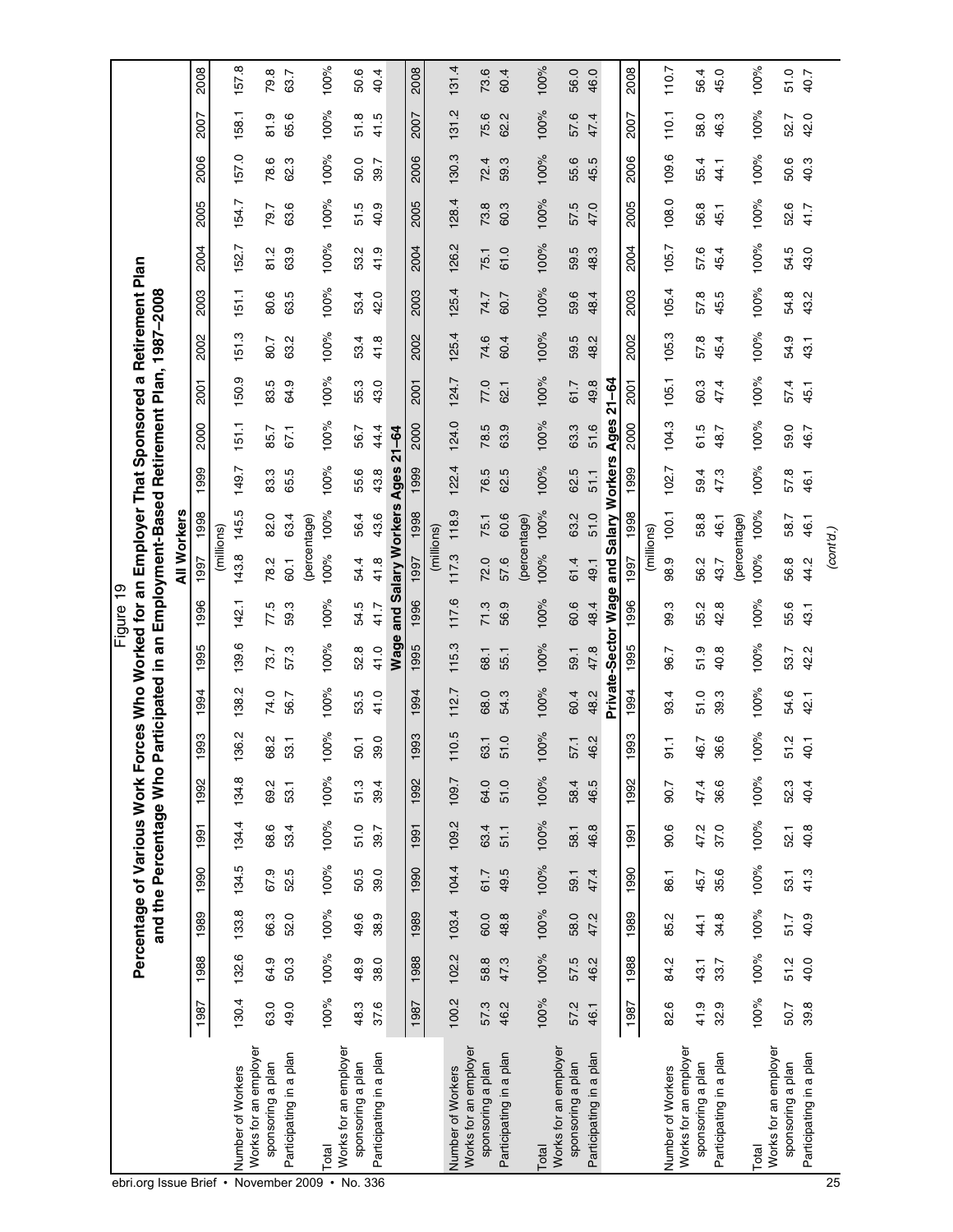|                                                                                                            |      |      |      |               |      |      |               |      |                                                         |      | ן ישי ישי ישי (י |      |      |      |      |      |      |      |      |      |      |      |
|------------------------------------------------------------------------------------------------------------|------|------|------|---------------|------|------|---------------|------|---------------------------------------------------------|------|------------------|------|------|------|------|------|------|------|------|------|------|------|
|                                                                                                            |      |      |      |               |      |      |               |      | Public-Sector Wage and Salary Workers Ages 21-64        |      |                  |      |      |      |      |      |      |      |      |      |      |      |
|                                                                                                            | 1987 | 1988 | 1989 | 1990          | 1991 | 1992 | 993           | 1994 | 1995                                                    | 1996 | 1997 1998        |      | 1999 | 2000 | 2001 | 2002 | 2003 | 2004 | 2005 | 2006 | 2007 | 2008 |
|                                                                                                            |      |      |      |               |      |      |               |      |                                                         |      | (millions)       |      |      |      |      |      |      |      |      |      |      |      |
| Number of Workers                                                                                          | 17.6 | 18.0 | 18.2 | 18.3          | 18.7 | 19.1 | 9.3           | 19.3 | 18.6                                                    | 18.3 | 18.4             | 18.8 | 19.7 | 19.6 | 19.6 | 20.0 | 20.0 | 20.5 | 20.4 | 20.8 | 21.1 | 20.7 |
| Works for an employer<br>sponsoring a plan                                                                 | 15.4 | 15.6 | 15.9 | 16.0          | 16.3 | 16.6 | 6.4           | 17.0 | 16.1                                                    | 16.0 | 15.9             | 16.3 | 17.1 | 17.0 | 16.6 | 16.8 | 17.0 | 17.5 | 17.0 | 17.0 | 17.6 | 17.2 |
| Participating in a plan                                                                                    | 13.3 | 13.6 | 13.9 | 13.9          | 14.2 | 14.3 | 4.4           | 15.0 | 14.3                                                    | 14.1 | 13.9             | 14.5 | 15.2 | 15.2 | 14.8 | 15.0 | 15.2 | 15.6 | 15.2 | 15.2 | 15.9 | 15.4 |
|                                                                                                            |      |      |      |               |      |      |               |      |                                                         |      | (percentage)     |      |      |      |      |      |      |      |      |      |      |      |
| Total                                                                                                      | 100% | 100% | 100% | 100% 100%     |      | 100% | 100%          | 100% | 100%                                                    | 100% | 100%             | 100% | 100% | 100% | 100% | 100% | 100% | 100% | 100% | 100% | 100% | 100% |
| Works for an employer                                                                                      |      |      |      |               |      |      |               |      |                                                         |      |                  |      |      |      |      |      |      |      |      |      |      |      |
| sponsoring a plan                                                                                          | 87.4 | 86.6 | 87.2 | 87.5          | 87.3 | 87.3 | 85.1          | 88.1 | 86.9                                                    | 87.6 | 86.0             | 87.1 | 86.9 | 86.4 | 84.9 | 83.7 | 84.8 | 85.1 | 83.6 | 81.8 | 83.3 | 83.0 |
| Participating in a plan                                                                                    | 75.6 | 75.6 | 76.3 | 76.1          | 76.1 | 75.2 | 74.5          | 77.6 | 76.7                                                    | 77.1 | 75.5             | 77.2 | 77.2 | 77.3 | 75.3 | 74.8 | 75.8 | 75.8 | 74.8 | 73.3 | 75.4 | 74.5 |
|                                                                                                            |      |      |      |               |      |      |               |      | Full-Time, Full-Year Wage and Salary Workers Ages 21-64 |      |                  |      |      |      |      |      |      |      |      |      |      |      |
|                                                                                                            | 1987 | 1988 | 1989 | 1990          | 1991 | 1992 | 1993          | 1994 | 1995                                                    | 1996 | 1997             | 1998 | 1999 | 2000 | 2001 | 2002 | 2003 | 2004 | 2005 | 2006 | 2007 | 2008 |
|                                                                                                            |      |      |      |               |      |      |               |      |                                                         |      | (millions)       |      |      |      |      |      |      |      |      |      |      |      |
| Number of Workers                                                                                          | 66.2 | 68.6 | 68.9 | 68.9          | 717  | 72.8 | $\frac{2}{4}$ | 76.5 | 79.9                                                    | 81.7 | 83.0             | 85.9 | 88.6 | 91.3 | 90.1 | 90.0 | 90.3 | 91.7 | 94.0 | 96.4 | 97.1 | 93.4 |
| Works for an employer                                                                                      |      |      |      |               |      |      |               |      |                                                         |      |                  |      |      |      |      |      |      |      |      |      |      |      |
| sponsoring a plan                                                                                          | 44.1 | 45.8 | 46.2 | 46.9          | 48.0 | 49.1 | 18.7          | 52.3 | 52.9                                                    | 55.4 | 56.5             | 59.6 | 61.2 | 62.6 | 60.8 | 58.6 | 59.2 | 59.6 | 59.1 | 58.4 | 61.3 | 58.4 |
| Participating in a plan                                                                                    | 38.7 | 40.0 | 40.7 | $\frac{4}{3}$ | 42.2 | 42.9 | $\frac{8}{2}$ | 45.6 | 46.3                                                    | 48.2 | 49.1             | 51.8 | 53.5 | 54.6 | 52.5 | 51.1 | 51.5 | 51.9 | 51.5 | 50.6 | 53.7 | 51.2 |
|                                                                                                            |      |      |      |               |      |      |               |      |                                                         |      | (percentage)     |      |      |      |      |      |      |      |      |      |      |      |
| Total                                                                                                      | 100% | 100% | 100% | 100% 100%     |      | 100% | 100%          | 100% | 100%                                                    | 100% | 100%             | 100% | 100% | 100% | 100% | 100% | 100% | 100% | 100% | 100% | 100% | 100% |
| Works for an employer                                                                                      |      |      |      |               |      |      |               |      |                                                         |      |                  |      |      |      |      |      |      |      |      |      |      |      |
| sponsoring a plan                                                                                          | 66.6 | 66.8 | 67.0 | 68.1          | 67.0 | 67.4 | 5.7           | 68.4 | 66.2                                                    | 67.8 | 68.1             | 69.4 | 69.1 | 68.6 | 67.5 | 65.1 | 65.6 | 65.0 | 62.9 | 60.5 | 63.1 | 62.5 |
| Participating in a plan                                                                                    | 58.4 | 58.3 | 59.0 | 59.5          | 58.9 | 59.0 | 57.7          | 59.6 | 57.9                                                    | 59.0 | 59.2             | 60.3 | 60.4 | 59.8 | 58.3 | 56.7 | 57.1 | 56.6 | 54.8 | 52.7 | 55.3 | 54.8 |
| Source: Employee Benefit Research Institute estimates from the 1988-2009 March Current Population Surveys. |      |      |      |               |      |      |               |      |                                                         |      |                  |      |      |      |      |      |      |      |      |      |      |      |
|                                                                                                            |      |      |      |               |      |      |               |      |                                                         |      |                  |      |      |      |      |      |      |      |      |      |      |      |

(Fig. 19, cont'd.) *(Fig. 19, cont'd.)*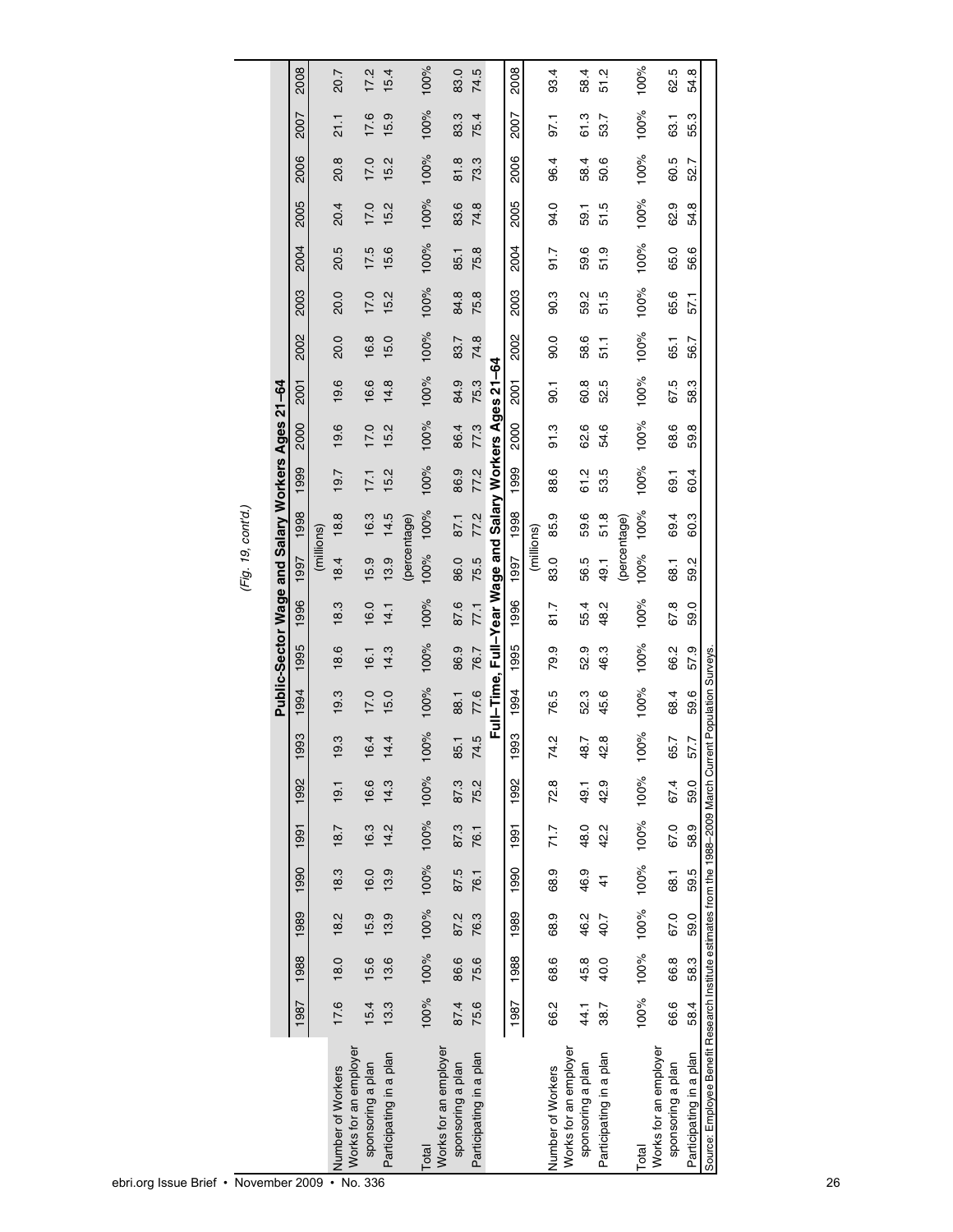those without a high school diploma and those with one continued to persist, as those workers without a high school diploma had a decrease larger than that of those with a high school diploma and those with a graduate or professional degree. The participation level of workers with a high school diploma is more than twice as large as that of workers without one, and the participation level of workers with a graduate degree is more than three times that of those without a high school diploma.

Clearly, workers with lower educational attainment are falling behind in their retirement plan participation relative to those with more education—particularly when workers without a high school diploma are compared with those with a bachelor's degree. This is not surprising, since education is strongly correlated with income. However, as shown earlier in this study, the correlation with income is not the only factor, as education appears to be critical to wise retirement planning.

Regarding income, the percentage of workers in all earnings groups who participated in a retirement plan decreased from 2007 to 2008 (Figure 25).<sup>20</sup> Again, the decrease continued the three-year downward trend among all income groups that had been occurring prior to the increases in most income groups that occurred in 2007.

The percentage of full-time, full-year wage and salary workers participating in a retirement plan decreased from 55.3 percent in 2007 to 54.8 percent in 2008 (Figure 26). Workers in each of the other three work status categories also experienced a downward movement in their participation levels in 2008, with part-time, full-year workers having the largest decline since 2005.

### **Trends Across Employer Characteristics**

Only workers in firms with fewer than 10 employees had an increase in their likelihood of participating in a retirement plan in 2008, albeit a very small increase at 0.3 percentage points (Figure 27). Employees working for all other firm sizes had a decrease in their likelihood of participating in a retirement plan in 2008. Overall since 1991, the likelihood of workers participating in a retirement plan has increased for those working for employers with fewer than 500 employees. Those working for employers with 25–99 employees had the largest increase, at 5.8 percentage points. In contrast, the percentage of employees working for an employer with 1,000 or more employees who participated in a plan declined from 61.9 percent in 1991 to 55.9 percent in 2008. Public-sector employees' participation remained relatively flat from 1987–2008. The shift to DC plans, in which some workers at larger firms are choosing not to participate in a plan, appears to be driving the overall downward trend among the largest firms, while smaller firms, for the most part, have been more likely to offer a plan, leading to more workers at employers of this size being retirement plan participants.

The percentage of wage and salary workers ages 21–64 who participated in a retirement plan decreased or remained unchanged across each industry/sector in 2008 (Figure 28).<sup>21</sup> Furthermore, the probability of workers in each industry having a retirement plan was lower than it was in 2002. The largest percentage point drop from 2002 occurred for workers in the agriculture, mining, and construction industry, at 4.0 percentage points.

Workers in all occupations had a lower probability of participating in a plan in 2008 than in 2007, except for those who worked in the construction and extraction and installation, maintenance, and repair occupations (Figure 29). Workers in professional and related occupations, office and administrative support occupations, and farming, fishing, and forestry occupations had declines of more than 2 percentage points. Overall, workers' levels of participation remained relatively flat from 2002–2008 across all occupations.<sup>22</sup>

### **Number Without a Plan**

An important policy topic resulting from an analysis of employment-based retirement plan participation is the number of workers who are *not* participants, as well as the number for whom an employer/union does *not* sponsor a plan.<sup>23</sup> This section investigates these numbers to show where potential legislation may exclude workers, or the number of workers who are already being reached, by certain demographic and employer characteristics, annual earnings, employer size, and work status (full-time/part-time).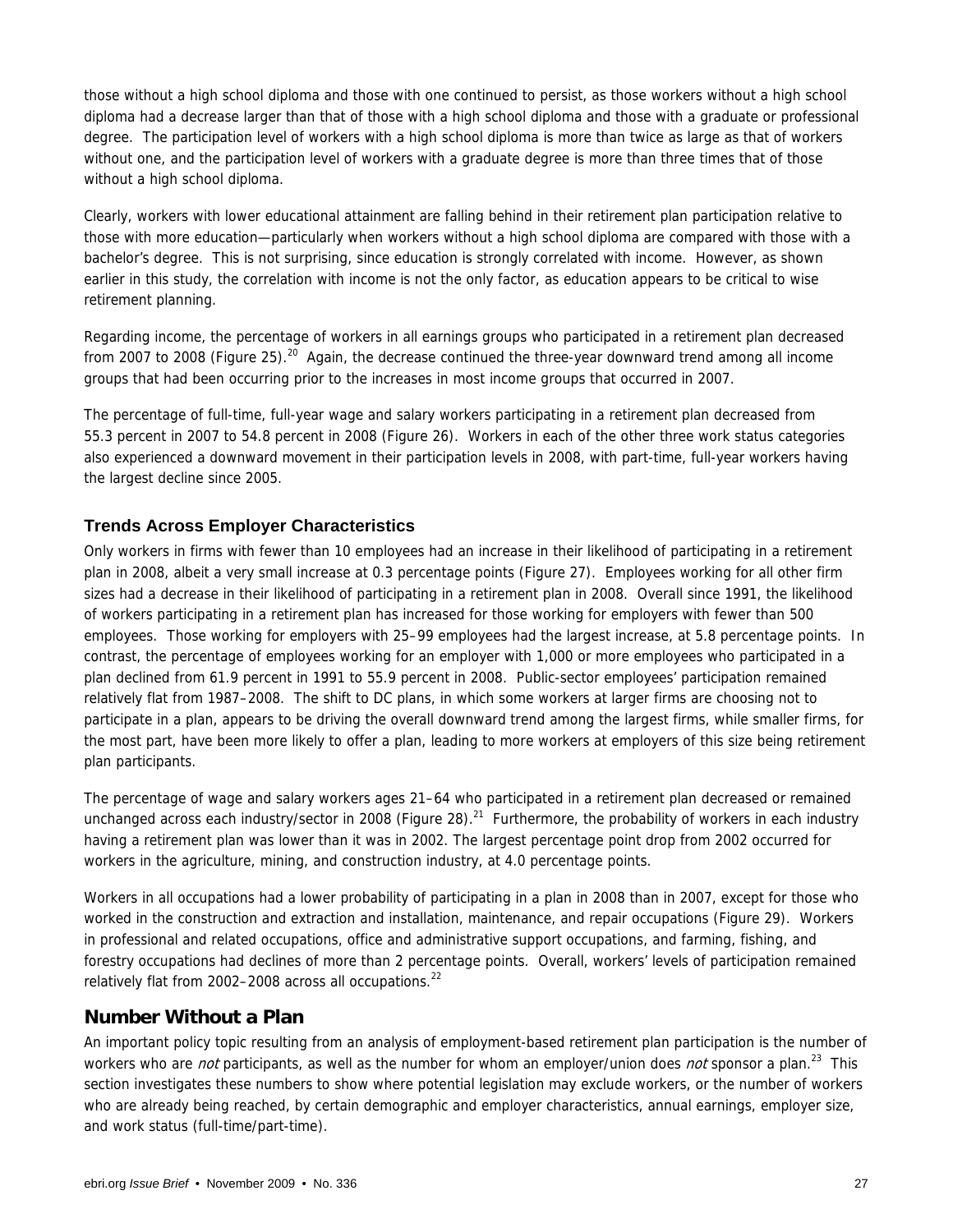

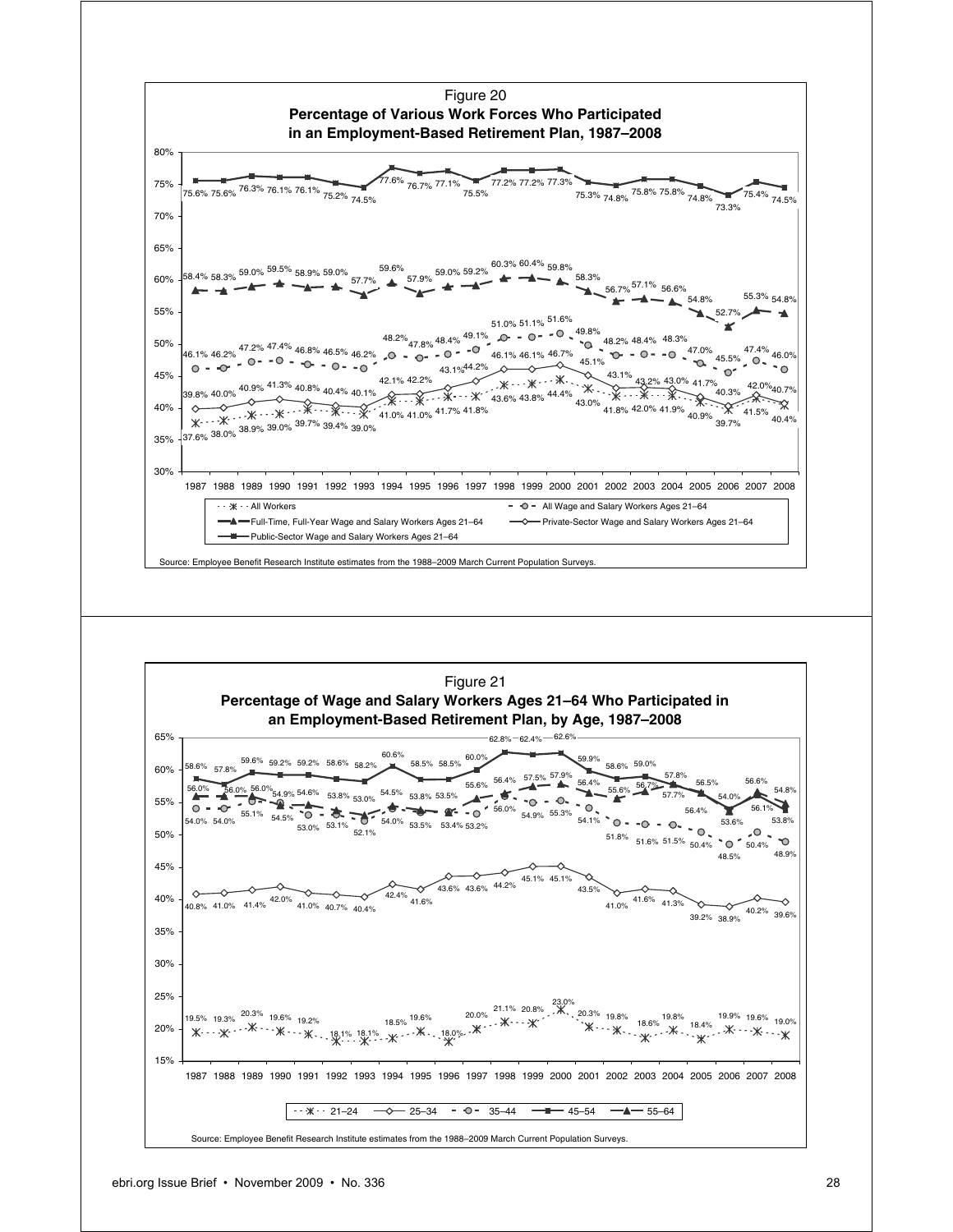

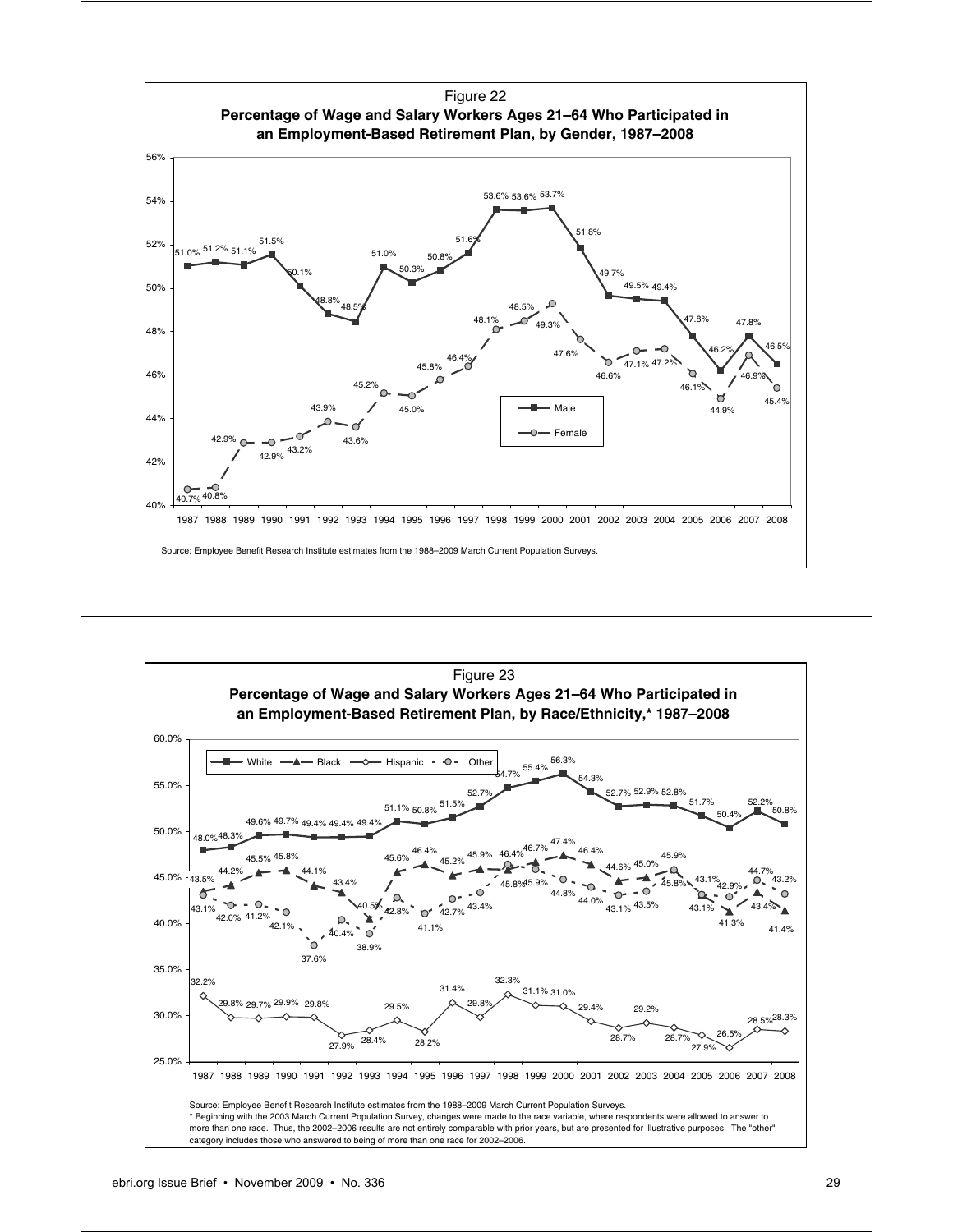

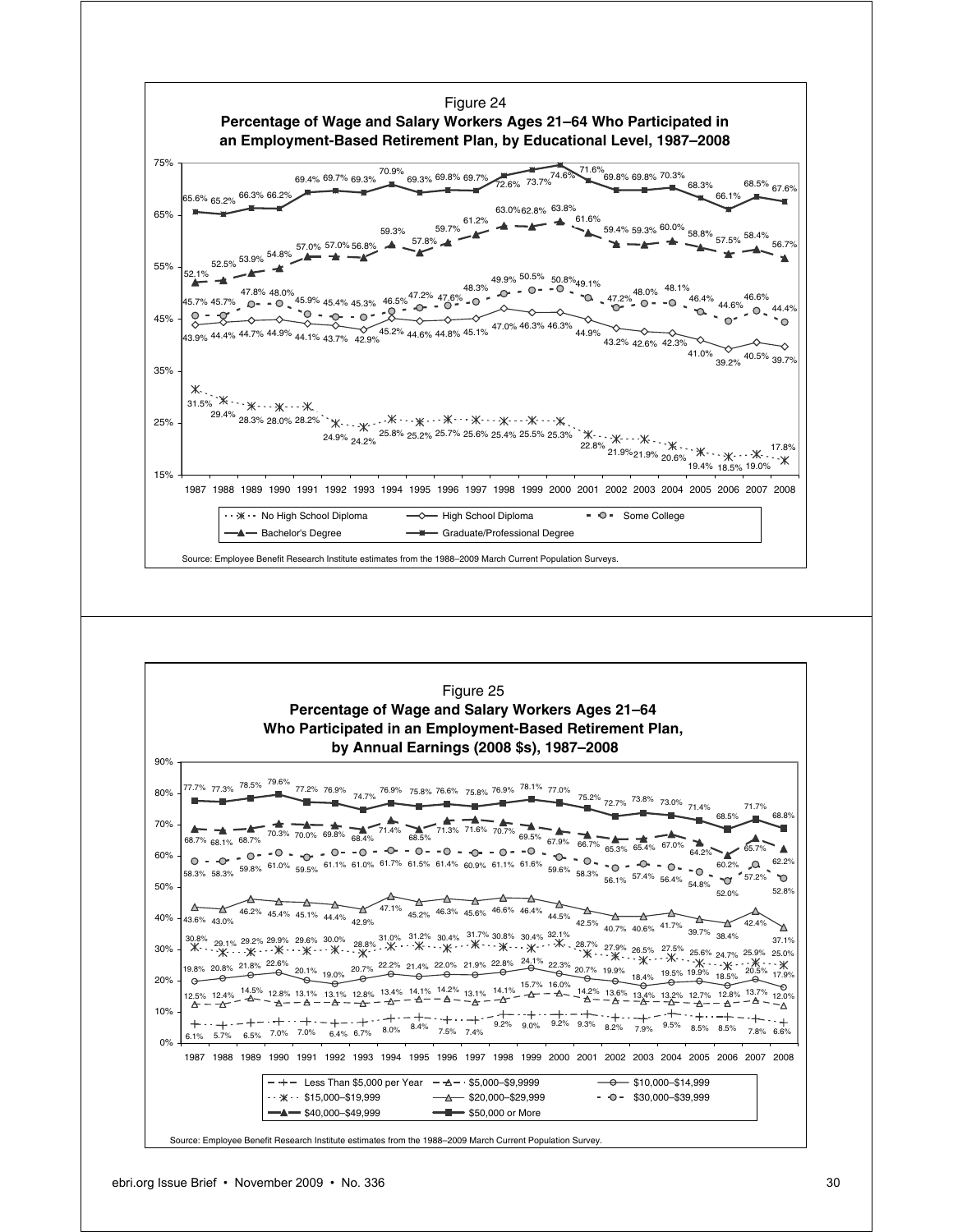In 2008, 78.0 million workers worked for an employer/union that did not sponsor a retirement plan and 94.1 million workers did *not* participate in a plan (Figure 30).<sup>24</sup> Focusing on employees who did not work for an employer that sponsored a plan, 9.3 million were self-employed—meaning the worker could have started a plan for himself/herself without the need for action from his/her employer. Therefore, the number of workers who worked for someone else that did not sponsor a plan totaled 68.7 million in 2008.

Of those 68.7 million, 7.3 million were under the age of 21, and 3.6 million are age 65 or older. Approximately 31 million were not full-time, full-year workers, and 29.3 million had annual earnings of less than \$10,000. Furthermore, many of these workers (39.9 million) worked for employers with fewer than 100 employees, including 10.5 million working for employers with 25–99 employees, 11.0 million for those with 10–24 employees, and 18.5 million for those with fewer than 10 employees.

However, many of these workers would fall into several of these categories concurrently, such as being under age 21, having less than \$10,000 in annual earnings, and not being a full-time, full-year worker. Therefore, the bottom of the Figure 30 shows the number of workers who would remain in a targeted population, if exclusions are made for age, annual earnings, work status, and/or employer size. For example, if the population of interest is wage and salary workers ages 21–64 who work full time, make \$5,000 or more in annual earnings, and work for an employer with 10 or more employees, 31.8 million worked for an employer that did not sponsor a retirement plan in 2008 (meaning that 46 percent of the total nonself-employed worked for an employer that did not sponsor a plan). Yet, if a more restrictive definition is placed on the targeted population, so that only workers who work full-time, full-year, make \$10,000 or more in annual earnings, and work for an employer with 100 or more employees, only 4.9 million workers (or 7 percent) would be included among those working for an employer that did not sponsor a plan. Of course, another way to look at this last number is that 93 percent of these workers with those characteristics worked for an employer that did sponsor a retirement plan in 2008.

### **Conclusion**

In 2008, 40.4 percent of all workers, or 63.7 million Americans, participated in an employment-based retirement plan. Among full-time, full-year wage and salary workers ages 21 to 64—those with the strongest connection to the work force—54.8 percent participated. This percentage of participating workers varied significantly across many worker characteristics and the characteristics of their employers. Being nonwhite, younger, female, never married; having lower educational attainment, lower earnings, poorer health status, no health insurance through own employer; not working full time, full year, and working in service occupations or farming, fisheries, and forestry occupations were all associated with a lower level of participation in a retirement plan. In addition, workers working for smaller firms, private-sector firms, or firms in the "other" (not professional) services industry were also less likely to participate in a plan. Another factor in the likelihood of workers' participation in a retirement plan was their geographic location, with workers in the South and West (Southwest in particular) less likely to participate in a plan than those in other regions of the country.

A closer examination of certain characteristics provides some revealing findings. In particular, while the overall percentage of females participating in a plan was lower than that of males, the retirement plan participation gender gap has significantly closed; when controlling for work status or earnings, the female participation level actually surpasses that of males.<sup>25</sup> Furthermore, black and native-born Hispanic workers had participation levels much closer to those of white workers within each age group. Nonnative-born Hispanics had substantially lower participation levels than native-born Hispanics, even when controlling for age and earnings. This results in all Hispanics looking worse off in terms of retirement plan participation, when it is really only the nonnative Hispanics who have participation levels substantially below those of all other workers.

The decrease in the number of workers participating in 2008 resumed a two-year decline in the number that had occurred before an increase in 2007. The 2008 total of participating workers is still above the level it was in 2005 but just below the 2006 number.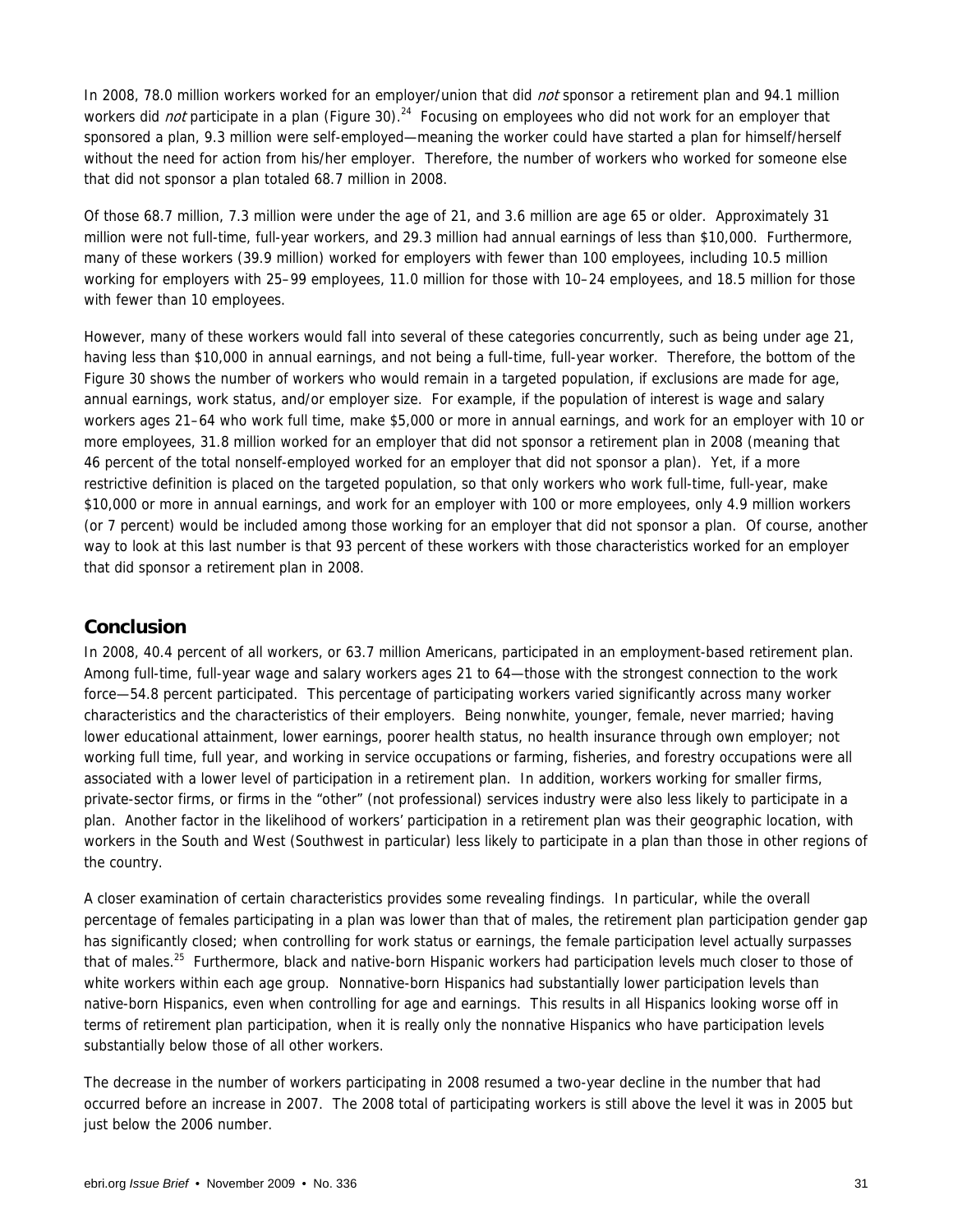

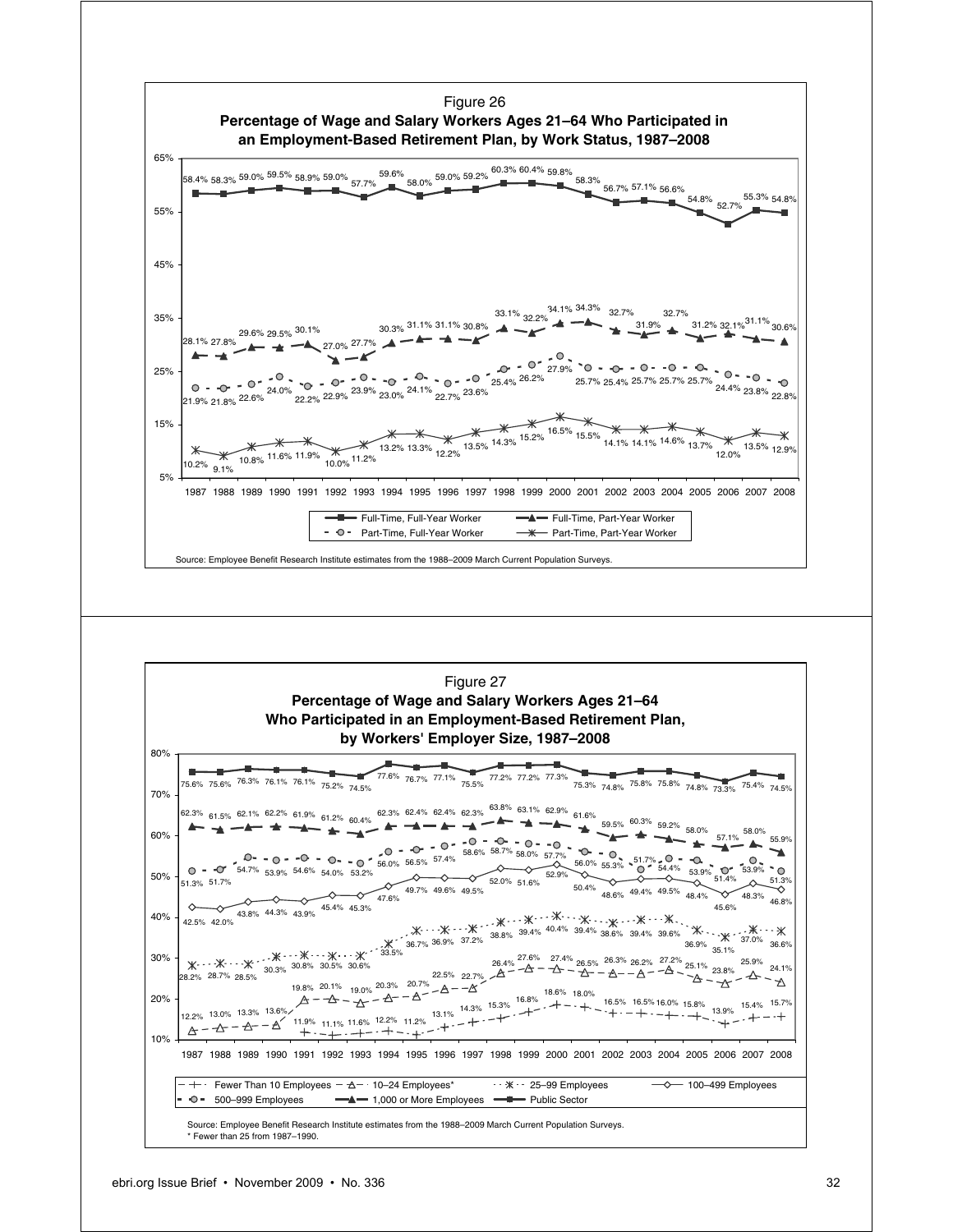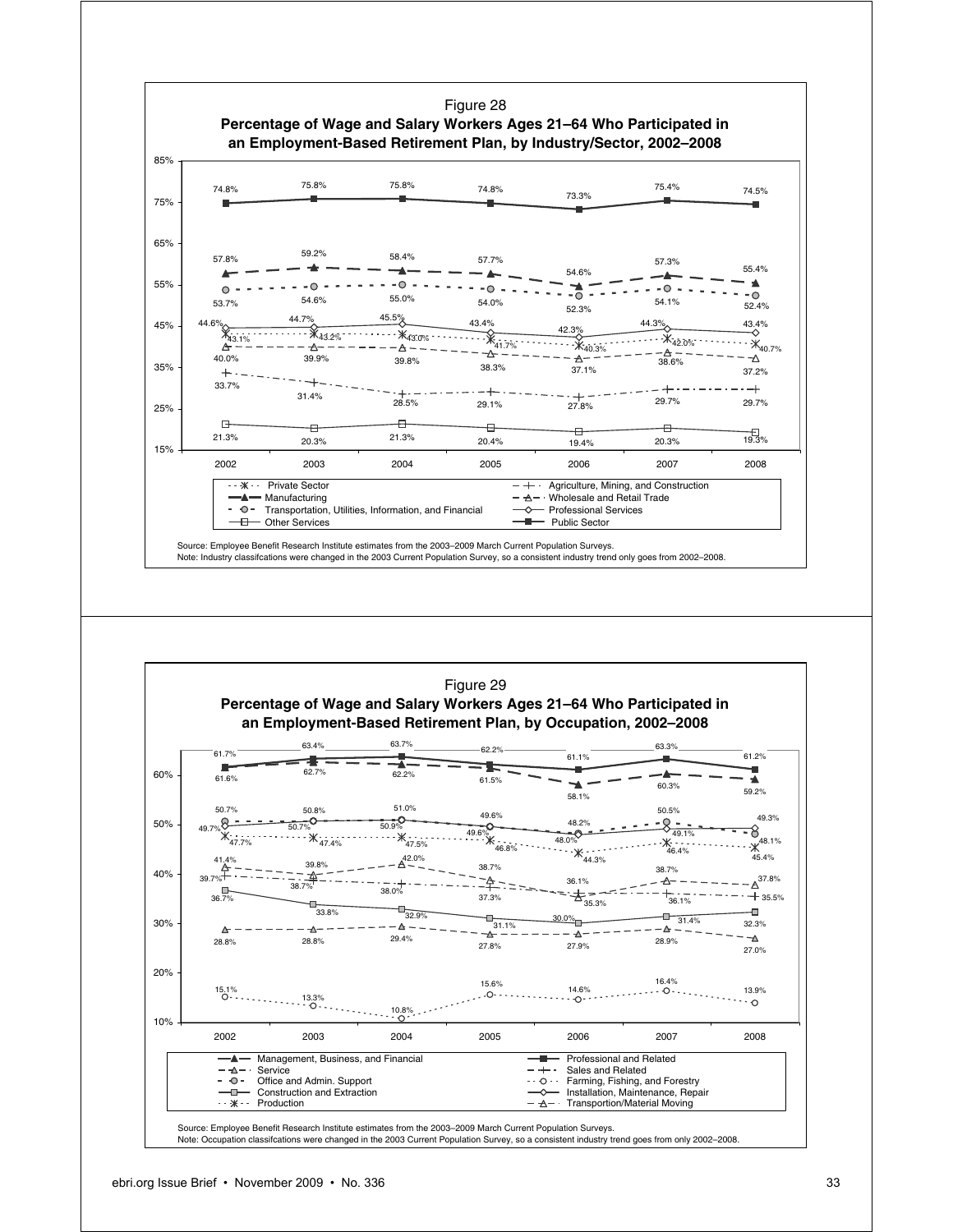The percentage of workers participating in a retirement plan decreased across virtually all of the categories examined, except for those working for the smallest employers (fewer than 10 employees) and the construction and extraction and installation, maintenance, and repair occupations. After decreasing for three consecutive years, the percentage of participating employees working for the smallest employers (fewer than 10 employees) increased by almost 2 percentage points combined in 2007 and 2008. The percentage of those working for the largest employers (1,000 or more employees) who participated in a plan decreased by just over 2 percentage points in 2008 alone.

While individual factors are important, retirement plan participation by workers is also strongly tied to macroeconomic factors such as stock market returns and the labor market. Better macroeconomic conditions of the late 1990s resulted in higher levels of participation, while less positive macroeconomic conditions of the 2000s led to lower levels of participation. Regardless of the current direction, this trend has important implications for workers, since having more opportunities to participate in an employment-based retirement plan greatly increases the amount of money a retiree is likely to have in retirement.<sup>26</sup> The full effect of the downturns in the economy and stock market in 2008 and into 2009 will likely be known only after the release of the 2010 CPS data, which will show the impact of a full year of the downturn through March 2009.

However, many other underlying factors will continue to affect the future direction of this trend. In particular, the decline and freezing of defined benefit pension plans in the private sector will, at a minimum, have an effect on the type of retirement plans that private-sector workers participate in, as well as on the number of people participating in a plan. Furthermore, provisions of the 2006 Pension Protection Act (PPA) supported automatic enrollment in defined contribution plans, effective beginning in 2008, which could help future participation levels stay near the levels observed in prior years, and could lower the difference between the number of workers working for an employer that does not a sponsor a plan and those who are not participants.<sup>27</sup> Consequently, how employers and employees respond to the provisions of the PPA and the downturns in the stock market and economy will be important factors in future participation trends.

Although participating in a retirement plan is important, it is just one step among several toward financing a comfortable retirement. Other sources of income or benefits in retirement, including Social Security, Medicare, personal savings, some type of supplemental health insurance to Medicare, and long-term care insurance, also will influence whether people have adequate funds available to maintain a similar standard of living throughout retirement. How the money is *managed*, to ensure it lasts throughout retirement, will be an additional crucial factor for the sharply growing number of retirees who will receive only lump sums from their retirement plans—rather than annuities—outside of Social Security.

As VanDerhei and Copeland (2003) have shown, many cohorts of future retirees are unlikely to be able to pay for basic retirement expenses throughout their retirement years, particularly if the retirees live beyond their average life expectancy or if they or their spouses have a significant period of long-term care needs.<sup>28</sup> Furthermore, the savings goal of an individual is not a simple rule of thumb but a more complicated calculation that must account for all the risks in retirement—investment, longevity, and health care needs. Depending upon an individual's comfort level and/or ability to assume these risks, there is wide variation in the amount of assets Americans will need to accumulate for retirement.<sup>29</sup>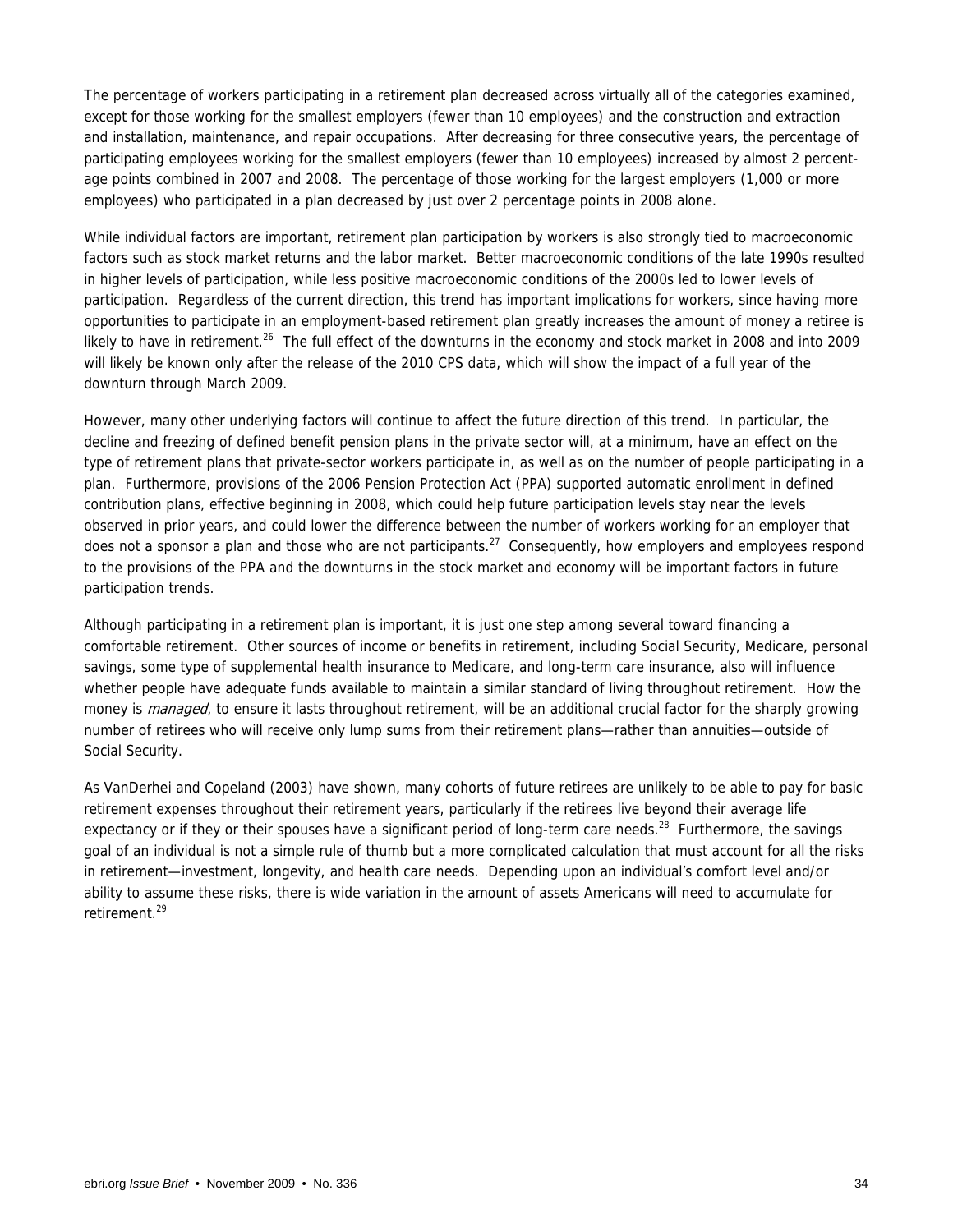### Figure 30 **Employment-Based Retirement Plan and Number of Workers NOT Participating in an Employment-Based Retirement Plan, by Various Demographic Number of Workers Working for an Employer That Does NOT Sponsor an and Employer Characteristics, 2008**

|                                                                                                      | Working for an      | <b>NOT</b>    |
|------------------------------------------------------------------------------------------------------|---------------------|---------------|
|                                                                                                      | <b>Employer NOT</b> | Participating |
| Characteristic(s)                                                                                    | Sponsoring a Plan   | In a Plan     |
|                                                                                                      | (millions)          |               |
| Total                                                                                                | 78.0                | 94.1          |
| Self-Employed (Not Wage and Salary)                                                                  | 9.3                 | 9.5           |
| Net Wage and Salary                                                                                  | 68.7                | 84.6          |
| Under age 21                                                                                         | 7.3                 | 9.2           |
| Age 65 or older                                                                                      | 3.6                 | 4.4           |
| Not full-time, full-year                                                                             | 31.3                | 39.6          |
| full-time, part-year                                                                                 | 11.7                | 14.7          |
| part-time, full-year                                                                                 | 9.4                 | 11.8          |
| part-time, part-year                                                                                 | 10.2                | 13.2          |
| Less than \$5,000 in annual earnings                                                                 | 10.8                | 13.5          |
|                                                                                                      | 18.5                | 23.3          |
| Less than \$10,000 in annual earnings                                                                |                     |               |
| Fewer than 100 employess                                                                             | 39.9                | 43.4          |
| fewer than 10 employees                                                                              | 18.5                | 19.2          |
| 10-24 employees                                                                                      | 11.0                | 11.9          |
| 25-99 employees                                                                                      | 10.5                | 12.3          |
| Wage and Salary, Full-Year, Ages 21-64,                                                              |                     |               |
| \$5,000 or more in annual earnings, 10 or more employees                                             | 29.6                | 37.8          |
| Wage and Salary, Full-Year, Ages 21-64,                                                              |                     |               |
| \$5,000 or more in annual earnings, 25 or more employees                                             | 23.1                | 30.9          |
| Wage and Salary, Full-Time, Ages 21-64,                                                              |                     |               |
| \$5,000 or more in annual earnings, 10 or more employees                                             | 31.8                | 40.6          |
| Wage and Salary, Full-Time, Ages 21–64,                                                              |                     |               |
| \$5,000 or more in annual earnings, 25 or more employees                                             | 24.9                | 33.2          |
| Wage and Salary, Full-Year, Ages 21-64,                                                              |                     |               |
| \$10,000 or more in annual earnings, 10 or more employees                                            | 27.9                | 35.7          |
| Wage and Salary, Full-Year, Ages 21–64,                                                              |                     |               |
| \$10,000 or more in annual earnings, 25 or more employees                                            | 21.9                | 29.1          |
| Wage and Salary, Full-Time, Ages 21-64,                                                              |                     |               |
| \$10,000 or more in annual earnings, 10 or more employees                                            | 29.8                | 38.1          |
| Wage and Salary, Full-Time, Ages 21–64,                                                              |                     |               |
| \$10,000 or more in annual earnings, 25 or more employees                                            | 23.4                | 31.2          |
| Wage and Salary, Full-Time, Full-Year, Ages 21-64,                                                   |                     |               |
| \$5,000 or more in annual earnings, 10 or more employees                                             | 12.2                | 16.6          |
| Wage and Salary, Full-Time, Full-Year, Ages 21-64,                                                   |                     |               |
| \$5,000 or more in annual earnings, 25 or more employees                                             | 9.4                 | 13.5          |
| Wage and Salary, Full-Time, Full-Year, Ages 21–64,                                                   |                     |               |
| \$5,000 or more in annual earnings, 100 or more employees                                            | 6.9                 | 10.5          |
| Wage and Salary, Full-Time, Full-Year, Ages 21-64,                                                   |                     |               |
| \$10,000 or more in annual earnings, 10 or more employees                                            | 8.7                 | 11.9          |
| Wage and Salary, Full-Time, Full-Year, Ages 21-64,                                                   |                     |               |
| \$10,000 or more in annual earnings, 25 or more employees                                            | 6.7                 | 9.7           |
| Wage and Salary, Full-Time, Full-Year, Ages 21-64,                                                   |                     |               |
| \$10,000 or more in annual earnings, 100 or more employees                                           | 4.9                 | 7.5           |
| Source: Employee Benefit Research Institute estimates from the 2009 March Current Population Survey. |                     |               |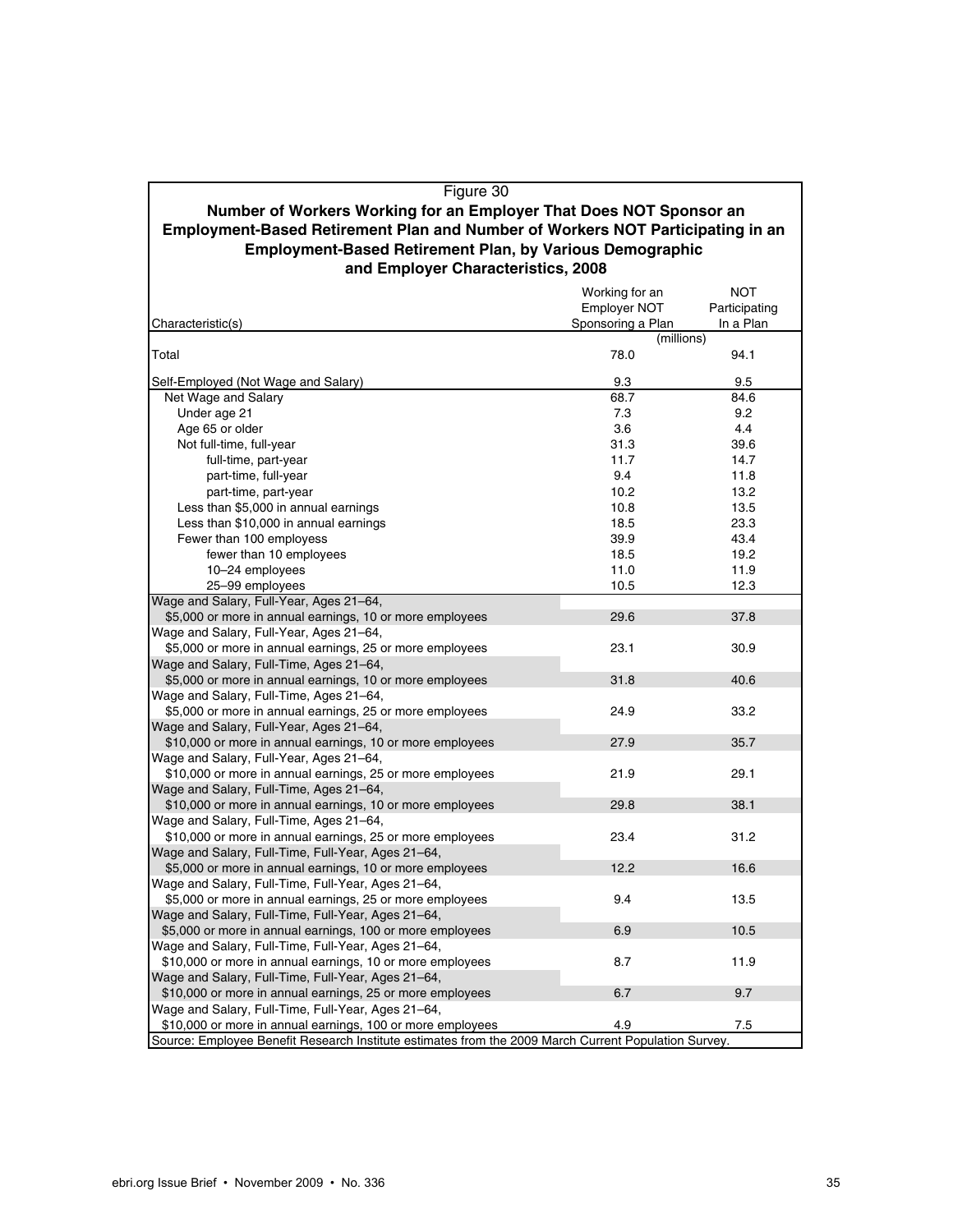### **References**

- Board of Trustees of the Federal Old-Age and Survivors Insurance and Disability Insurance Trust Funds. 2009 Annual Report of the Board of Trustees of the Federal Old-Age and Survivors Insurance and Disability Insurance Trust Funds. www.ssa.gov/OACT/TR/TR09/index.html, May 12, 2009.
- Copeland, Craig. "Employment-Based Retirement Plan Participation: Geographic Differences and Trends, 2007." EBRI Issue Brief, no. 322 (Employee Benefit Research Institute, October 2008).

. "Retirement Plan Participation: Survey of Income and Program Participation (SIPP) Data, 2006." EBRI Notes, no. 2 (Employee Benefit Research Institute, February 2009a): 1–12.

\_\_\_\_\_\_\_\_. "Individual Account Retirement Plans: An Analysis of the 2007 Survey of Consumer Finances, With Market Adjustments to June 2009." EBRI Issue Brief, no. 333 (Employee Benefit Research Institute, August 2009b).

Fronstin, Paul. "Counting the Uninsured: A Comparison of National Surveys." EBRI Issue Brief, no. 225 (Employee Benefit Research Institute, September 2000).

\_\_\_\_\_\_\_\_. "Sources of Health Insurance and Characteristics of the Uninsured: Analysis of the March 2009 Current Population Survey." EBRI Issue Brief, no. 334 (Employee Benefit Research Institute, September 2009).

Holden, Sarah, and Jack VanDerhei. "Can 401 Accumulations Generate Significant Income for Future Retirees?" EBRI Issue Brief, no. 251 (Employee Benefit Research Institute, November 2002).

\_\_\_\_\_\_\_\_. "The Influence of Automatic Enrollment, Catch-Up, and IRA Contributions on 401(k) Accumulations at Retirement." ICI Perspective. Vol. 11, No. 2, and EBRI Issue Brief, no. 283 (Investment Company Institute and Employee Benefit Research Institute, July 2005).

- Patrick Purcell. "Pension Sponsorship and Participation: Summary of Recent Trends." CRS Reports for Congress RL30122 (Congressional Research Services, September 11, 2009).
- U.S. Department of Labor. Bureau of Labor Statistics. Employee Benefits in Medium and Large Private Establishments, 1995 (1998). www.bls.gov/ncs/ebs/sp/ebbl0015.pdf

\_\_\_\_\_\_\_\_. Employee Benefits in Medium and Large Private Establishments, 1997 (1999). www.bls.gov/ncs/ebs/sp/ebbl0017.pdf

\_\_\_\_\_\_\_\_. National Compensation Survey: Employee Benefits in Private Industry, 2000 (2003). www.bls.gov/ncs/ebs/sp/ebbl0019.pdf

\_\_\_\_\_\_\_\_. National Compensation Survey: Employee Benefits in Private Industry, 2000 (2003). www.bls.gov/ncs/ebs/sp/ebbl0019.pdf

\_\_\_\_\_\_\_\_. National Compensation Survey: Employee Benefits in Private Industry, March 2005 Summary (2005). www.bls.gov/ncs/ebs/sp/ebms0003.pdf

\_\_\_\_\_\_\_\_. National Compensation Survey: Employee Benefits in Private Industry, March 2006 Summary (2006). www.bls.gov/ncs/ebs/sp/ebms0004.pdf

\_\_\_\_\_\_\_\_. National Compensation Survey: Employee Benefits in Private Industry, March 2007 Summary (August 2007a). www.bls.gov/ncs/ebs/sp/ebsm0006.pdf

\_\_\_\_\_\_\_\_. National Compensation Survey: Employee Benefits in Private Industry in the United States, 2005 Bulletin (May 2007b). www.bls.gov/ncs/ebs/sp/ebbl0022.pdf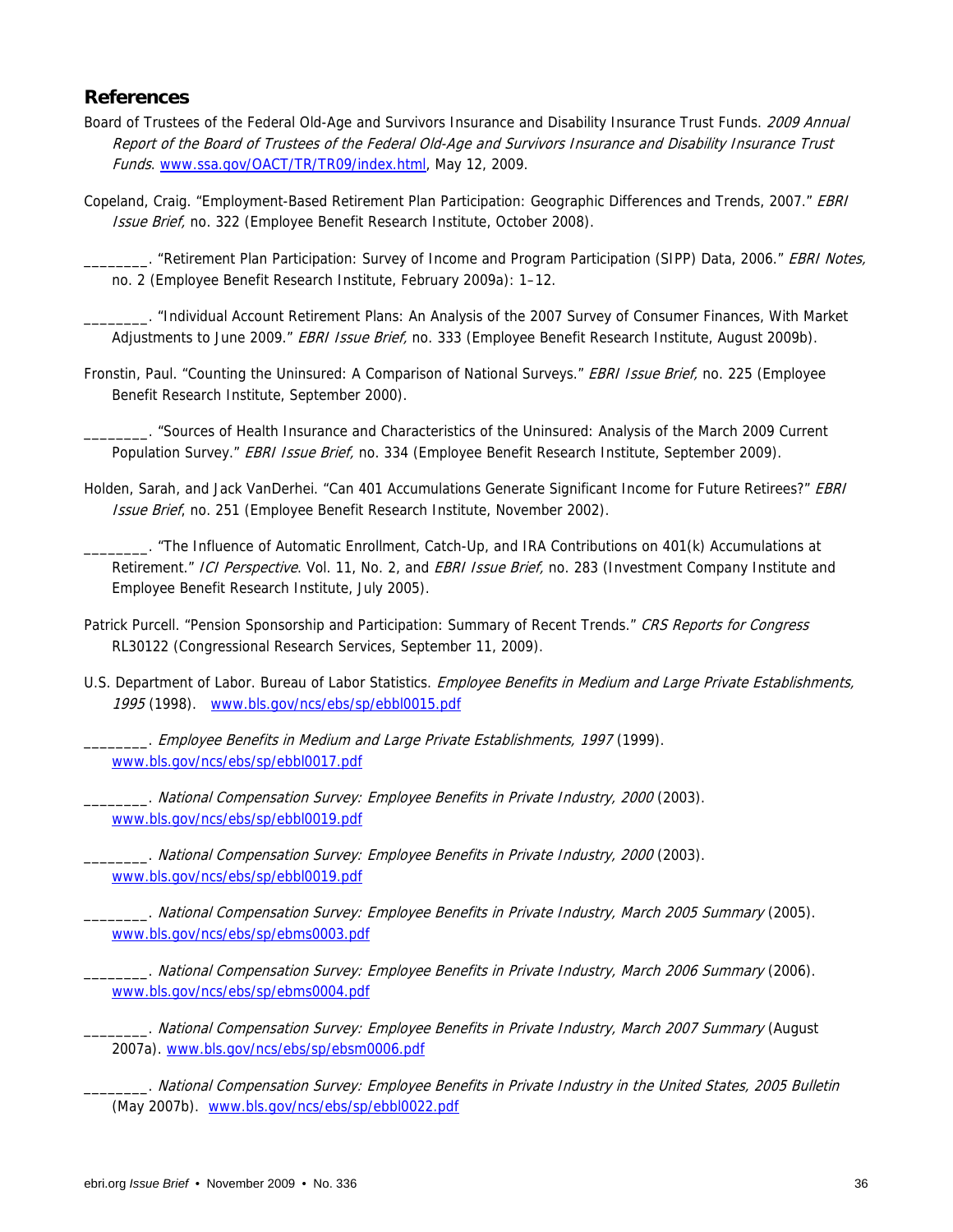- . National Compensation Survey: Employee Benefits in the United States, March 2008. Press Release (August 7, 2008) www.bls.gov/news.release/ebs2.t01.htm
- \_\_\_\_\_\_\_\_. National Compensation Survey: Employee Benefits in the United States, March 2009 Press Release (July 28, 2009) www.bls.gov/news.release/ebs2.t01.htm
- U.S. Department of Labor. Employee Benefits Security Administration, Private Pension Plan Bulletin Historical Tables and Graphs (February 2009), www.dol.gov/ebsa/pdf/1975-2006historicaltables.pdf
- VanDerhei, Jack. "Measuring Retirement Income Adequacy: Calculating Realistic Income Replacement Rates." EBRI Issue Brief, no. 297 (Employee Benefit Research Institute, September 2006).
- VanDerhei, Jack, and Craig Copeland. "The Changing Face of Private Retirement Plans." EBRI Issue Brief, no. 232 (Employee Benefit Research Institute, April 2001).

\_\_\_\_\_\_\_\_. "Can America Afford Tomorrow's Retirees: Results From the EBRI-ERF Retirement Security Projection Model." EBRI Issue Brief, no. 263 (Employee Benefit Research Institute, November 2003).

- \_\_\_\_\_\_\_\_. "ERISA At 30: The Decline of Private-Sector Defined Benefit Promises and Annuity Payments? What Will It Mean?" EBRI Issue Brief, no. 269 (Employee Benefit Research Institute, May 2004).
- VanDerhei, Jack, Sarah Holden, and Luis Alonso. "401(k) Plan Asset Allocation, Plan Balances, and Loan Activity in 2008." EBRI Issue Brief, no. 335 (Employee Benefit Research Institute, October 2009).

### **Endnotes**

-

<sup>1</sup> For families with one earner meeting the spousal benefit criteria, these replacement rates would increase by 50 percent, since the nonworking spouse could qualify for a benefit equal to 50 percent of the working spouse's benefit. Therefore, on a family basis for one-earner couples, the replacement rates would range from about 45 percent to 75 percent.

<sup>2</sup> See Copeland (2008) for results from 2007 in this annual publication series from the Current Population Survey.

 $3$  Technically, most private qualified defined contribution plans are either money purchase or profit-sharing plans (Sec. 401(k) plans are of the latter type). Under the former, the plan sponsor typically commits to a fixed percentage of compensation each year. For a profit-sharing plan, plan contributions may be made on a discretionary basis by the plan sponsor, but how these contributions are allocated among individual employee accounts must be based on a specified, predetermined formula meeting certain requirements if the plan is to qualify for tax-favored status.

<sup>4</sup> Employer contributions may be subject to vesting rules, such that participants do not have full legal rights to employer contributions made on their behalf until they have reached a certain minimum number of years of service. Consequently, if the participant terminates employment before reaching this minimum level of service, the benefit available would be reduced by the nonvested portion of the account balance.

 $5$  Lump-sum distributions are increasingly available in DB plans. For example, in 2005, 52 percent of full-time employees in private-sector DB plans were eligible for a lump-sum distribution (Bureau of Labor Statistics, 2007b). That compares with 1997 and 1995, when 76 percent and 85 percent, respectively, of full-time workers participating in a DB plan in a medium or large establishment were *not* offered a lump-sum distribution (U.S. Department of Labor, 1999, 1998).

<sup>6</sup> The 2006 number for active defined contribution participants includes some participants who were not included prior to 2004 due to changes in the requirements for filling out the 5500 Form. Therefore, some of the increase in the time series is due to including more participants as actives who were not included in prior years. This resulted in 9 million more being counted as actives in 2004—the last year both ways of reporting was possible. See Department of Labor, Employee Benefits Security Administration's Private Pension Plan Bulletin Historical Tables and Graphs (2009) for more information.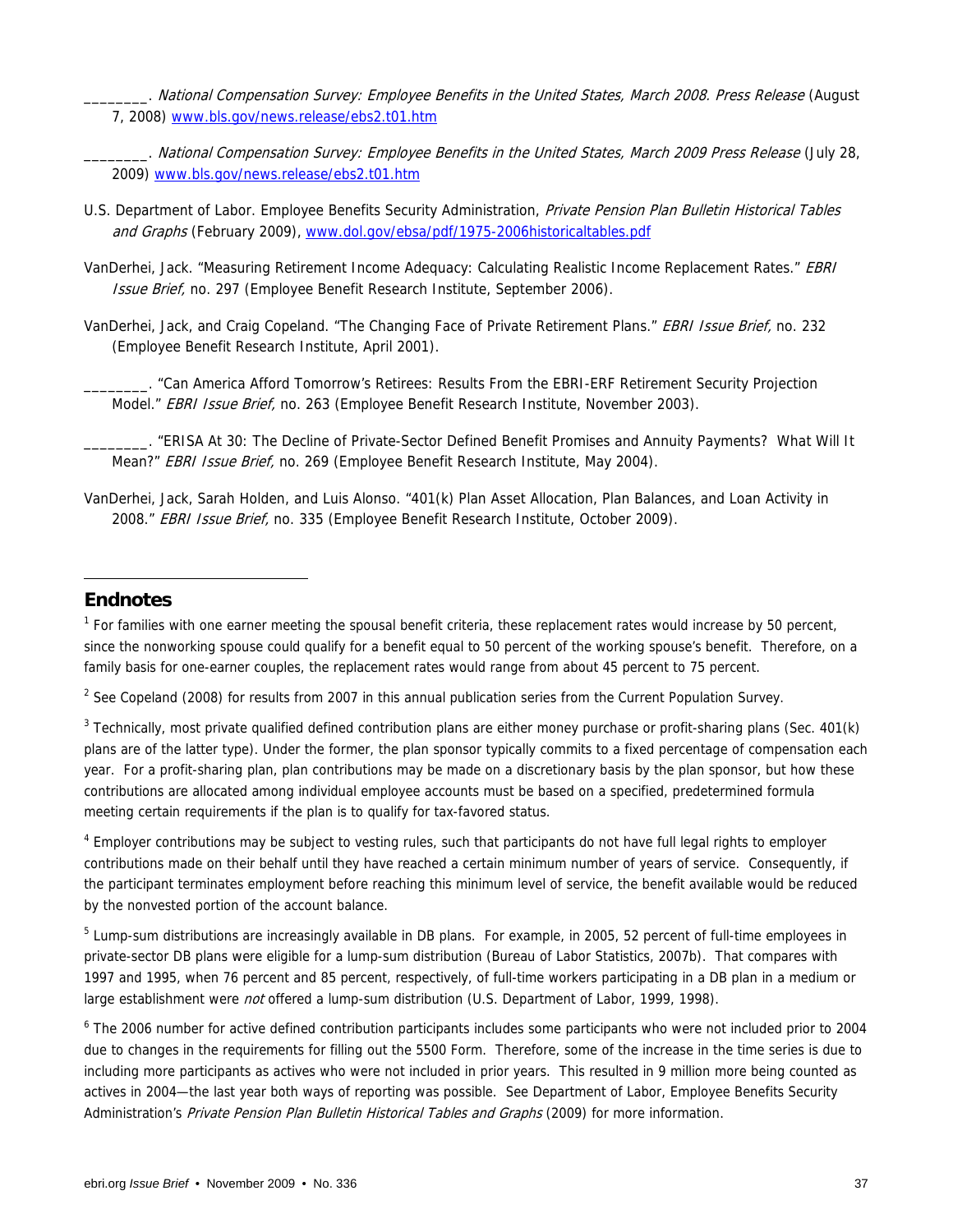$\frac{1}{7}$ See VanDerhei and Copeland (April 2001).

<sup>8</sup> See VanDerhei, Holden, and Alsono (2009) for results on how current workers, in their present jobs, are doing in terms of accumulating assets in 401(k) plans. One important caveat of this study in regard to overall accumulations of workers in 401(k) plans is that the study does not include any assets accumulated at past jobs that have not been rolled into their current employment-based plan.

<sup>9</sup> See VanDerhei and Copeland, op. cit., for discussion of the reasons for the growth in DC plans and the consequences of this growth for retirees.

<sup>10</sup> The 2007 Survey of Consumer Finances (SCF) was released in early 2009 with 2007 data. Therefore, the data are one year behind the CPS used in this study. However, SCF remains the most updated survey of plan type breakouts as well as overall assets held by American households (among other things) and is an essential piece in the evaluation of the status of Americans' preparation for retirement.

<sup>11</sup> Each March CPS asks about retirement plan participation in the prior year. For example, the March 2009 CPS asks about retirement plan participation in 2008.

<sup>12</sup> Wage and salary workers include all workers who work for someone else as well as those who are self-employed and are incorporated. Thus, the unincorporated self-employed workers are not included.

 $13$  A worker who is at least 21 years of age, has one year of tenure, and works more than 2,000 hours in a year, in general, must be covered by an employer who offers a private-sector retirement plan to its workers (IRC Sec. 401(a) 26). Typically, public-sector employers follow similar rules, despite not being governed by all of the same statutes as those for private-sector employers.

<sup>14</sup> Starting with the 2003 March Current Population Survey, changes were made to the race questions allowing respondents to answer to more than one race, e.g., white and black. These individuals are included in the "other race" category. Thus, the white category only includes those who responded they were white only, blacks as black only, etc.

<sup>15</sup> Native-born means the worker was born in the continental United States, Hawaii, or Alaska, but not U.S. territories such as Puerto Rico.

<sup>16</sup> See VanDerhei (2006) for an examination of the risks of health care costs in retirement associated with the necessary amount of preretirement income needed to be replaced at retirement in order to maintain the same standard of living throughout retirement.

<sup>17</sup> State estimates of the less populated states are less reliable than those of more populated states due to the sample size in the survey in those states. Consequently, these state estimates should be used with caution. Furthermore, due to the fairly significant standard error in the less populated states, in order to lessen the any potential sampling error, three-year averages are used to present trends in the state estimates. See Fronstin (2009) for use of the three-year state averages in the analysis of employment-based health insurance coverage.

<sup>18</sup> As discussed earlier, the CPS is the most up–to-date and consistent survey of retirement plan participation among all employees with detailed demographic data. SIPP also has data on these issues. In Copeland (2009a), the percentage of workers participating in a retirement plan was found to have increased from 1998 to 2003 and then decreased by 2006, according to SIPP data. Furthermore, the level of participation was higher in SIPP than that in CPS. While the level of difference can be easily explained, as the SIPP study on retirement plan participation is focused only on those working at the time of the survey (compared with CPS, which asks individuals about retirement plan participation for anybody who worked in the past year, not just those currently working), the *trend differences* would not be. While the SIPP trend did not match the CPS trend from 1998 to 2003, it did match the drop found in CPS from 2003 to 2006. Results from SIPP and CPS data have also provided differences in the percentage of individuals without health insurance that have not been completely explained other than by methodology issues. See Fronstin (2000, 2009) for a further discussion on the differences in these two surveys in counting the uninsured. In addition, the most recent SCF also shows an increase in the percentage of families with a worker who participated in an employment-based retirement plan from 2004 to 2007 matching CPS, but SCF does not have a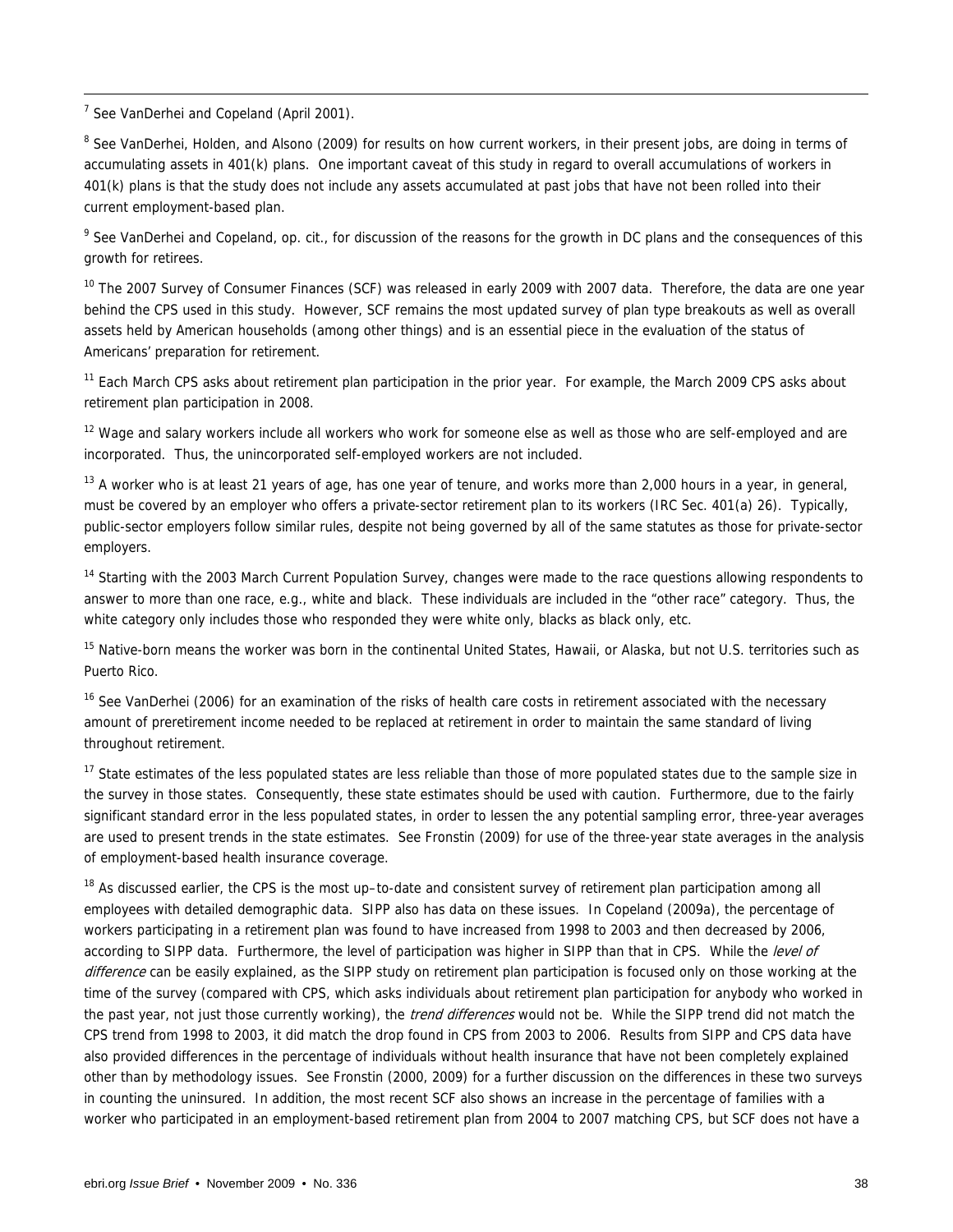comparable number yet for 2008 (Copeland, 2009b). In contrast, results from the Bureau of Labor Statistics (2003, 2005, 2006, 2007a, 2008 and 2009) show an increase in the percentage of private-sector workers participating in a retirement plan from 48 percent in 2000, 49 percent in 2003, 50 percent in 2005, and to 51 percent in 2006, 2007, 2008, and 2009. However, the BLS survey is a survey of private establishments about their employees' participation, while CPS is a survey directly asked of households. Consequently, BLS survey does not provide the level of individual demographic data that the CPS does. Therefore, the CPS has the most up-to-date breakdowns of retirement plan participation by individual demographic data from the longest consistent set of annually asked questions on this topic. See Purcell (2009) for a further discussion on the differences from the BLS numbers in the National Compensation Survey and the CPS.

<sup>19</sup> The race categories were revised in the 2003 survey to allow for combinations of races. However, the distribution of workers among the race categories was virtually unchanged even when those of more than one race were moved to the "other race" category. Consequently, the trend for the race/ethnicity categories is presented despite the inconsistent definitions of these categories.

<sup>20</sup> All earnings amounts are in 2008 dollars, that is, all earnings from years prior to 2008 are inflated by the consumer price index (CPI) level to reach 2008 dollars. Earnings are defined as the amount a worker is paid in compensation—wages and salary. This does not include investment income or other income sources.

 $21$  The industry definitions within the 2003 Current Population Survey were altered. Consequently, industry participation levels before 2002 cannot be compared with the more current years' results.

<sup>22</sup> The occupation definitions within the 2003 Current Population Survey were altered. Consequently, occupation participation levels before 2002 cannot be compared with the more current years' results.

<sup>23</sup> An employment-based retirement plan can be sponsored by an employer or by a union. "Employer sponsored" is used in this study for brevity, but it should be understood that it also means union.

<sup>24</sup> This includes the 78.0 million who worked for employer/union that did not sponsor a plan plus 16.1 million who worked for an employer that sponsored a plan but did not participate in the plan for whatever reason.

<sup>25</sup> While females have higher participation levels in each work status and earnings category, they have a lower likelihood of participating in a defined contribution plan when eligible. From the 2007 SCF, female family heads had a participation rate of 72.6 percent in DC plans compared with 80.5 percent for male family heads. Consequently, it appears that females are more likely to work for employers that offer a plan than are males.

<sup>26</sup> See Holden and VanDerhei (2002) for projections of replacement rates from 401(k) plans for 401(k) plan participants under various career 401(k) plan participation scenarios to see the impact of how continuous participating in a plan substantially increases the replacement rate to be expected from these plans.

 $27$  See Holden and VanDerhei (2005) for an estimation of the possible impact on 401(k) plan account accumulations from automatic enrollment.

<sup>28</sup> These expenses include housing, food, apparel and services, transportation, reading and education, and entertainment plus basic health care costs such as Medicare premiums and Medigap premiums and stochastic health care expenditures for those who have a nursing home or health care episode of care. The level of nonstochastic expenses is a function of the retiree's retirement income.

<sup>29</sup> See VanDerhei (2006) for a further discussion of the amount of income needed to be replaced, when accounting for various types of risk in retirement and the probability of successfully doing so.

1